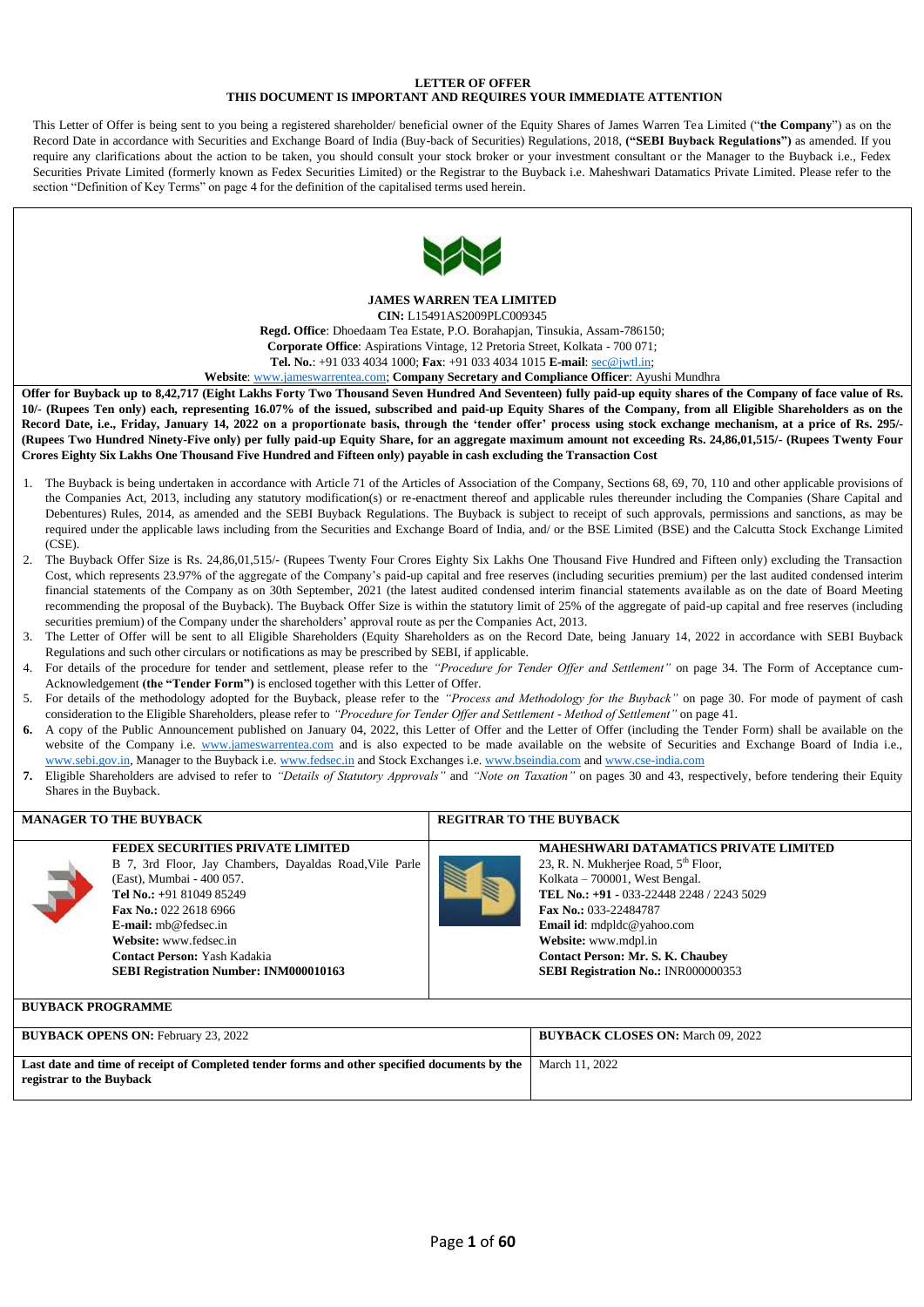# **Contents**

| 1.              |                                                                     |  |
|-----------------|---------------------------------------------------------------------|--|
| 2.              |                                                                     |  |
| 3.              |                                                                     |  |
| 4.              | TEXT OF THE RESOLUTION PASSED AT THE MEETING OF THE BOARD OF        |  |
| 5.              |                                                                     |  |
| 6.              |                                                                     |  |
| 7.              |                                                                     |  |
| 8.              |                                                                     |  |
| 9.              | MANAGEMENT DISCUSSION AND ANALYSIS AND THE LIKELY IMPACT OF         |  |
|                 |                                                                     |  |
|                 |                                                                     |  |
|                 | 12. DETAILS OF THE ESCROW ACCOUNT AND THE AMOUNT DEPOSITED          |  |
|                 |                                                                     |  |
|                 |                                                                     |  |
|                 |                                                                     |  |
| 16.             |                                                                     |  |
| 17.             |                                                                     |  |
| 18.             |                                                                     |  |
| 19 <sub>1</sub> |                                                                     |  |
|                 |                                                                     |  |
|                 |                                                                     |  |
|                 |                                                                     |  |
|                 |                                                                     |  |
|                 |                                                                     |  |
|                 | 25. DETAILS OF THE COMPANY SECRETARY AND COMPLIANCE OFFICER  48     |  |
|                 | 26. DETAILS OF THE REMEDIES AVAILABLE TO THE EQUITY SHAREHOLDERS 48 |  |
|                 | 27. INVESTOR SERVICE CENTRE AND REGISTRAR TO THE BUYBACK  48        |  |
|                 |                                                                     |  |
|                 | 29. DECLARATION BY THE DIRECTORS REGARDING AUTHENTICITY OF THE      |  |
|                 |                                                                     |  |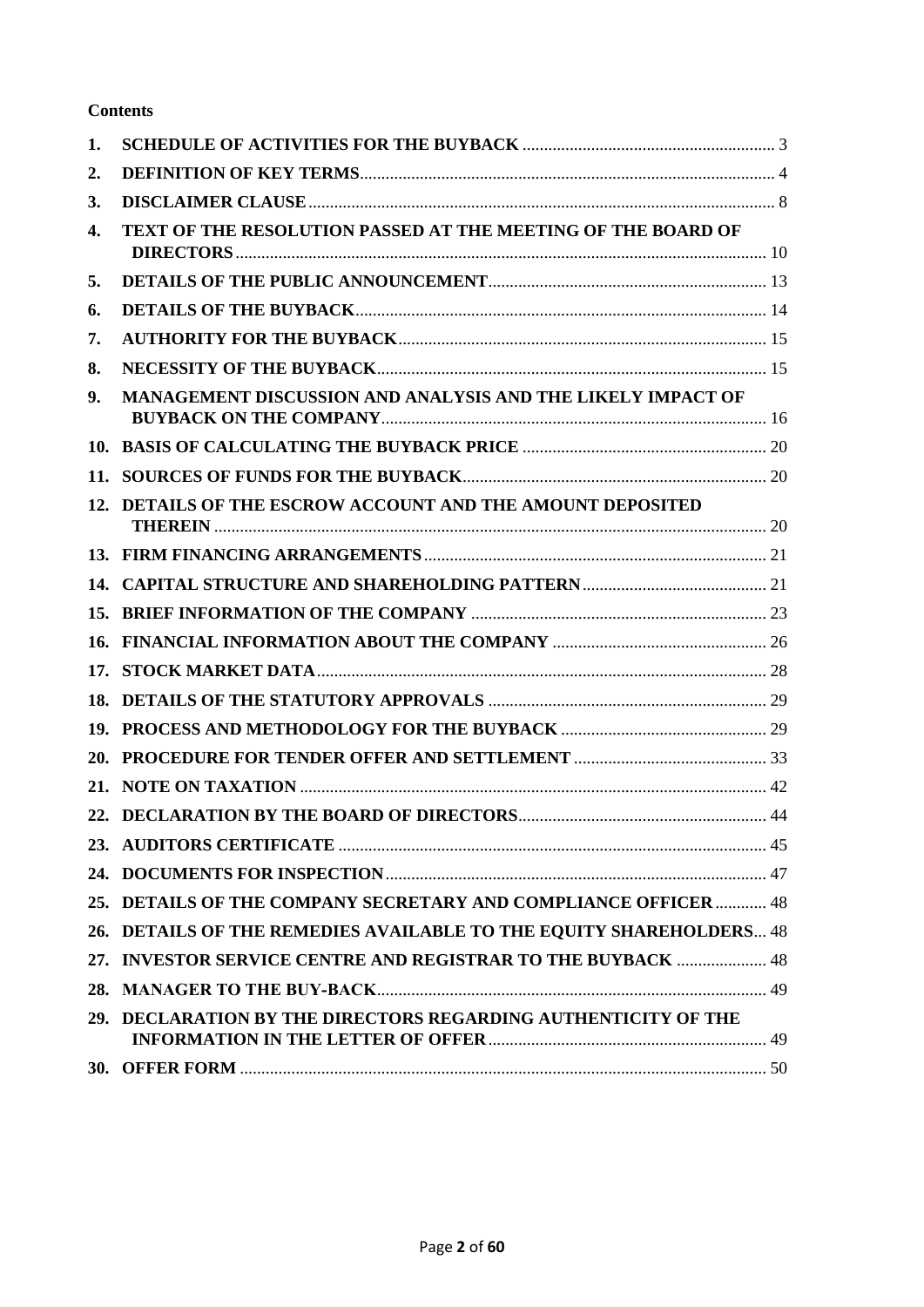# <span id="page-2-0"></span>**1. SCHEDULE OF ACTIVITIES FOR THE BUYBACK**

| S. No. | <b>Activity</b>                                                                                                                                                  | Day and Date of Event        |  |  |
|--------|------------------------------------------------------------------------------------------------------------------------------------------------------------------|------------------------------|--|--|
| 1.     | Date of Board meeting approving the proposal for the Buyback                                                                                                     | Monday, November 29, 2021    |  |  |
| 2.     | Date of Shareholder's meeting approving the Buyback by way<br>of postal Ballot                                                                                   | Thursday, December 30, 2021  |  |  |
| 3.     | Date of publication of the Public Announcement<br>Tuesday, January 04, 2022                                                                                      |                              |  |  |
| 4.     | Record Date for determining the Buyback Entitlement and the<br>names of Eligible Shareholders                                                                    | Friday, January 14, 2022     |  |  |
| 5.     | Date of opening of the Buyback Offer                                                                                                                             | Wednesday, 23 February, 2022 |  |  |
| 6.     | Date of closing of the Buyback Offer                                                                                                                             | Wednesday, 9 March, 2022     |  |  |
| 7.     | Last date of verification of Tender Forms by the Registrar<br>Thursday, 17 March, 2022                                                                           |                              |  |  |
| 8.     | Last date of intimation to the Designated Stock Exchange<br>Monday, 21 March, 2022<br>regarding acceptance or non-acceptance of tendered Equity<br><b>Shares</b> |                              |  |  |
| 9.     | Last date of settlement of bids on the Stock Exchange                                                                                                            | Monday, 21 March, 2022       |  |  |
| 10.    | Last date of payment to Eligible Shareholders/ return of<br>unaccepted shares to Eligible Shareholders by Registrar of<br>Buyback                                | Monday, 21 March, 2022       |  |  |
| 11.    | Last date of extinguishment of Equity Shares bought back<br>Wednesday, 30 March, 2022                                                                            |                              |  |  |

*Note: In case the last date is mentioned for certain activities, such activities may be completed on or before such last date.*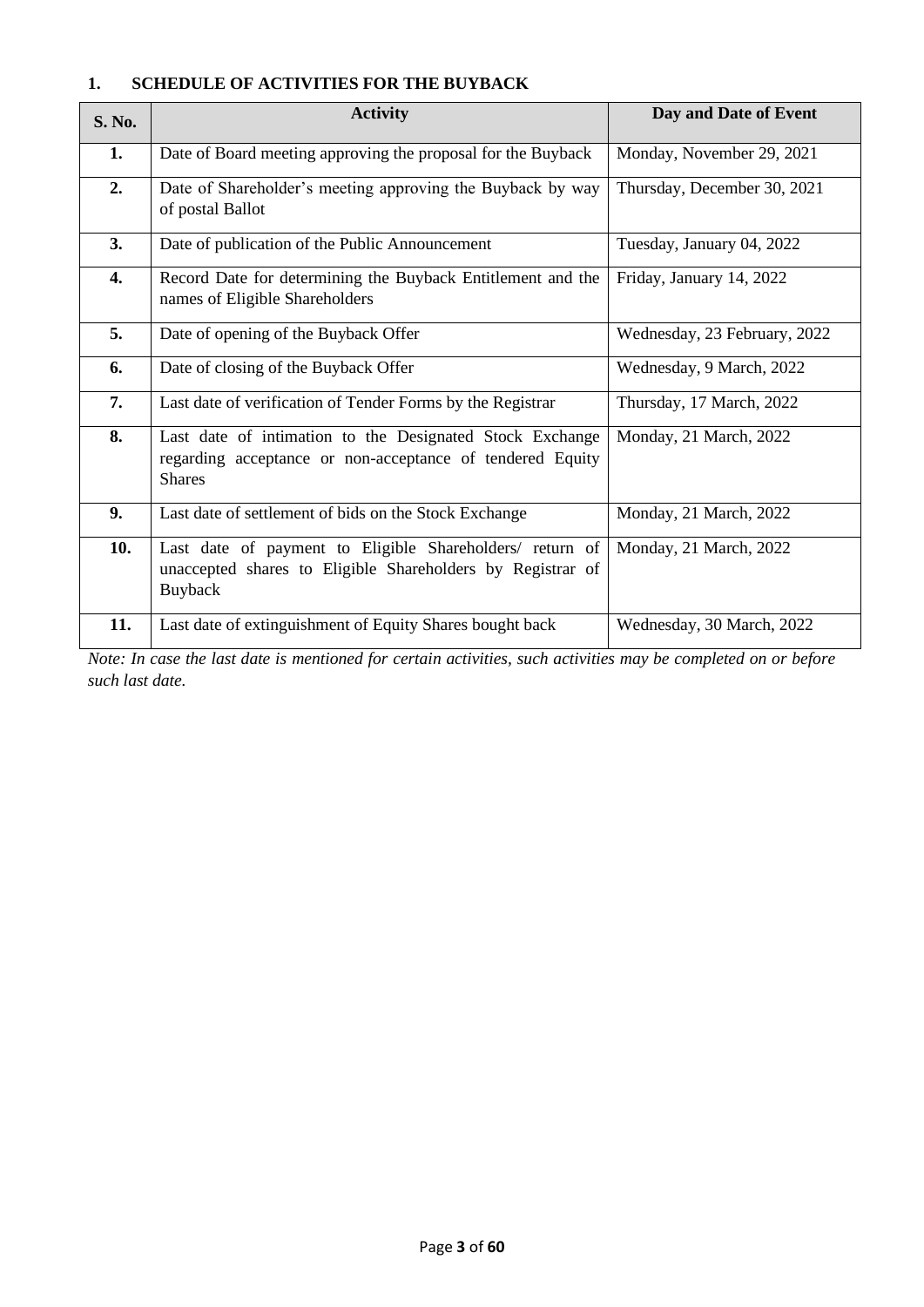# <span id="page-3-0"></span>**2. DEFINITION OF KEY TERMS**

*This Letter of Offer uses certain definitions and abbreviations which, unless the context otherwise indicates or implies or specified otherwise, shall have the meaning as provided below. References to any legislation, act, regulation, rules, guidelines, policies, circulars, notifications or clarifications shall be to such legislation, act, regulation, rules, guidelines, policies, circulars, notifications or clarifications as amended, supplemented, or re-enacted from time to time and any reference to a statutory provision shall include any subordinate legislation made from time to time under that provision.* 

*The words and expressions used in this Letter of Offer, but not defined herein shall have the meaning ascribed to such terms under the SEBI Buyback Regulations, the Companies Act, the SEBI Depositories Act, 1996 and the rules and regulations made thereunder.*

| <b>Term</b>                                               | <b>Description</b>                                                                                                                                                                                                                                                                                                                                                                                                                                                                                                                                                                                                                                                                                                                                                               |  |  |  |
|-----------------------------------------------------------|----------------------------------------------------------------------------------------------------------------------------------------------------------------------------------------------------------------------------------------------------------------------------------------------------------------------------------------------------------------------------------------------------------------------------------------------------------------------------------------------------------------------------------------------------------------------------------------------------------------------------------------------------------------------------------------------------------------------------------------------------------------------------------|--|--|--|
| Acceptance,<br>Accept,<br><b>or</b><br>Accepted           | Acceptance of Equity Shares tendered by the Eligible Shareholders in the Buyback                                                                                                                                                                                                                                                                                                                                                                                                                                                                                                                                                                                                                                                                                                 |  |  |  |
| Acquisition<br>Window                                     | The facility for acquisition of Equity Shares through mechanism provided by the<br>Designated Stock Exchange in the form of a separate window in accordance with the<br><b>Specified Procedures</b>                                                                                                                                                                                                                                                                                                                                                                                                                                                                                                                                                                              |  |  |  |
| Companies<br>Act<br>Act                                   | The Companies Act, 2013, as may be amended from time to time, along with all rules<br>and regulations issued thereunder                                                                                                                                                                                                                                                                                                                                                                                                                                                                                                                                                                                                                                                          |  |  |  |
| Additional Equity<br>Shares / Additional<br><b>Shares</b> | Additional Equity Shares tendered by an Eligible Shareholder over and above the<br>Buyback Entitlement of such Eligible Shareholder up to the extent of Equity Shares<br>held by such Eligible Shareholder on the Record Date                                                                                                                                                                                                                                                                                                                                                                                                                                                                                                                                                    |  |  |  |
| Articles<br>of<br>Association                             | Articles of Association of the Company                                                                                                                                                                                                                                                                                                                                                                                                                                                                                                                                                                                                                                                                                                                                           |  |  |  |
| <b>Board Meeting</b>                                      | Meeting of the Board of Directors held on November 29, 2021 approving the<br>proposal of Buyback.                                                                                                                                                                                                                                                                                                                                                                                                                                                                                                                                                                                                                                                                                |  |  |  |
| Board / Board of<br>Directors<br>Directors                | Board of Directors of the Company (which term shall, unless repugnant to the context<br>or meaning thereof, be deemed to include a duly authorized committee thereof).                                                                                                                                                                                                                                                                                                                                                                                                                                                                                                                                                                                                           |  |  |  |
| <b>BSE</b>                                                | <b>BSE</b> Limited                                                                                                                                                                                                                                                                                                                                                                                                                                                                                                                                                                                                                                                                                                                                                               |  |  |  |
| Buyback<br>Entitlement                                    | The number of Equity Shares that an Eligible Shareholder is entitled to tender in the<br>Buyback, which is computed based on the number of Equity Shares held by such<br>Eligible Shareholder as on the Record Date and the ratio of Buyback applicable in the<br>category, to which such Eligible Shareholder belongs.                                                                                                                                                                                                                                                                                                                                                                                                                                                          |  |  |  |
| Offer<br>Buyback<br>Price<br>Buyback<br>Price             | Price at which Equity Shares will be bought back from the Eligible Shareholders i.e.,<br>Rs. 295/- (Rupees Two Hundred Ninety-Five only) per Equity Share payable in cash.                                                                                                                                                                                                                                                                                                                                                                                                                                                                                                                                                                                                       |  |  |  |
| Offer<br><b>Buyback</b><br>Buyback<br>Size<br>Size        | Number of Equity Shares proposed to be bought back i.e., up to 8,42,717 (Eight<br>Lakhs Forty-Two Thousand Seven Hundred and Seventeen) Equity Shares multiplied<br>by the Buyback Offer Price i.e., Rs. 295/- (Rupees Two Hundred Ninety-Five only)<br>per Equity Share aggregating to Rs. 24,86,01,515/- (Rupees Twenty Four Crores<br>Eighty Six Lakhs One Thousand Five Hundred and Fifteen only). The Buyback Offer<br>Size does not include any expenses incurred or to be incurred for the buyback viz. tax<br>on buyback, brokerage, costs, fees, turnover charges, taxes such as securities<br>transaction tax and goods and services tax (if any), stamp duty, advisors fees, printing<br>and dispatch expenses and other incidental and related expenses and charges. |  |  |  |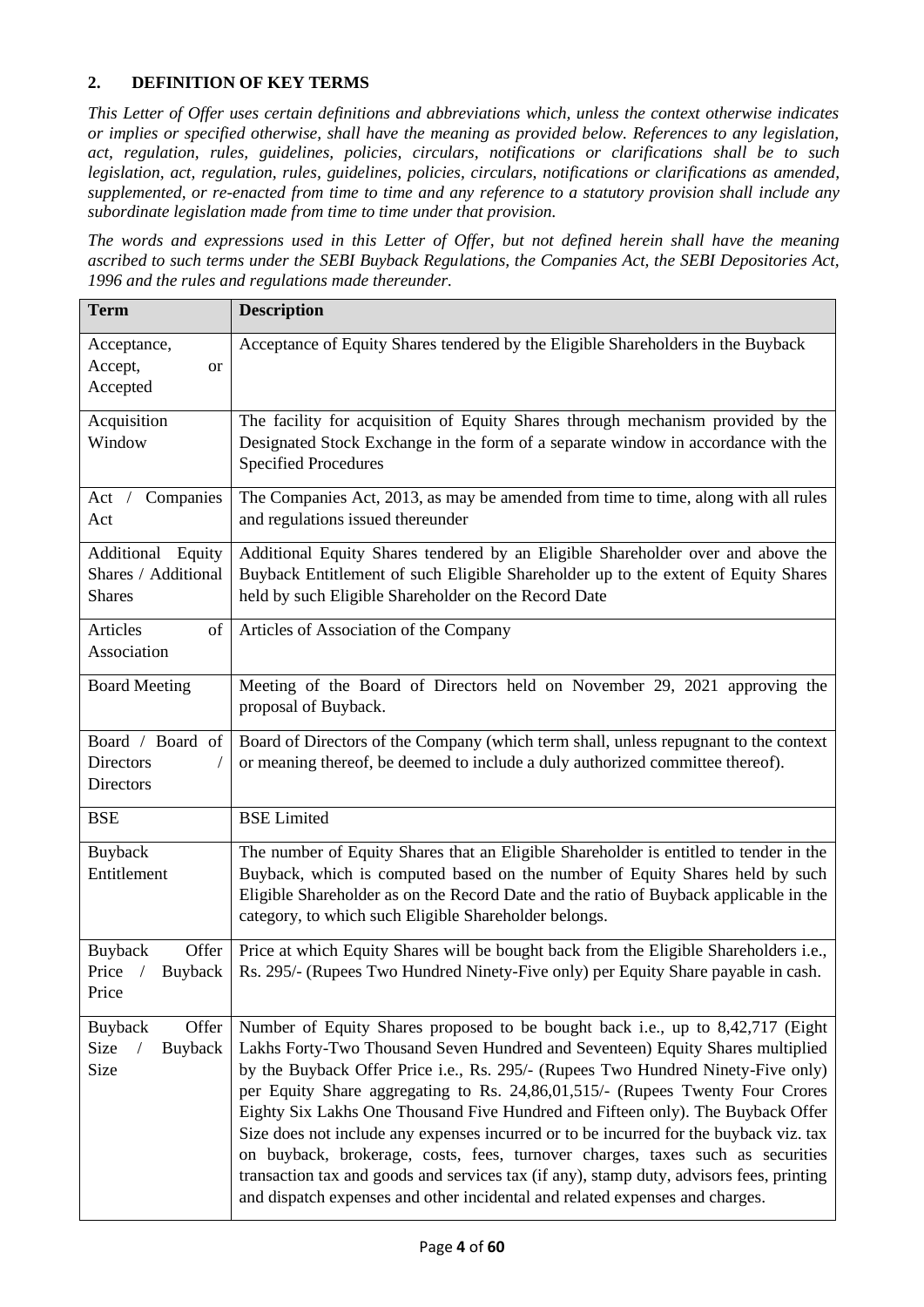| Buyback<br><sub>or</sub><br>Buyback Offer or<br>Offer          | Cash Offer by James Warren Tea Limited to Buyback up to 8,42,717 (Eight Lakhs<br>Forty Two Thousand Seven Hundred and Seventeen) fully paid up equity shares of<br>face value Rs. 10/- (Rupees Ten Only) each at a price of Rs. 295/- (Rupees Two<br>Hundred Ninety-Five only) per Equity Share from all the Eligible Shareholders,<br>through the Tender Offer process on a proportionate basis. |
|----------------------------------------------------------------|---------------------------------------------------------------------------------------------------------------------------------------------------------------------------------------------------------------------------------------------------------------------------------------------------------------------------------------------------------------------------------------------------|
| Buyback<br>Regulations / SEBI<br><b>Buyback</b><br>Regulations | The Securities and Exchange Board of India (Buy-Back of Securities) Regulations,<br>2018 as amended and include the SEBI Circulars.                                                                                                                                                                                                                                                               |
| <b>CDSL</b>                                                    | Central Depository Services (India) Limited                                                                                                                                                                                                                                                                                                                                                       |
| <b>CIN</b>                                                     | Corporate Identification Number                                                                                                                                                                                                                                                                                                                                                                   |
| Clearing<br>Corporation                                        | <b>Indian Clearing Corporation Limited</b>                                                                                                                                                                                                                                                                                                                                                        |
| Company / JWTL /<br>"we"                                       | James Warren Tea Limited, unless the context states otherwise                                                                                                                                                                                                                                                                                                                                     |
| Company<br>Demat<br>Account                                    | A demat account held by the Company, wherein Demat Shares bought back in the<br>Buyback would be transferred.                                                                                                                                                                                                                                                                                     |
| Company's Broker                                               | <b>Bindal Equities Private Limited</b>                                                                                                                                                                                                                                                                                                                                                            |
| <b>CSE</b>                                                     | The Calcutta Stock Exchange Limited                                                                                                                                                                                                                                                                                                                                                               |
| Depositories                                                   | Together, National Securities Depository Limited and Central Depository Services<br>(India) Limited.                                                                                                                                                                                                                                                                                              |
| Designated<br>Stock<br>Exchange                                | <b>BSE</b> Limited                                                                                                                                                                                                                                                                                                                                                                                |
| <b>DIN</b>                                                     | Director Identification Number                                                                                                                                                                                                                                                                                                                                                                    |
| DP                                                             | <b>Depository Participant</b>                                                                                                                                                                                                                                                                                                                                                                     |
| Draft<br>Letter<br>of<br>Offer                                 | The draft letter of offer dated January 11, 2022, filed with SEBI through the Manager<br>to the Buyback, containing disclosures in relation to the Buyback as specified in<br>Schedule III of the SEBI Buyback Regulations.                                                                                                                                                                       |
| Eligible<br>Shareholders                                       | Equity Shareholders eligible to participate in the Buyback and would mean all<br>shareholders / beneficial owners of the Equity Shares on the Record Date being<br>Friday, January 14, 2022, and do not include such shareholders / beneficial owners of<br>the Equity Shares who are not permitted under the applicable law to tender shares in<br>the Buyback                                   |
| <b>EPS</b>                                                     | Earnings per Share                                                                                                                                                                                                                                                                                                                                                                                |
| Equity Share (s)                                               | Fully paid up equity share(s) of the Company having the face value of Rs. 10/-<br>(Rupees Ten only) each                                                                                                                                                                                                                                                                                          |
| Equity Shareholder<br>(s)                                      | Shareholder / beneficial owner of the Equity Shares                                                                                                                                                                                                                                                                                                                                               |
| <b>Escrow Account</b>                                          | The Escrow Account to be opened with HDFC Bank Limited in the name and style of<br>"JWTL - BUYBACK OFFER ESCROW ACCOUNT"                                                                                                                                                                                                                                                                          |
| <b>Escrow Agent</b>                                            | <b>HDFC Bank Limited</b>                                                                                                                                                                                                                                                                                                                                                                          |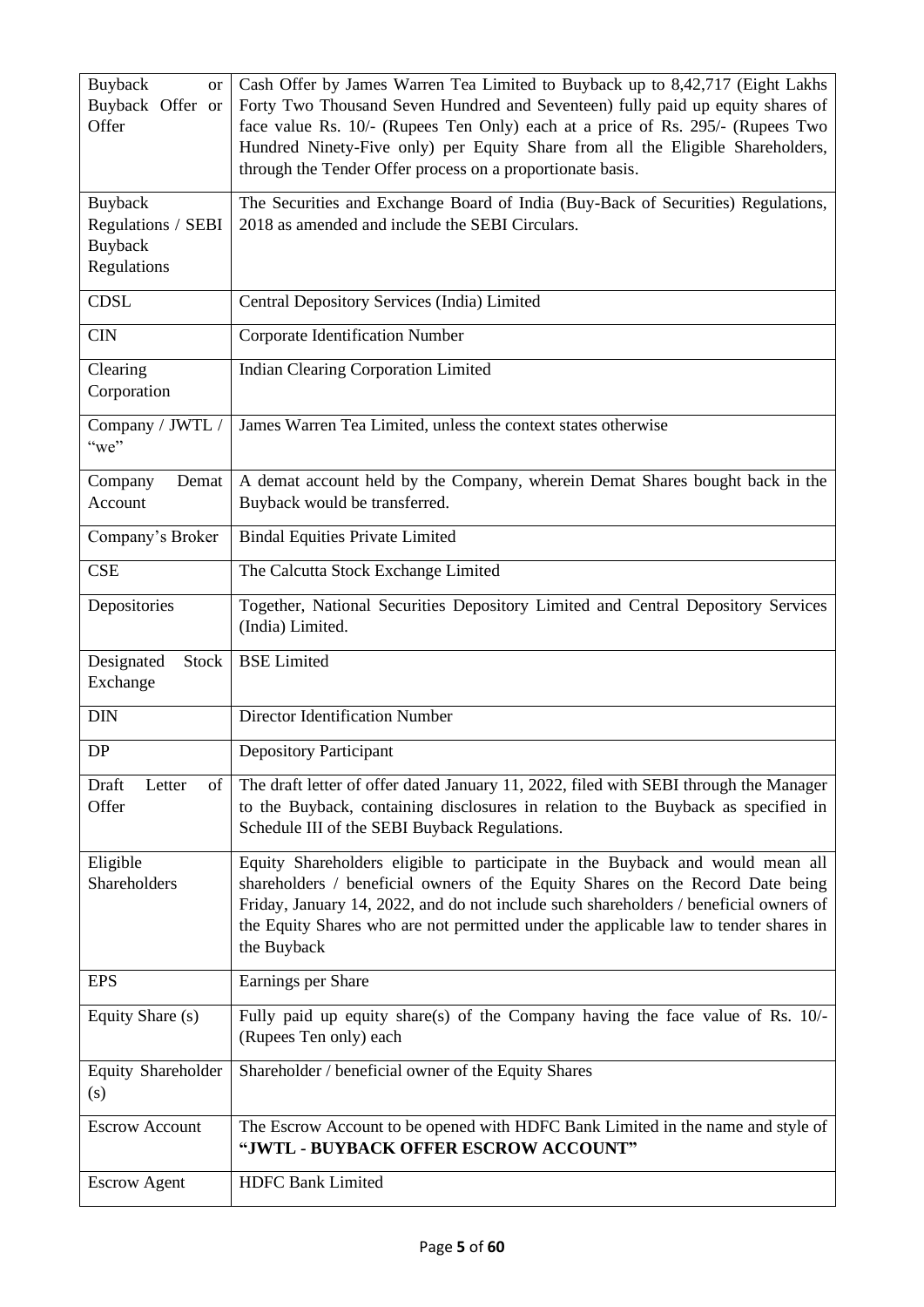| <b>Escrow Agreement</b>                                                                       | The agreement dated January 06, 2022 entered between the Company, Escrow Agent<br>and Manager to the Buyback, pursuant to which certain arrangements for Escrow<br>Account is made in relation to the Buyback.                                                                                                                                                                                |  |  |
|-----------------------------------------------------------------------------------------------|-----------------------------------------------------------------------------------------------------------------------------------------------------------------------------------------------------------------------------------------------------------------------------------------------------------------------------------------------------------------------------------------------|--|--|
| <b>Exchange Act</b>                                                                           | United States Securities Exchange Act of 1934                                                                                                                                                                                                                                                                                                                                                 |  |  |
| <b>FEMA</b>                                                                                   | The Foreign Exchange Management Act, 1999.                                                                                                                                                                                                                                                                                                                                                    |  |  |
| $\overline{FI}(s)$                                                                            | Foreign Institutional Investor(s)                                                                                                                                                                                                                                                                                                                                                             |  |  |
| <b>FPI</b>                                                                                    | Foreign Portfolio Investors                                                                                                                                                                                                                                                                                                                                                                   |  |  |
| <b>General Category</b>                                                                       | Eligible Shareholders other than the Small Shareholders.                                                                                                                                                                                                                                                                                                                                      |  |  |
| <b>HUF</b>                                                                                    | Hindu Undivided Family                                                                                                                                                                                                                                                                                                                                                                        |  |  |
| IT Act / Income<br>Tax Act / ITA                                                              | Income Tax Act, 1961, as amended.                                                                                                                                                                                                                                                                                                                                                             |  |  |
| Letter of Offer                                                                               | The letter of offer dated February 11, 2022 filed with SEBI, through the Manager to<br>the Buyback, containing disclosures in relation to the Buyback as specified in<br>Schedule III of the SEBI Buyback Regulations, incorporating any comments that may<br>be received from SEBI on the Draft Letter of Offer.                                                                             |  |  |
| <b>LTCG</b>                                                                                   | Long Term Capital Gains                                                                                                                                                                                                                                                                                                                                                                       |  |  |
| "Merchant Banker<br>to the Buyback" or<br>"Merchant Banker"<br>or "Manager to the<br>Buyback" | <b>Fedex Securities Private Limited</b>                                                                                                                                                                                                                                                                                                                                                       |  |  |
| <b>NA</b>                                                                                     | Not Applicable                                                                                                                                                                                                                                                                                                                                                                                |  |  |
| Non-Resident<br>Shareholders                                                                  | Includes Non-resident Indians (NRI) and Foreign Institutional Investors (FII) /<br>Foreign Portfolio Investor as defined under the Securities and Exchange Board of<br>India (Foreign Portfolio Investors) Regulations, 2014, as amended                                                                                                                                                      |  |  |
| <b>NSDL</b>                                                                                   | National Securities Depository Limited.                                                                                                                                                                                                                                                                                                                                                       |  |  |
| <b>PAN</b>                                                                                    | Permanent Account Number.                                                                                                                                                                                                                                                                                                                                                                     |  |  |
| <b>Physical Shares</b>                                                                        | Equity Share(s) of the Company in physical form.                                                                                                                                                                                                                                                                                                                                              |  |  |
| Public<br>announcement                                                                        | Public announcement dated January 03, 2022 in connection with the Buyback which<br>was published on January 04, 2022 in all editions of Business Standard, the English<br>national daily newspaper and the Hindi national daily newspaper and in Dainidin<br>Barta (Assam Daily) (Assamese, being the Regional language of Assam wherein the<br>registered office of the Company is located). |  |  |
| Promoters                                                                                     | The promoters of the Company, as defined under Regulation $2(i)(k)$ of the SEBI<br>Buyback Regulations, namely, Ashdene Investments Limited, ISIS Enterprises<br>Limited and Maygrove Investments Limited.                                                                                                                                                                                    |  |  |
| Promoters Group                                                                               | Persons and entities constituting the promoter group of the Company in terms of<br>Regulation $2(1)(zb)$ of the Securities and Exchange Board of India (Issue of Capital<br>and Disclosure Requirements) Regulations, 2018, as amended.                                                                                                                                                       |  |  |
| Ratio of Buyback                                                                              | The ratio of the Buyback: (i) in case of Small Shareholders, 103 Equity Shares for<br>every 602 Equity Shares held by such Small Shareholder on the Record Date; and (ii)<br>for Eligible Shareholders other than Small Shareholders, 38 Equity Shares for every                                                                                                                              |  |  |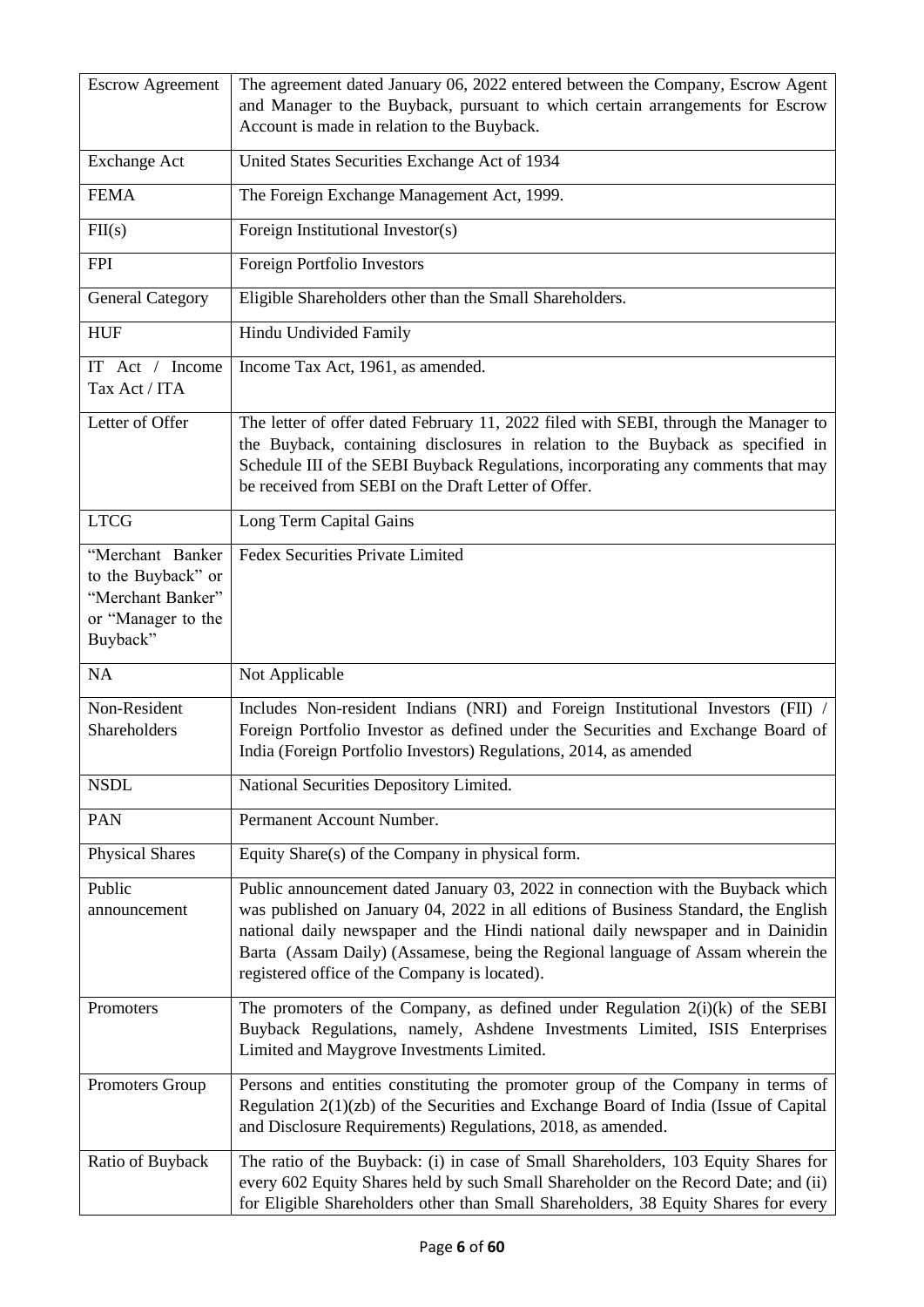|                                                                                                                                                                                                                                                                                                                                                                                                                                          | 239 Equity Shares held by such Eligible Shareholder on the Record Date.                                                                                                                                                                                                                                                                                       |  |  |  |
|------------------------------------------------------------------------------------------------------------------------------------------------------------------------------------------------------------------------------------------------------------------------------------------------------------------------------------------------------------------------------------------------------------------------------------------|---------------------------------------------------------------------------------------------------------------------------------------------------------------------------------------------------------------------------------------------------------------------------------------------------------------------------------------------------------------|--|--|--|
| <b>RBI</b>                                                                                                                                                                                                                                                                                                                                                                                                                               | Reserve Bank of India.                                                                                                                                                                                                                                                                                                                                        |  |  |  |
| <b>Record Date</b>                                                                                                                                                                                                                                                                                                                                                                                                                       | The date for the purpose of determining the Buyback Entitlement and the names of<br>the Eligible Shareholders to whom the Letter of Offer (including the Tender Form)<br>will be sent, and who are eligible to participate in the Buyback in accordance with the<br>SEBI Buyback Regulations. The Record Date for the Buyback is Friday, January 14,<br>2022. |  |  |  |
| "Registrar<br>to<br>the<br>Buyback"<br>or<br>"Registrar"                                                                                                                                                                                                                                                                                                                                                                                 | Maheshwari Datamatics Private Limited                                                                                                                                                                                                                                                                                                                         |  |  |  |
| Relaxation<br>Circulars                                                                                                                                                                                                                                                                                                                                                                                                                  | SEBI circular bearing number CIR/CFD/POLICYCELL/1/2015 dated April 13, 2015,<br>CFD/DCR2/CIR/P/2016/131<br>dated<br>December<br>2016<br>CFD/DCR-<br>9,<br>and<br>III/CIR/P/2021/615 dated August 13 2021.                                                                                                                                                     |  |  |  |
| <b>Reserved Category</b>                                                                                                                                                                                                                                                                                                                                                                                                                 | Shareholders eligible to tender Equity Shares in the Buyback.                                                                                                                                                                                                                                                                                                 |  |  |  |
| <b>SEBI</b>                                                                                                                                                                                                                                                                                                                                                                                                                              | Securities and Exchange Board of India.                                                                                                                                                                                                                                                                                                                       |  |  |  |
| Listing<br><b>SEBI</b><br>Regulations                                                                                                                                                                                                                                                                                                                                                                                                    | Securities and Exchange Board of India (Listing Obligations and Disclosure<br>Requirements) Regulations, 2015, as amended.                                                                                                                                                                                                                                    |  |  |  |
| Shareholder's<br><b>Broker</b>                                                                                                                                                                                                                                                                                                                                                                                                           | The stock brokers (who is a member of the BSE and/or CSE) of an Eligible<br>Shareholder through whom the order for selling the Equity Shares will be placed in<br>the Acquisition Window.                                                                                                                                                                     |  |  |  |
| Small Shareholder<br>As defined under Regulation $2(i)(n)$ of the SEBI Buyback Regulations and in relation<br>to the Buyback means an Eligible Shareholder who holds Equity Shares of market<br>value of not more than Rs. 2,00,000 (Rupees Two Lakhs Only), on the basis of<br>closing price on BSE or CSE, whichever registers the highest trading volume in<br>respect of the Equity Shares on the Record Date i.e. January 14, 2022. |                                                                                                                                                                                                                                                                                                                                                               |  |  |  |
| Specified<br>Procedures                                                                                                                                                                                                                                                                                                                                                                                                                  | The mechanism for acquisition of shares through stock exchange specified by SEBI<br>vide circular no. CIR/CFD/POLICYCELL/1/2015 dated April 13, 2015,<br>CFD/DCR2/CIR/P/2016/131<br>dated December<br>2016<br>CFD/DCR-<br>9,<br>and<br>III/CIR/P/2021/615 dated August 13 2021.                                                                               |  |  |  |
| <b>STCG</b>                                                                                                                                                                                                                                                                                                                                                                                                                              | Short-Term Capital Gains                                                                                                                                                                                                                                                                                                                                      |  |  |  |
| <b>Stock Exchanges</b>                                                                                                                                                                                                                                                                                                                                                                                                                   | Together, BSE Limited ("BSE") and Calcutta Stock Exchange Limited ("CSE"),<br>being the stock exchanges where the Equity Shares of the Company are listed                                                                                                                                                                                                     |  |  |  |
| <b>Tender Form</b>                                                                                                                                                                                                                                                                                                                                                                                                                       | Form of Acceptance-cum-Acknowledgement                                                                                                                                                                                                                                                                                                                        |  |  |  |
| Tender Offer                                                                                                                                                                                                                                                                                                                                                                                                                             | Method of buyback as defined in Regulation $2(i)(q)$ of the SEBI Buyback<br>Regulations                                                                                                                                                                                                                                                                       |  |  |  |
| <b>Tendering Period</b>                                                                                                                                                                                                                                                                                                                                                                                                                  | Period of 10 Working Days from the Buyback Opening Date (February 23, 2022) till<br>the Buyback Closing Date (March 09, 2022) (both days inclusive).                                                                                                                                                                                                          |  |  |  |
| <b>Transaction Costs</b>                                                                                                                                                                                                                                                                                                                                                                                                                 | Any expenses incurred or to be incurred for the Buyback viz. tax on buyback,<br>brokerage, costs, fees, turnover charges, taxes such as securities transaction tax and<br>goods and services tax (if any), stamp duty, advisors' fees, printing and dispatch<br>expenses and other incidental and related expenses and charges                                |  |  |  |
| <b>TRS</b>                                                                                                                                                                                                                                                                                                                                                                                                                               | <b>Transaction Registration Slip</b>                                                                                                                                                                                                                                                                                                                          |  |  |  |
| U.S.                                                                                                                                                                                                                                                                                                                                                                                                                                     | The United States of America                                                                                                                                                                                                                                                                                                                                  |  |  |  |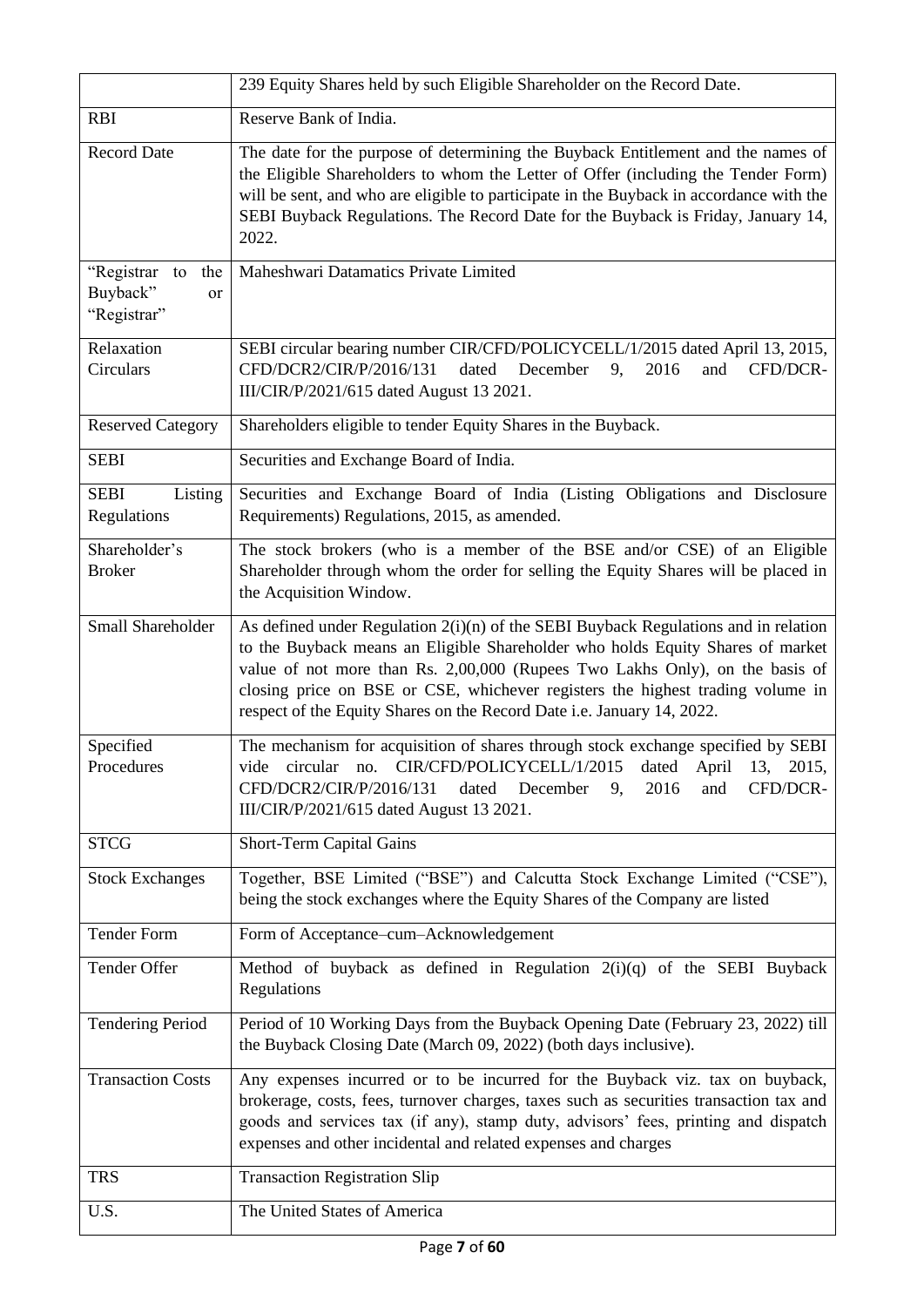| <b>Working Day</b> | Working day as defined in the SEBI Buyback Regulations |
|--------------------|--------------------------------------------------------|
|                    |                                                        |

### **Certain conventions, currency of presentation, use of financial information and stock market data**

#### **Page Numbers and Paragraph Numbers**

Unless otherwise stated, all references to page numbers and paragraph numbers in this Letter of Offer are to page numbers of this Letter of Offer.

#### **Currency and Units of Presentation**

All references to "Rupee(s)", "Rs." or "INR" or "₹" are to Rupees, the official currency of the Republic of India.

#### **Financial and Other Data**

Unless stated or the context requires otherwise, our financial information in this Letter of Offer is derived from the audited results for the fiscal year ended March 31, 2019, 2020 and 2021 and September 30, 2021.

Our Company's fiscal year commences on April 1 of each year and ends on March 31 of the next year (referred to herein as "Fiscal", "Fiscal Year" or "FY").

All data related to financials are given in INR lakh, unless otherwise stated.

#### **Stock Market Data**

Unless stated or the context requires otherwise, stock market data included in this Letter of Offer is derived from the websites of the Stock Exchanges.

#### <span id="page-7-0"></span>**3. DISCLAIMER CLAUSE**

As required, a copy of the Draft Letter of Offer has been submitted to SEBI. It is to be distinctly understood that submission of the Draft Letter of Offer to SEBI should not, in any way, be deemed or construed that the same has been cleared or approved by SEBI. SEBI does not take any responsibility either for the financial soundness of the Company to meet its Buyback commitments or for the correctness of the statements made or opinions expressed in the Draft Letter of Offer. The Manager to the Buyback, Fedex Securities Private Limited (Formerly known as Fedex Securities Limited), has certified that the disclosures made in the Draft Letter of Offer / Letter of Offer are generally adequate and are in conformity with the provisions of the Companies Act and the SEBI Buyback Regulations. This requirement is to facilitate Eligible Shareholders to take an informed decision in tendering their Equity Shares in the Buyback.

It should also be clearly understood that, while the Company is primarily responsible for the correctness, adequacy and disclosure of all relevant information in the Draft Letter of Offer / Letter Offer, the Manager to the Buyback is expected to exercise due diligence to ensure that the Company discharges its duty adequately in this behalf and towards this purpose, the Manager to the Buyback i.e. Fedex Securities Private Limited (Formerly known as Fedex Securities Limited) has furnished to SEBI a due diligence certificate dated January 11, 2022 in accordance with the Securities and Exchange Board of India (Buy-Back of Securities) Regulations, 2018, which reads as follows:

*"We have examined various documents and materials relevant to the Buyback as part of the due diligence carried out by us in connection with the finalization of the Public Announcement and the Draft Letter of Offer. On the basis of such examination and the discussions with the Company, we hereby state that:* 

- *1. the Public Announcement and the Draft Letter of Offer are in conformity with the documents, materials and papers relevant to the Buyback;*
- *2. all the legal requirements connected with the said Buyback including the Securities and Exchange Board of India (Buy-Back of Securities) Regulations, 2018 as amended, have been duly complied with;*
- *3. the disclosures in the Public Announcement and the Draft Letter of Offer are, to the best of our knowledge, true, fair and adequate in all material respects for the Eligible Shareholders to make a well informed decision in respect of the captioned Buyback;*
- *4. funds used for Buyback shall be as per the provisions of the Companies Act, 2013, as amended"*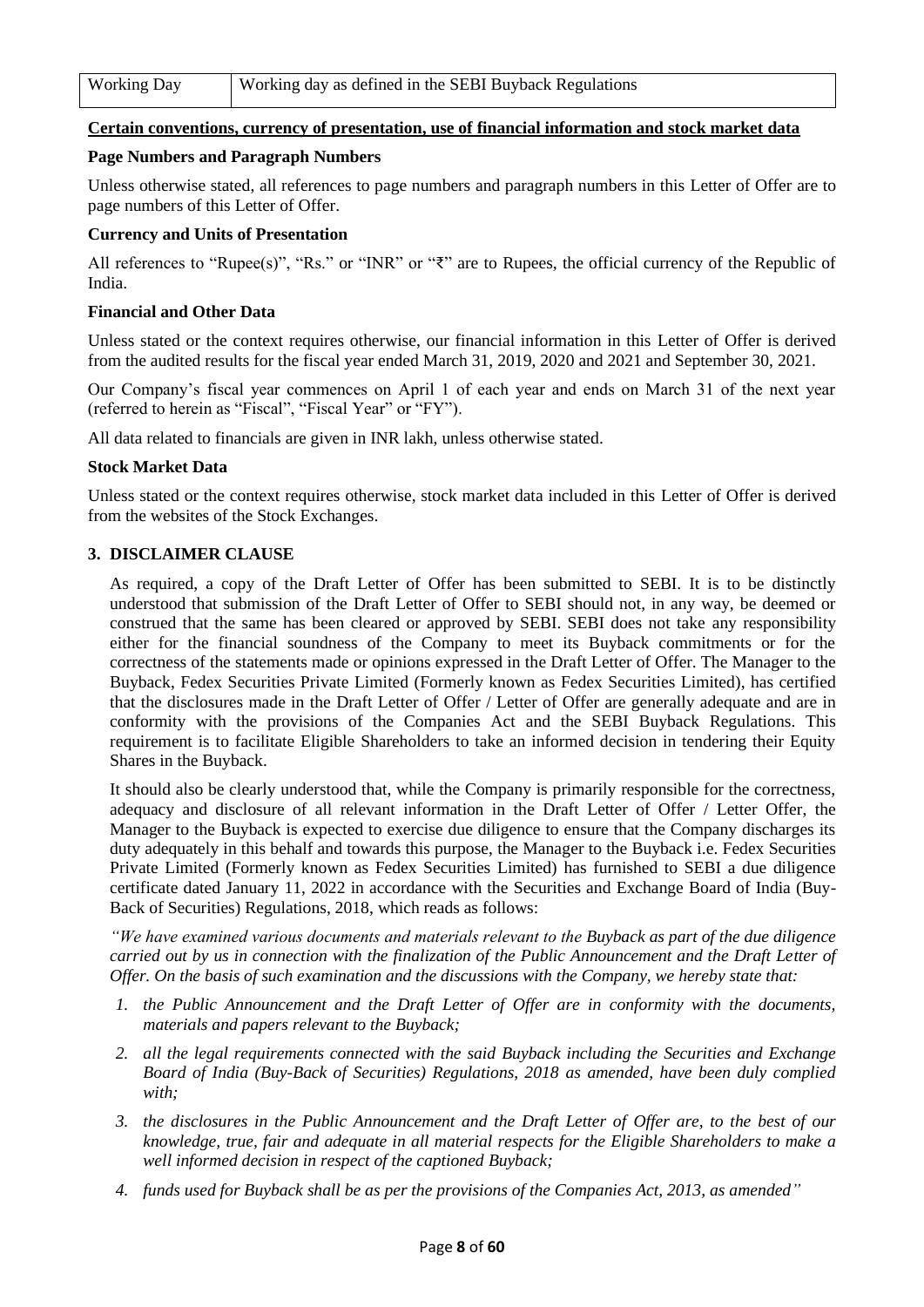The filing of the Draft Letter of Offer with SEBI, does not, however, absolve the Company from any liabilities under the provisions of the Companies Act or from the requirement of obtaining such statutory or other clearances as may be required for the purpose of the proposed Buyback.

The Promoters and Directors declare and confirm that no information or material likely to have a bearing on the decision of Eligible Shareholders has been suppressed, withheld and / or incorporated in a manner that would amount to misstatement or misrepresentation and in the event of it transpiring at any point of time that any information or material has been suppressed or withheld, or amounts to a misstatement or misrepresentation, the Promoters or Directors and the Company shall be liable for penalty in terms of the provisions of the Companies Act and the SEBI Buyback Regulations.

The Promoters and Directors also declare and confirm that, funds borrowed from banks and financial institutions will not be used for the Buyback.

#### **Disclaimer for U.S. Persons:**

The information contained in this Draft Letter of Offer is exclusively intended for persons who are not U.S. Persons as such term is defined in Regulation S of the U.S. Securities Act of 1933, as amended, and who are not physically present in the United States of America.

The Buyback is being made for securities of an Indian company and is subject to the laws of India. It is important for U.S. securities holders to be aware that this document is subject to tender offer laws and regulations in India that are different from those in the U.S. and has been prepared in accordance with Indian format and style, which differs from customary U.S. format and style. This Letter of Offer does not in any way constitute an offer to sell, or an invitation to sell, any securities in the United States of America or in any other jurisdiction in which such offer or invitation is not authorised or to any person to whom it is unlawful to make such offer or solicitation. Potential users of the information contained in this Letter of Offer are requested to inform themselves about and to observe any such restrictions.

The Buyback will remain open for a fixed period of 10 Working Days as required under Regulation 9(vi) of the Buyback Regulations and not a minimum of 20 U.S. business days as prescribed by Rule 14e-1(a) under the Exchange Act.

Any financial information included in this Letter of Offer or in any other documents relating to the Buyback has been or will be prepared in accordance with non-U.S. accounting standards that may not be comparable to financial statements of companies in the United States or other companies whose financial statements are prepared in accordance with U.S. Generally Accepted Accounting Principles.

It may be difficult for U.S. holders of Equity Shares to enforce their rights and any claims they may have arising under the U.S. federal securities laws in connection with the Buyback, since the Company is incorporated in a country other than the United States, and some or all of its officers and directors may be residents of countries other than the United States. U.S. holders of shares in the Company may not be able to sue the Company or its officers or directors in a non-U.S. court for violations of U.S. securities laws. Further, it may be difficult to compel the Company or its affiliates to subject themselves to the jurisdiction or judgment of a U.S. court.

Neither the SEC nor any state securities commission of the United States has approved or disapproved the Buyback or passed any comment upon the adequacy or completeness of this Letter of Offer. Any representation to the contrary is a criminal offence in the United States**.**

# **Notice for Persons in Countries other than India:**

This Letter of Offer has not been filed, registered or approved in any jurisdiction outside India. Recipients of the Letter of Offer, resident in jurisdictions outside India should inform themselves of and observe any applicable legal requirements. This Buyback is not directed towards any person or entity in any jurisdiction or country where the same would be contrary to the applicable laws or regulations or would subject the Company or the Manager to the Buyback to any new or additional registration requirements. This Letter of Offer does not in any way constitute an offer to acquire / sell or an invitation to acquire / sell, any securities in any jurisdiction in which such offer or invitation is not authorized or to any person to whom it is unlawful to make such offer or solicitation. Potential users of the information contained in this Letter of Offer are requested to inform themselves about and to observe any such restrictions

# **Important notice to all Equity Shareholders:**

This Letter of Offer has been prepared for the purposes of compliance with the SEBI Buyback Regulations. Accordingly, the information disclosed herein may not be the same as that which would have been disclosed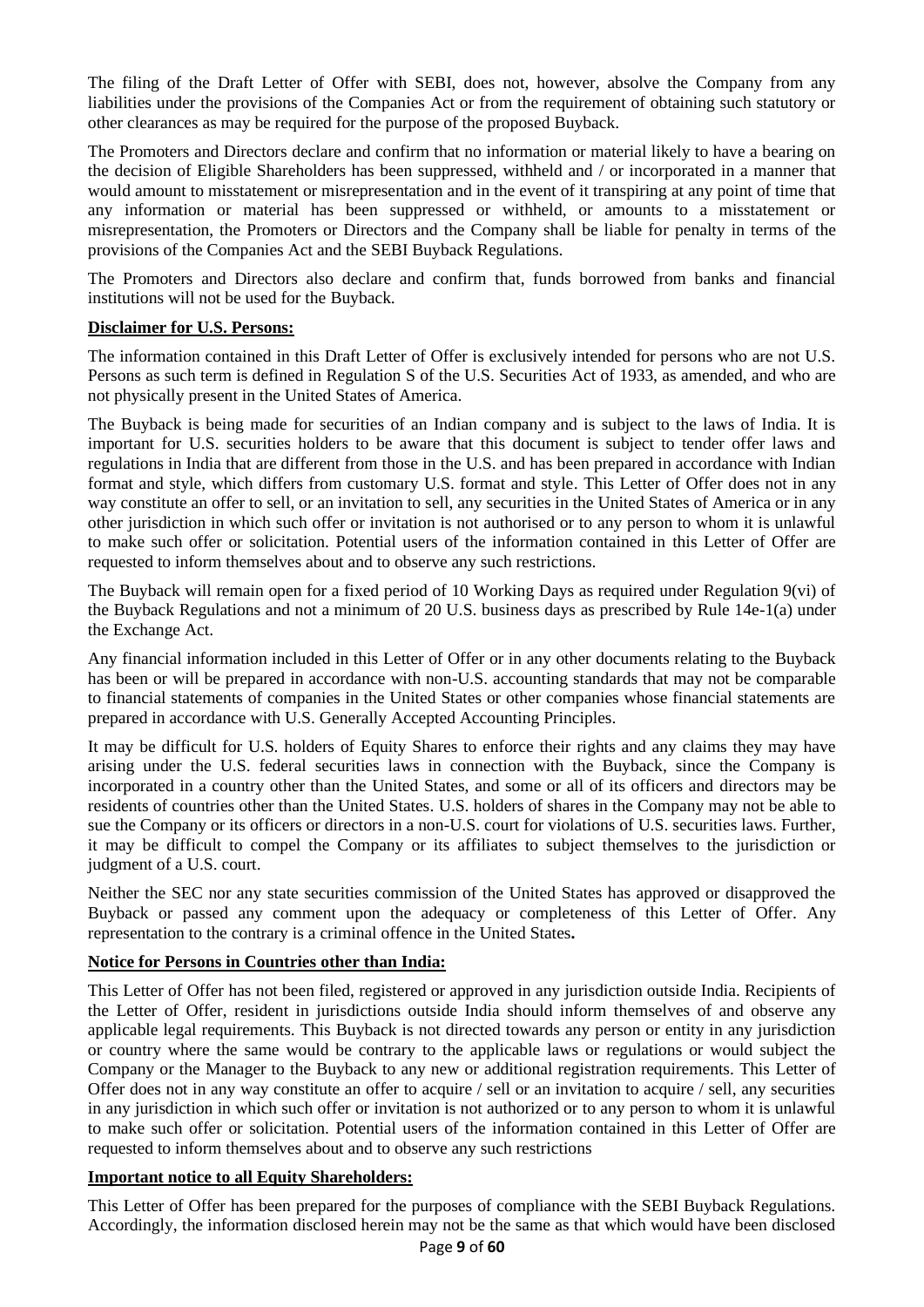if this document had been prepared in accordance with the laws and regulations of any jurisdiction outside of India. The Company and the Manager to the Buyback are under no obligation to update the information contained herein at any time after the date of this Letter of Offer. This Letter of Offer and the Letter of Offer does not and will not in any way constitute an offer to sell, or an invitation to sell, any securities in any jurisdiction in which such offer or invitation is not authorised or to any person to whom it is unlawful to make such offer or solicitation. The Letter of Offer shall be sent by e-mail only to all Eligible Shareholders (Equity Shareholders as on the Record Date) as per the SEBI Relaxation Circulars. However, receipt of the Letter of Offer by any Equity Shareholder in a jurisdiction in which it would be illegal to make this Offer, or where making this Offer would require any action to be taken (including, but not restricted to, registration of the Letter of Offer under any local securities laws), shall not be treated by such Equity Shareholders as an offer being made to them. Potential users of the information contained in this Letter of Offer are requested to inform themselves about and to observe any such restrictions. Any potential Equity Shareholder who tenders his, her or its Equity Shares in the Buyback shall be deemed to have declared, represented, warranted and agreed that he, she or it is authorised under the provisions of any applicable local laws, rules, regulations and statutes to participate in the Buyback.

### **Forward Looking Statement:**

This Letter of Offer contains certain forward-looking statements. These forward-looking statements generally can be identified by words or phrases such as 'believe', 'expect', 'estimate', 'intend', 'objective', 'plan', 'project', 'will', or other words or phrases of similar import. Similarly, statements that describe our objectives, plans or goals are also forward-looking statements. All forward-looking statements are subject to risks, uncertainties and assumptions about us that could cause actual results to differ materially from those contemplated by the relevant forward-looking statement. Actual results may differ materially from those in such forward-looking statements. The Company and the Manager to the Buyback undertake no obligation to publicly update any forward-looking statements, whether as a result of new information, future events or otherwise.

Actual results may differ materially from those suggested by forward-looking statements due to risks or uncertainties associated with expectations relating to, inter alia, regulatory changes pertaining to the industries in which the Company operates and its ability to respond to them, the Company's ability to successfully implement its strategy, its growth and expansion, technological changes, exposure to market risks, general economic and political conditions in India or other key markets where it operates which have an impact on its business activities or investments, the monetary and fiscal policies, inflation, deflation, unanticipated turbulence in interest rates, foreign exchange rates, equity prices or other rates or prices, the performance of the financial markets in India and globally, changes in domestic laws, regulations and taxes and changes in competition in the industries in which the Company operates.

# **4. TEXT OF THE RESOLUTION PASSED AT THE MEETING OF THE BOARD OF DIRECTORS**

<span id="page-9-0"></span>The Buyback has been authorised and approved by the Board of Directors at their meeting held on November 29, 2021 subject to the approval of the Shareholders of the Company. The shareholders approved the buyback, by way of special resolution through Postal Ballot / remote e-voting to be considered passed as on December 30, 2021 and the postal ballot voting results declared on December 31, 2021. The extract of the resolution passed by the Board of Directors is as follows:

**"RESOLVED THAT** pursuant to the provisions of Sections 68, 69, 70 and 110 and all other applicable provisions, if any, of the Companies Act, 2013, (the Act), the Companies (Share Capital and Debentures) Rules, 2014, the Companies (Management and Administration) Rules, 2014 and in compliance with Securities and Exchange Board of India (Buy Back of Securities) Regulations, 2018, ("Buyback Regulations"), Articles of Association of the Company and other applicable laws, if any, including any amendments, statutory modifications or re-enactments for the time being in force, and subject to approval of members of the Company by way of Special Resolution and all other applicable statutory approvals, the consent of Board Members of the Company be and is hereby accorded for the buyback by the Company of 8,42,717 (Eight Lakhs Forty Two Thousand Seven Hundred and Seventeen Only) Equity shares of Rs. 10/ each fully paid-up (representing 16.07 % of the total paid up equity share capital of the Company as on 30th September, 2021) at a price of Rs. 295/- (Rupees Two Hundred and Ninety Five Only) per equity share **("Buyback Price")** aggregating to Rs 24,86,01,515/- (Rupees Twenty Four Crores Eighty Six Lakhs One Thousand Five Hundred and Fifteen only) (excluding Company's transaction costs viz. brokerage, securities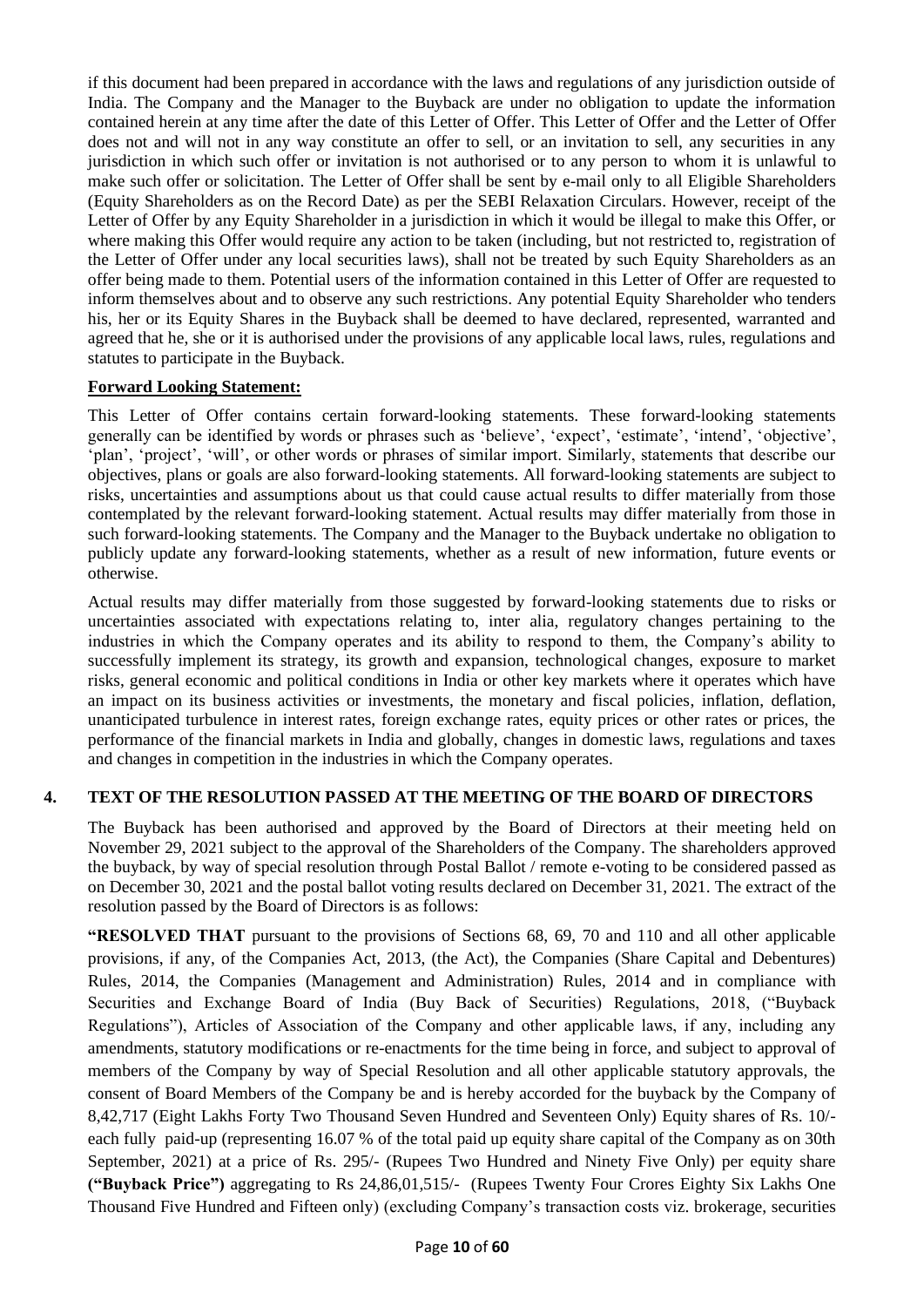transaction tax, GST, stamp duty, etc.) ("**Buyback Size**"), not exceeding 25% of the paid-up equity share capital and free reserves of the Company as per the Audited Condensed Interim Financial Statement for the period ended 30th September, 2021 on a proportionate basis through the tender offer route ("**Tender Offer**") as prescribed under the Buyback Regulations, from all of the shareholders/ beneficial owners who hold Equity Shares as on the cut-off date, to be determined in due course of time.

**FURTHER RESOLVED THAT** the buyback is being proposed in keeping with the Company's desire to enhance overall shareholders value and the buyback would lead to reduction in total number of equity shares.

**FURTHER RESOLVED THAT** all of the shareholders/ beneficial owners of the Company who hold Equity Shares as on the Record Date, to be announced later, will be eligible to participate in the Buyback, including promoters and members of promoter group of the Company and persons in control, who have expressed their intention to participate in the proposed Buyback offer.

**FURTHER RESOLVED THAT** as required by Regulation 6 of the SEBI Buyback Regulations, the Company may buyback equity Shares from the existing shareholders on a proportionate basis through tender offer mechanism, provided 15% of the number of equity shares which the Company proposes to buyback or number of equity shares entitled as per the shareholding of small shareholders, whichever is higher, shall be reserved for the small shareholders, as defined in the SEBI Buyback Regulations.

**FURTHER RESOLVED THAT** the draft calendar of events as placed before the members of the Board, be and is hereby approved.

**FURTHER RESOLVED THAT** the Board of Directors hereby confirms that:

- a) all equity shares of the Company are fully paid up;
- b) the Company has noted that it shall not issue and allot any equity shares including by way of bonus, till the date of closure of this Buyback;
- c) the Company shall not buyback its shares from any person through negotiated deal whether on or off the stock exchanges or through spot transactions or through any private arrangement in the implementation of the Buyback;
- d) that the aggregate amount of the Buyback i.e. Rs 24,86,01,515/- (Rupees Twenty Four Crores Eighty Six Lakhs One Thousand Five Hundred and Fifteen only) does not exceed 25% of the total paid-up capital and free reserves as per the Audited Condensed Interim Financial Statements for the period ended 30<sup>th</sup> September, 2021;
- e) that the maximum number of equity shares proposed to be purchased under the Buyback i.e. 8,42,717 (Eight Lakhs Forty Two Thousand Seven Hundred and Seventeen Only) equity shares, does not exceed 25% of the total number of shares in the paid-up equity capital as per the Audited Condensed Interim Financial Statements for the period ended 30<sup>th</sup> September, 2021;
- f) no default, has been made by the Company in the repayment of deposits accepted either before or after the commencement of the Companies Act, 2013, interest payment thereof, redemption of debentures or preference shares or payment of dividend to any shareholder, or repayment of any term loan or interest payable to thereon to any financial institution or banking company;
- g) the debt equity ratio of the Company after the Buyback will be well within the limit of 2:1 as prescribed under the Companies Act, 2013 (to the extent applicable), as the case may be.

**FURTHER RESOLVED THAT** as required by Clause (x) of Schedule I of the SEBI Buyback Regulations, the Board hereby confirms that they have made a full enquiry into the affairs and prospects of the Company and that they have formed the opinion:

(a) That immediately following the date of the Board Meeting held on 29.11.2021 and the date on which the results of the Postal Ballot will be declared, there will be no grounds, on which the Company can be found unable to pay its debts;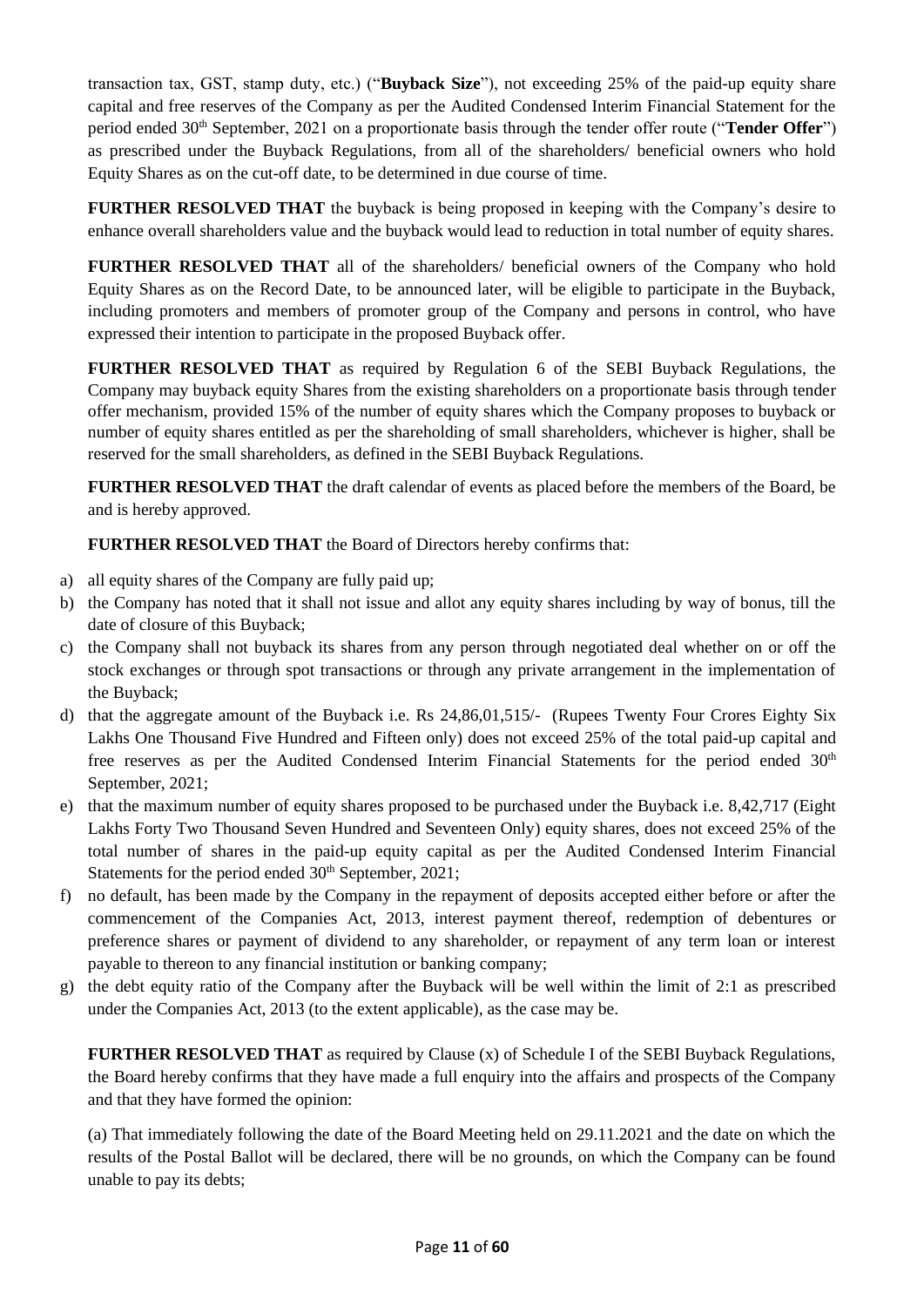(b) That as regards the Company's prospects for the year immediately following the date of the Board Meeting as well as the year immediately following date on which the results of the Postal Ballot will be declared approving the Buyback and having regards to the Board's intentions with respect to the management of the Company's business during that year and to the amount and character of the financial resources which will, in Board's view, be available to the Company during that year, the Company will be able to meet its liabilities as and when they fall due and will not be rendered insolvent within a period of one year from date of the Board meeting approving the Buyback as well as within a period of one year from the date on which the results of the Postal Ballot will be declared as the case may be;

(c) In forming its opinion aforesaid, the Board has taken into account the liabilities as if the Company were being wound up under the provisions of the Companies Act, 2013 (including prospective and contingent liabilities).

**FURTHER RESOLVED THAT** the Company shall implement the Buyback using the Mechanism for acquisition of shares through Stock Exchange" notified by SEBI vide circular CIR/CFD/POLICYCELL/1/2015 dated April 13, 2015 read with circular CFD/DCR2/CIR/P/2016/131 dated December 9, 2016 and BSE notice no. 20170202-34 dated February 2, 2017, including any modification or amendment, for the time being in force.

**FURTHER RESOLVED THAT** the proposed Buyback be implemented from the existing shareholders including Promoters, Promoters Group and Persons Acting in concert (such shareholders herein after collectively known as "Persons in Control") that persons in control will be such persons as have been disclosed under the filings made by the Company from time to time under Securities and Exchange Board of India (Substantial Acquisition of Shares and Takeover) Regulations 2011 ("SEBI Takeover Regulations") as the Board may consider appropriate, from out of its free reserves and/or Share Premium Account and/or cash balances and/ or internal accruals and/or such other sources or by such mechanisms as may be permitted by Law, and on such terms and conditions as the Board may decide from time to time, and in the absolute discretion of the Board, as it may deem fit.

**FURTHER RESOLVED THAT** the amount required by the Company for the Buyback will be met out of the Company's current balances of cash and cash equivalents and / or accumulated internal accruals shall not use borrowed funds, directly or indirectly, whether secured or unsecured, of any form and nature, from banks and financial institutions..

**FURTHER RESOLVED THAT** the Company shall not Buyback the locked-in equity shares or other specified securities, if any and non-transferable equity shares or other specified securities, if any, till the pendency of the lock-in or till the equity shares or other specified securities become transferable;

**FURTHER RESOLVED THAT** as per the provisions of Section 68(8) of the Companies Act, 2013, the Company will not issue same kind of shares or other specified securities shares within a period of 6 months after the completion of the Buyback except by way of bonus shares or equity shares issued in the discharge of subsisting obligations such as conversion of warrants, stock option schemes, sweat equity or conversion of preference shares or debentures into equity shares.

**FURTHER RESOLVED THAT** as per the provisions of Regulation 24(f) of SEBI Buyback Regulations, 2018, the Company shall not raise any further capital for a period of one year from the date of closure of the buyback offer, except in discharge of its subsisting obligations.

**FURTHER RESOLVED THAT** the Buyback from the shareholders who are residents outside India including Foreign Corporate Bodies (including erstwhile Overseas Corporate Bodies) and Foreign Institutional Investors, shall be subject to such approvals, if any and to the extent required from the concerned authorities including approvals from the Reserve Bank of India (RBI) under Foreign Exchange Management Act, 1999 and the rules and regulations framed there under, and that such approvals shall be required to be taken by such non-resident shareholders.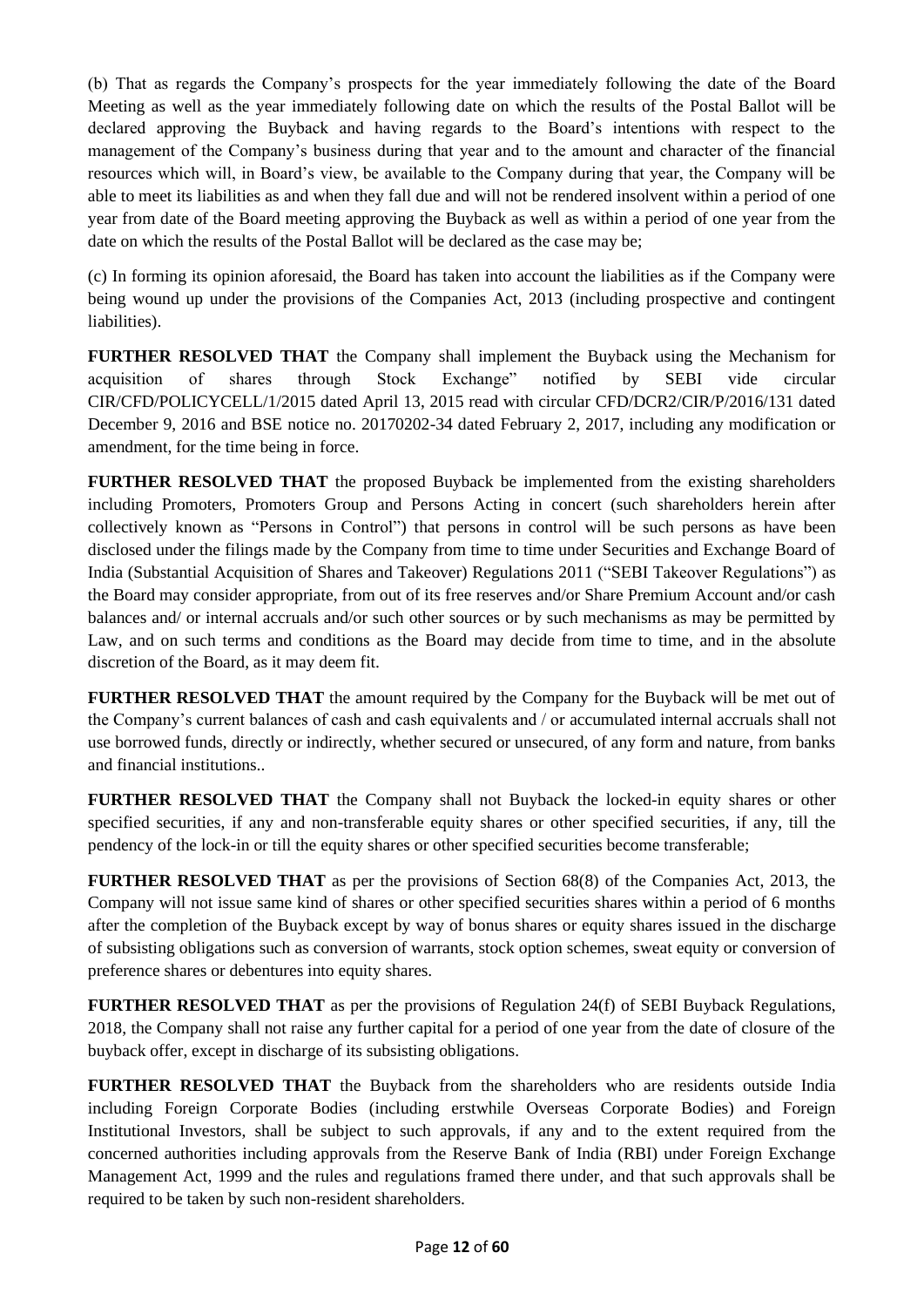**FURTHER RESOLVED THAT** the powers of the Board of Directors in respect of the buyback be delegated to a committee ("Buyback Committee") consisting of the following directors/Authorised Representative of the Company namely, Mr. Arup Kumar Chowdhuri, Independent Director, Mr. Sandip Das, Wholetime Director, Mr. Vikram Saraogi, Vice President of the Company the quorum for the meeting of the Buyback Committee shall be presence of two members at the meeting.

| Sr. No | <b>Name of Directors/Officers/Authorized</b><br><b>Representatives</b> | <b>Designation</b> | Nature of relationship with the<br>Company       |
|--------|------------------------------------------------------------------------|--------------------|--------------------------------------------------|
| 1.     | Mr. Arup Kumar Chowdhuri                                               | Chairman           | $\text{Non}$ – Executive Independent<br>Director |
| 2.     | Mr. Sandip Das                                                         | Member             | <b>Whole Time Director</b>                       |
| 3.     | Mr. Vikram Saraogi                                                     | Member             | Vice President                                   |

The Company Secretary and compliance officer shall act as the Member & Secretary to the Committee.

**FURTHER RESOLVED THAT** the Buyback Committee is hereby authorized to do all such acts, deeds, matters and things as it may in its absolute discretion deem necessary, expedient, usual or proper as the Buyback Committee may consider to be in the best interests of the shareholders, including but not limited to finalizing the terms of the Buyback, record date, entitlement ratio, the specific price for the Buyback, the actual number of Equity Shares to be bought back, mechanism for the Buyback, opening of Escrow Bank Account and Special Bank Account or Special Demat Account, authorizing the persons to operate the said accounts, appointment of intermediaries or agencies for the implementation of the Buyback and sign and execute the incidental documentation as also to prefer applications to the appropriate authorities for their requisite approvals and to initiate all necessary actions for preparation and issue of various documents including but not limited to Public Announcement, Declaration of Solvency, Draft Letter of Offer, Letter of Offer, Corporate Actions with Depositories, extinguishment of Share Certificates and filing with appropriate authorities in connection with the Buyback on behalf of Board of Directors.

**FURTHER RESOLVED THAT** the Buyback Committee be and is hereby authorized to decide the related issues as may be required to regulate its working, to delegate all or any of the authorities conferred upon it to any Director(s) or Officer or authorized representative of the Company.

**FURTHER RESOLVED THAT** a register of securities bought back shall be maintained wherein the details of equity shares bought back, consideration paid for the equity shares bought back, date of cancellation of equity shares and date of extinguishing and physically destroying of equity shares and such other particulars as may be prescribed, shall be entered and that any Director of the Company be and is hereby authorized to authenticate the entries made in the said register."

# **5. DETAILS OF THE PUBLIC ANNOUNCEMENT**

<span id="page-12-0"></span>In accordance with the provisions of Regulation 7(i) of the SEBI Buyback Regulations, the Company has made a Public Announcement dated January 03, 2022 in the following newspapers in relation to the Buyback, which was published on January 04, 2022 i.e. within two Working Days from the date of declaration of voting results of the Postal Ballot on December 31, 2021 in which special resolution was passed by the Shareholders approving the Buyback:

| Name of the newspaper    | Language | <b>Editions</b> |
|--------------------------|----------|-----------------|
| <b>Business Standard</b> | English  | All Edition     |
| <b>Business Standard</b> | Hindi    | All Edition     |
| Dainidin Barta           | Assamese | Guwahati        |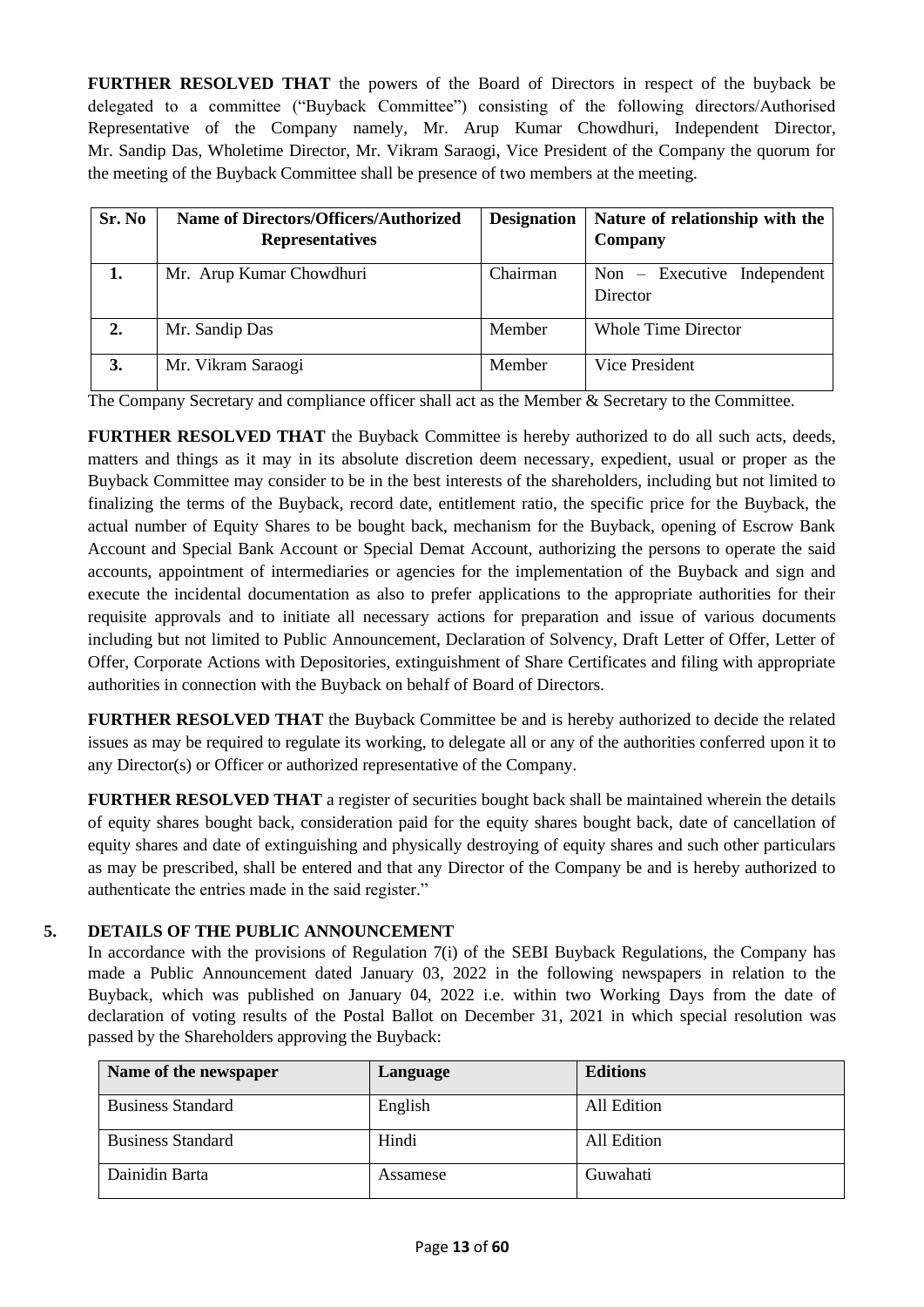A copy of the Public Announcement is available on the Company's Website i.e. [www.jameswarrentea.com;](http://www.jameswarrentea.com/) website of SEBI at [www.sebi.gov.in](http://www.sebi.gov.in/) and on the website of the Stock Exchanges, i.e., [www.bseindia.com](http://www.bseindia.com/) and [www.cse-india.com.](http://www.cse-india.com/)

# <span id="page-13-0"></span>**6. DETAILS OF THE BUYBACK**

The Buyback has been authorized by the Board of Directors in their meeting held on November 29, 2021, and by the Shareholders by a special resolution through Postal Ballot/ remote e-voting, the voting results of which was declared on December 31, 2021. The details of the Buyback are provided below:

| Maximum number of Equity Shares<br>proposed to be bought back                                                                                                              | Up to 8,42,717 Equity Shares                                                                                                                                                                                                                                                                                                                                                                                                                                                                                                                                                                                                                               |
|----------------------------------------------------------------------------------------------------------------------------------------------------------------------------|------------------------------------------------------------------------------------------------------------------------------------------------------------------------------------------------------------------------------------------------------------------------------------------------------------------------------------------------------------------------------------------------------------------------------------------------------------------------------------------------------------------------------------------------------------------------------------------------------------------------------------------------------------|
| Number of Equity Shares<br>as<br>a<br>percentage of the total number of<br>equity shares of the paid-up Equity<br>Share Capital of the Company as on<br>September 30, 2021 | The Shares to be bought back pursuant to the Buyback<br>represents up to 16.07% of the total number of equity shares<br>in the total paid up equity share capital of the Company as<br>on September 30, 2021                                                                                                                                                                                                                                                                                                                                                                                                                                               |
| <b>Buyback Offer Price</b>                                                                                                                                                 | Rs. 295/- (Rupees Two Hundred Ninety-Five only) per<br><b>Equity Share</b>                                                                                                                                                                                                                                                                                                                                                                                                                                                                                                                                                                                 |
| Applicable regulations of SEBI and<br>provisions of the Companies Act, in<br>accordance with which the Buyback<br>offer is made                                            | The Buyback is being undertaken in terms of Chapter III of<br>the SEBI Buyback Regulations, Sections 68, 69, 70, 110 and<br>any other applicable provisions of the Companies Act, 2013<br>and the rules made thereunder.                                                                                                                                                                                                                                                                                                                                                                                                                                   |
| Methodology for the buyback                                                                                                                                                | The Buyback is being undertaken through the Tender Offer<br>route by Stock Exchange Mechanism prescribed under<br>Regulation 4(iv) (a) of the SEBI Buyback Regulations, to the<br>extent permissible, and the "Mechanism for acquisition of<br>shares through Stock Exchanges" as prescribed under the<br><b>SEBI</b> Circulars.                                                                                                                                                                                                                                                                                                                           |
| Maximum amount to be expensed<br>towards<br>Buyback<br>and<br>the<br>its<br>percentage with respect to the net<br>worth of the Company                                     | The maximum amount required for Buyback will not exceed<br>Rs. 24,86,01,515 (Rupees Twenty Four Crores Eighty Six<br>Lakhs One Thousand and Fifteen only) (excluding the<br>Transaction Costs), which represents 23.97% of the<br>aggregate of the Company's paid-up capital and free<br>reserves (including securities premium) i.e. Net worth of the<br>Company as per the last audited condensed interim financial<br>statements of the Company as on September 30 2021, (i.e.,<br>the last audited financial statements available as on the date<br>of the Board Meeting recommending the proposal for<br>approving the Buyback on November 29, 2021.) |
| Shareholding of the Promoters and<br>Promoter Group and its percentage<br>with respect to the total paid-up Equity<br>Share capital of the Company                         | For details, please see the section entitled "Capital Structure<br>and Shareholding Pattern" on page 21 of this Letter of<br>Offer.                                                                                                                                                                                                                                                                                                                                                                                                                                                                                                                        |
| Intention of the Promoters and the<br>persons in control of the Company to<br>participate in the Buyback                                                                   | In terms of the SEBI Buyback Regulations, under the tender<br>Offer, the Promoters and Promoter Group, being in control<br>of the Company, have an option to participate in the<br>Buyback. In this regard, the Promoters have expressed their<br>intention to participate in buyback vide their individual<br>letters dated November 26, 2021 and tender up to their<br>respective shareholding as on the Record Date or such                                                                                                                                                                                                                             |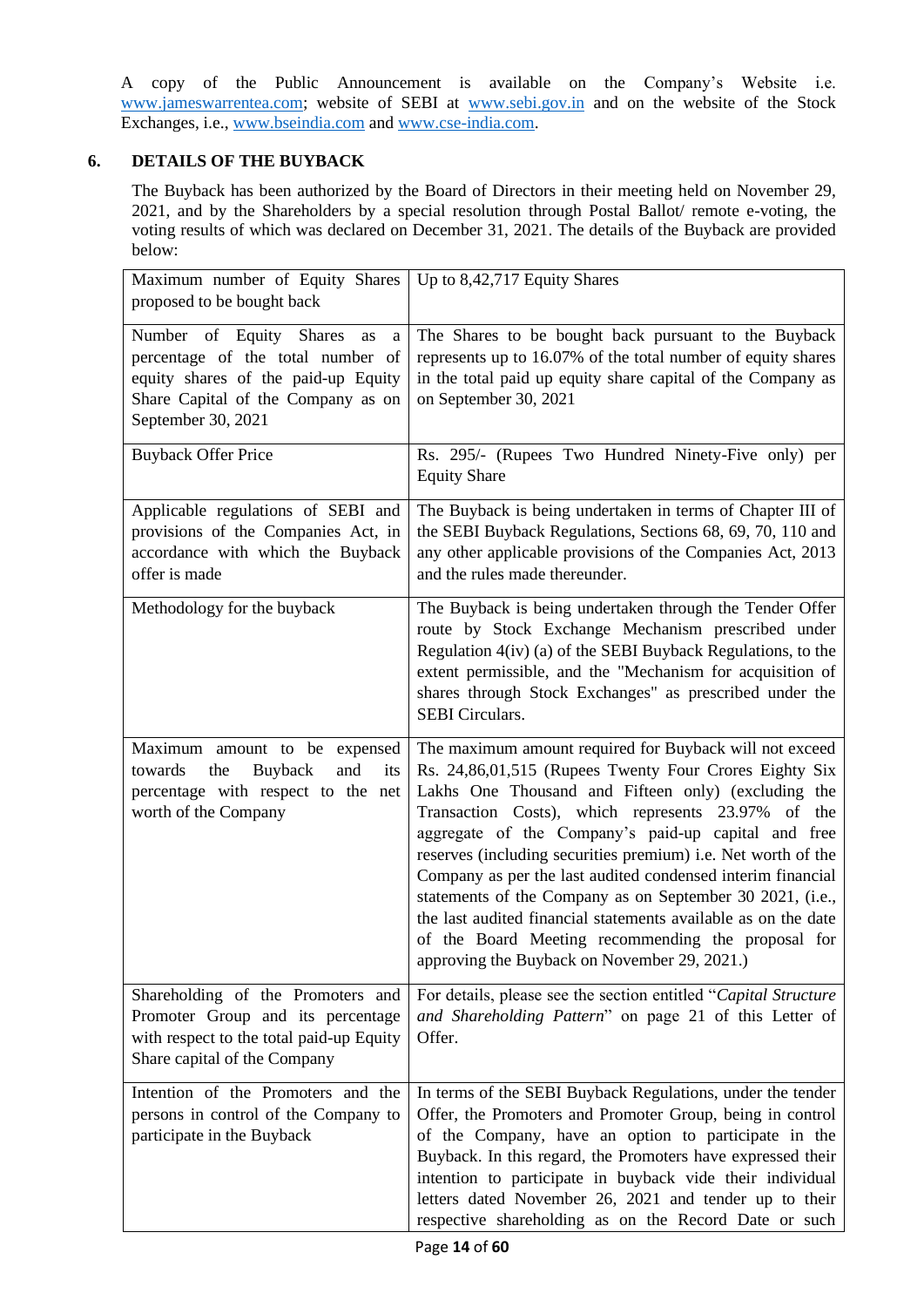|                       |              |       |     | number of Equity Shares based on their entitlement as<br>required in compliance with the SEBI Buyback Regulations<br>or in terms of the Buyback. For more details, please refer the<br>section entitled "Management Discussion and Analysis of the<br>likely impact of the Buyback on the Company" on page 16 of<br>this Letter of Offer. |
|-----------------------|--------------|-------|-----|-------------------------------------------------------------------------------------------------------------------------------------------------------------------------------------------------------------------------------------------------------------------------------------------------------------------------------------------|
| Promoters'<br>Buyback | shareholding | after | the | For details, please see the section entitled "Capital Structure"<br>and Shareholding Pattern" on page 21 of this Letter of<br>Offer.                                                                                                                                                                                                      |

Pursuant to the proposed Buyback and depending on the response to the Buyback, the voting rights of the Promoter and Promoter Group in the Company may increase or decrease from the existing Shareholding i.e. 71.55% of the total equity capital and voting rights of the Company, as on the date of the Letter of Offer. The Promoter and Promoter Group of the Company are already in control over the Company and therefore such further increase or decrease in voting rights of the promoter will not result in any change in control over the Company.

We confirm that the post Buyback Non-Promoter shareholding of the Company shall not fall below the minimum level required as per the Regulation 38 of the SEBI Listing Regulations.

# <span id="page-14-0"></span>**7. AUTHORITY FOR THE BUYBACK**

The Buyback is being undertaken by the Company in accordance with Article 71 of its Articles of Association, the provisions of Sections 68, 69, 70, 110 and all other applicable provisions of the Companies Act and the SEBI Buyback Regulations. The Buyback is further subject to approvals, permissions and sanctions as may be necessary, from time to time from statutory, regulatory or governmental authorities as required under applicable laws, including but not limited to SEBI and the Stock Exchanges where the equity shares of the Company are listed.

The Board of Directors at their meeting dated November 29, 2021 has passed a resolution approving the Buyback of Equity Shares of the Company. As the Buyback is of more than 10% of the total paidup equity capital and free reserves of the Company, in terms of Section  $68(2)(b)$  of the Act, it was necessary to obtain the consent of the shareholders of the Company to the Buyback by way of a special resolution. Accordingly, the consent of the members of the Company to the Buyback was obtained by means of a special resolution pursuant through Postal Ballot notice dated November 29, 2021 and the results of the same were declared on December 31, 2021.

# <span id="page-14-1"></span>**8. NECESSITY OF THE BUYBACK**

- i. Share buyback is the acquisition by a Company of its own equity shares. The Board is of the view that the proposed Buyback will help the Company achieve the following objectives
	- (a) Optimize returns to shareholders;
	- (b) Enhance overall shareholders value and
	- (c) Optimizes the capital structure.

The above objectives will be achieved by returning part of surplus cash back to shareholders through the Buyback process. This may lead to reduction in outstanding Equity Shares, improvement in earnings per Equity Share and enhanced return on invested capital. The Buyback will not in any manner impair the ability of the Company to pursue growth opportunities or meet its cash requirements for business operations. The Board at its meeting held on November 29, 2021, considered the accumulated free reserves as well as the cash liquidity reflected in the last audited condensed interim financial statement as on September 30, 2021 and considering these, the Board decided to allocate a sum of Rs. 24,86,01,515/- (Rupees Twenty Four Crores Eighty Six Lakhs One Thousand and Fifteen Only) excluding the Transaction Costs for distributing to the shareholders holding Equity Shares of the Company through the Buyback.

ii. After considering several factors and benefits to the shareholders holding Equity Shares of the Company, the Board decided to recommend Buyback of at a price of Rs. 295/- (Rupees Two Hundred and Ninety Five only) per Equity Share for an aggregate consideration of Rs.24,86,01,515/- (Rupees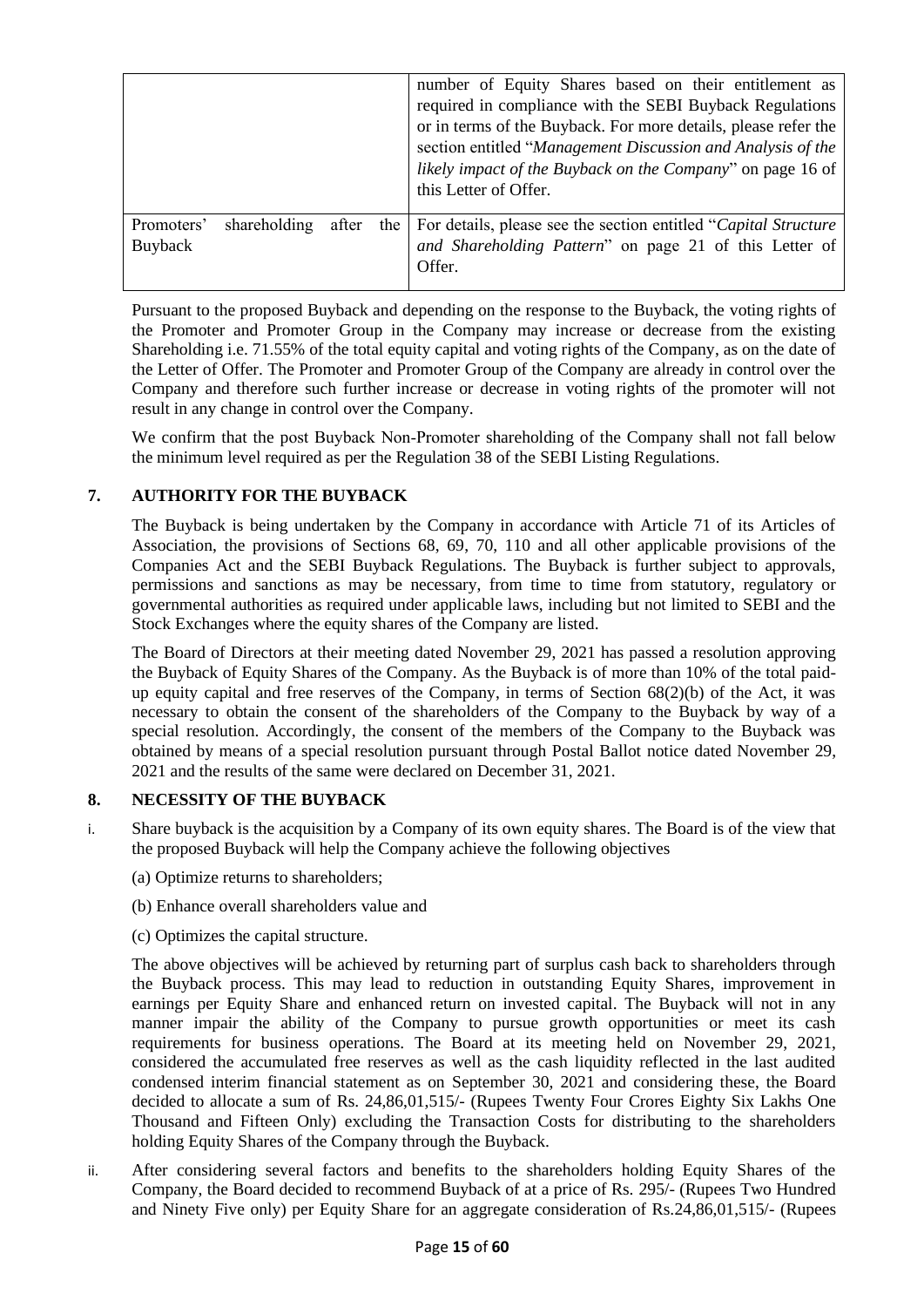Twenty Four Crores Eighty Six Lakhs One Thousand and Fifteen only). Buyback is being undertaken, inter-alia, for the following reasons:

- a. The Buyback will help the Company to return surplus cash to its shareholders holding Equity Shares broadly in proportion to their shareholding, thereby, enhancing the overall return to shareholders;
- b. The Buyback, which is being implemented through the tender offer route as prescribed under the SEBI Buyback Regulations, would involve allocation of number of Equity Shares as per their entitlement or 15% of the number of Equity Shares to be bought back whichever is higher, reserved for the small shareholders. The Company believes that this reservation for small shareholders would benefit a large number of public shareholders, who would get classified as **"Small Shareholder"** as per Regulation 2(i)(n) of the SEBI Buyback Regulations;
- c. The Buyback may help in improving return on equity, by reduction in the equity base, thereby leading to long term increase in shareholders' value;
- d. The Buyback gives an option to the Shareholders holding Equity Shares of the Company, who can choose to participate and get cash in lieu of Equity Shares to be accepted under the Buyback offer or they may choose not to participate and enjoy a resultant increase in their percentage shareholding, post the Buyback offer, without additional investment.

# <span id="page-15-0"></span>**9. MANAGEMENT DISCUSSION AND ANALYSIS AND THE LIKELY IMPACT OF BUYBACK ON THE COMPANY**

- i. We believe that the Buyback is not likely to cause any material impact on the profitability or earnings of the Company except to the extent of reduction in the amount available for investment, which the Company could have otherwise deployed towards generating investment income. Assuming there is full 100% acceptance of the Equity Shares tendered in the Buyback from Eligible Shareholders, the funds deployed by the Company towards the Buyback would be Rs. 24,86,01,515/- (Rupees Twenty Four Crores Eighty Six Lakhs One Thousand and Fifteen only). This shall impact the investment income earned by the Company, on account of reduced amount of surplus funds available.
- ii. The Promoters, Promoter Group, and persons, in control of the Company have expressed their intention by way of individual letters dated November 26, 2021, to participate in the Buyback, and tender up to their respective shareholding as on the Record Date, or such number of Equity Shares based on their entitlement as required in compliance with the SEBI Buyback Regulations or in terms of the Buyback.
- iii. The aggregate shareholding of the Promoters and persons in control as on the date of the Postal ballot Notice and Board Approval i.e. November 29, 2021 are as follows:

| <b>Sl. No.</b>   | <b>Name</b>                     | <b>No. of Equity shares</b> | % of Shareholding |
|------------------|---------------------------------|-----------------------------|-------------------|
|                  | Ashdene Investments Limited     | 18,36,544                   | 35.03%            |
| <u>.</u>         | <b>ISIS</b> Enterprises Limited | 16,29,303                   | 31.08%            |
| $\mathfrak{I}$ . | Maygrove Investments Limited    | 2,85,292                    | 5.44%             |
|                  | Total                           | 37,51,139                   | 71.55%            |

iv. The aggregate shareholding of the Promoters and Promoter Group, and persons in control as on the date on the date of the Draft Letter of Offer and the maximum number of Equity Shares proposed to be tendered by each of the Promoters and the persons in control of the Company in the Buyback is provided below:

| Sl. No.  | <b>Name</b>                     | <b>Designation</b> | <b>No. of Equity shares</b> | $%$ of<br><b>Shareholding</b> |
|----------|---------------------------------|--------------------|-----------------------------|-------------------------------|
|          | Ashdene Investments Limited     | Promoter           | 18,36,544                   | 35.03%                        |
| <u>.</u> | <b>ISIS</b> Enterprises Limited | Promoter           | 16,29,303                   | 31.08%                        |
| 3.       | Maygrove Investments Limited    | Promoter           | 2,85,292                    | 5.44%                         |
|          | <b>Total</b>                    |                    | 37,51,139                   | 71.55%                        |

v. The aggregate number of specified securities, including Equity Shares, purchased or sold by Promoters and the persons in control of the Company: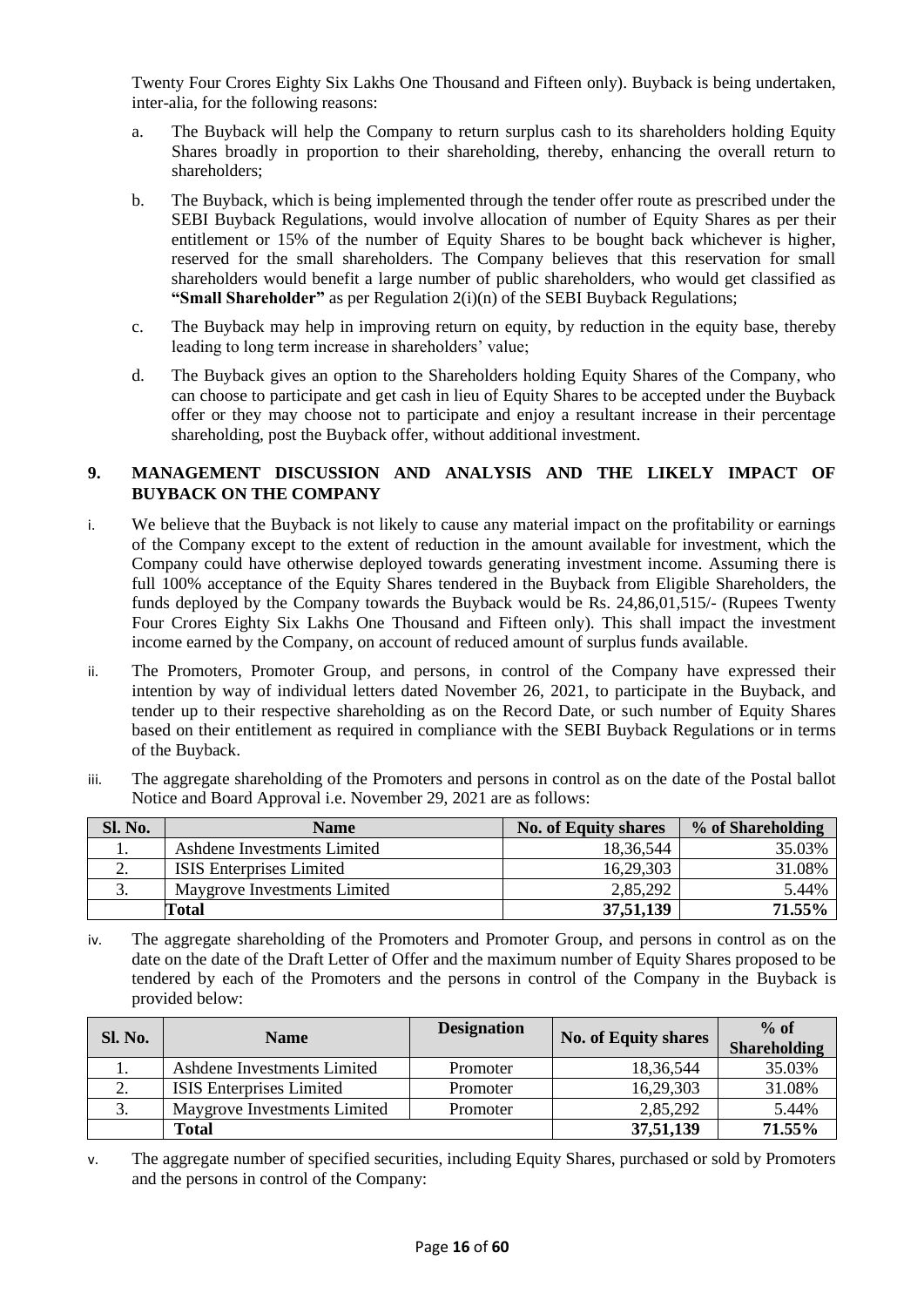a. Except as mentioned herein below, no Equity Shares or other specified securities in the Company were either purchased or sold (either through the stock exchanges or off market transactions) by any of the (i) promoters; (ii) members of the promoter group (iii) directors of the promoter and promoter group, where such promoter or promoter group entity is a Company and of persons who are in control of the Company during a period of twelve months preceding the date of the Public Announcement i.e. January 04, 2022 and six months preceding the date of the Board Meeting i.e. November 29, 2021.

| Name of the<br>shareholder                       | <b>Aggregate</b><br>number of shares<br>purchased/sold | <b>Nature of</b><br><b>Transaction</b> | <b>Maximum</b><br>Price per<br>share<br>(Rs.) | Date of<br>maximum<br>price | <b>Minimum</b><br>Price per<br>share<br>(Rs.) | Date of<br>minimum<br>price |
|--------------------------------------------------|--------------------------------------------------------|----------------------------------------|-----------------------------------------------|-----------------------------|-----------------------------------------------|-----------------------------|
| Maygrove<br>Investments<br>Limited<br>(Promoter) | 51,373                                                 | On Market<br>Sale                      | 284.91                                        | 06.09.2021                  | 276.65                                        | 07.09.2021                  |

b. The aggregate shareholding of the Directors and Key Managerial Personnel (KMP) of the Company (excluding the Promoters and person in control) as on the date of the Notice and Board Approval, is as follows:

| <b>DIN/PAN</b> | <b>Name</b>             | <b>Designation</b>                | <b>No. of Equity</b><br><b>Shares</b> | % of Shareholding |
|----------------|-------------------------|-----------------------------------|---------------------------------------|-------------------|
| 07979791       | Sandip Das              | <b>Wholetime Director</b>         |                                       | 0.00%             |
| 00473105       | Abhiram Kastur<br>Sheth | Independent<br>Director           | 34                                    | $0.00\%$          |
| AOUPM1591A     | Aditya More             | <b>Chief Financial</b><br>Officer |                                       | $0.00\%$          |
| <b>Total</b>   |                         |                                   | 38                                    | $0.00\%$          |

The Directors of the Promoter Entities do not hold any Equity Shares in the Company.

- vi. The details of the date and price of acquisition of the Equity Shares that the promoters and the persons in control of the Company intend to tender in the Buyback
	- **a. Ashdene Investments Limited**

| Date of<br><b>Acquisition /</b><br>(disposal) | Number of equity<br><b>shares</b><br>Acquired/(Sold) | <b>Cost of Acquisition /</b><br>$(Sale)$ (Rs.) | <b>Remarks</b>                                                                               |
|-----------------------------------------------|------------------------------------------------------|------------------------------------------------|----------------------------------------------------------------------------------------------|
| 14.02.2014                                    | 11,81,505                                            | Not Applicable                                 | Allotment made pursuant to the Scheme<br>of Demerger, as approved by Guwahati<br>High Court. |
| 08.03.2017                                    | 11,81,505                                            | 16,60,01,453                                   | Pursuant to a Scheme of Arrangement                                                          |
| 16.03.2018                                    | (5,26,466)                                           | (6,79,14,114)                                  | Cash consideration - Tender of Shares for<br>Buyback.                                        |
| <b>Total</b>                                  | 18,36,544                                            |                                                |                                                                                              |

# **b. ISIS Enterprises Limited**

| Date of<br><b>Acquisition /</b><br>(disposal) | <b>shares</b><br>Acquired/(Sold) | Number of equity $\vert$ Cost of Acquisition $\vert$<br>$(Sale)$ (Rs.) | <b>Remarks</b>                                                                               |
|-----------------------------------------------|----------------------------------|------------------------------------------------------------------------|----------------------------------------------------------------------------------------------|
| 14.02.2014                                    | 11,02,785                        | Not Applicable                                                         | Allotment made pursuant to the Scheme of<br>Demerger, as approved by Guwahati High<br>Court. |
| 14.03.2017                                    | 7,38,438                         | 10,41,19,758                                                           | Pursuant to a Scheme of Arrangement in<br>open market.                                       |
| 24.03.2017                                    | 2,71,921                         | 3,44,65,987                                                            | Pursuant to a Scheme of Arrangement in                                                       |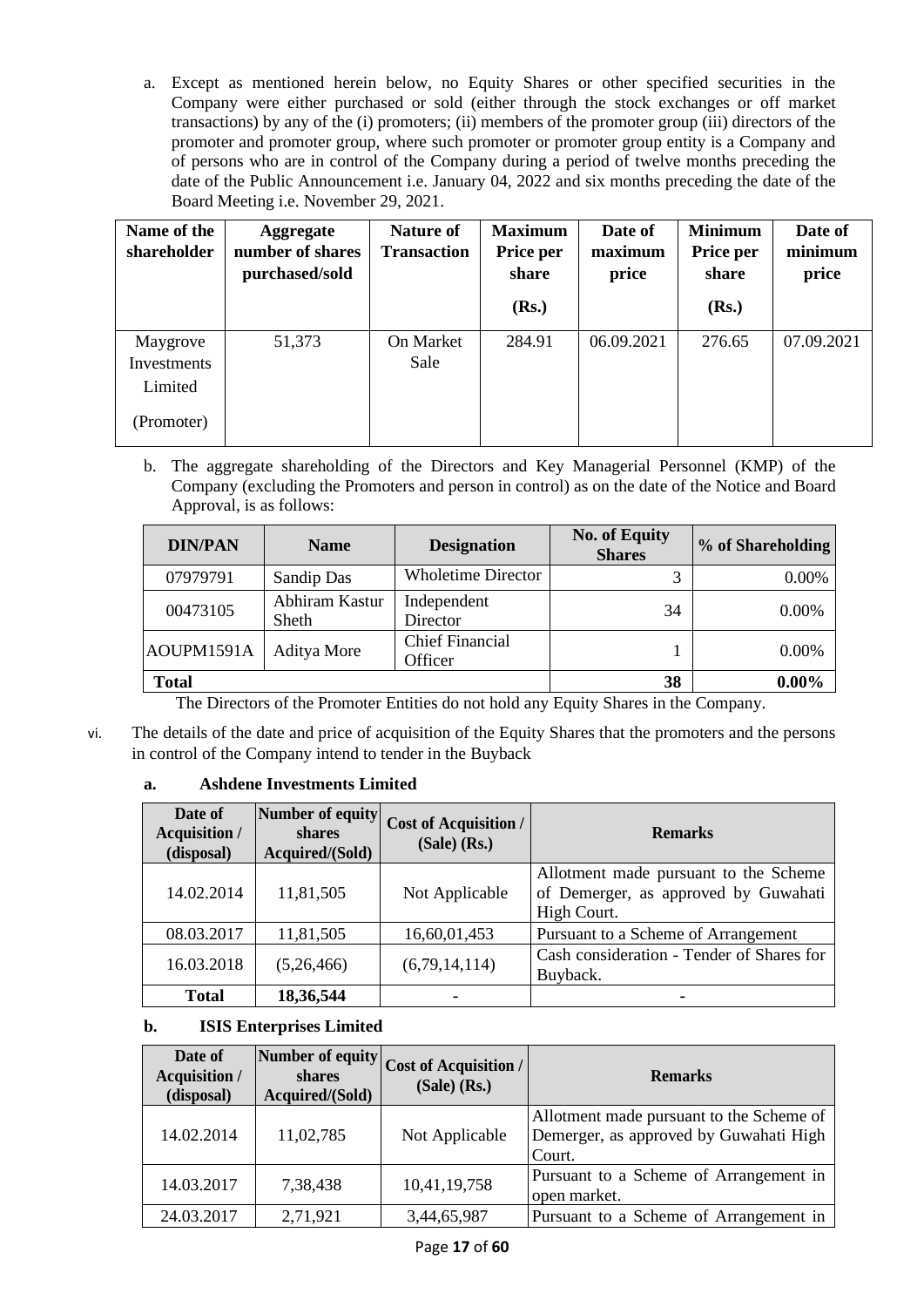| Date of<br><b>Acquisition /</b><br>(disposal) | shares<br>Acquired/(Sold) | <b>Number of equity</b> $\Big \text{Cost of Acquisition /}$<br>$(Sale)$ (Rs.) | <b>Remarks</b>                                        |
|-----------------------------------------------|---------------------------|-------------------------------------------------------------------------------|-------------------------------------------------------|
|                                               |                           |                                                                               | open market                                           |
| 14.03.2018                                    | (4,83,841)                | (6,24,15,489)                                                                 | Cash consideration - Tender of Shares for<br>Buyback. |
| <b>Total</b>                                  | 16,29,303                 | -                                                                             |                                                       |

# **c. Maygrove Investments Limited**

| Date of<br><b>Acquisition</b> /<br>(disposal) | Number of equity<br>shares<br>Acquired/(Sold) | <b>Cost of Acquisition /</b><br>$(Sale)$ (Rs.) | <b>Remarks</b>                                                                                  |  |
|-----------------------------------------------|-----------------------------------------------|------------------------------------------------|-------------------------------------------------------------------------------------------------|--|
| 14.02.2014                                    | 6,30,106                                      | Not Applicable                                 | Allotment made pursuant to<br>the<br>Scheme of Demerger, as approved by<br>Guwahati High Court. |  |
| 14.03.2017                                    | 6,30,106                                      | 8,88,44,946                                    | Pursuant to a Scheme of Arrangement<br>in open market                                           |  |
| 14.03.2018                                    | (2,88,547)                                    | (3,72,22,563)                                  | Cash consideration<br>Tender<br>of<br>$\overline{a}$<br>Shares for Buyback.                     |  |
| 23.11.2020                                    | (6,35,000)                                    | (19,83,60,000)                                 | Cash consideration<br>Tender<br>of<br>Shares for Buyback.                                       |  |
| 06.09.2021                                    | (47, 773)                                     | (1,36,11,149)                                  | <b>On-Market Sale</b>                                                                           |  |
| 07.09.2021                                    | (3,600)                                       | (9,95,940)                                     | <b>On-Market Sale</b>                                                                           |  |
| <b>Total</b>                                  | 2,85,292                                      |                                                |                                                                                                 |  |

- vii. The Promoters or their associates shall not deal in the specified securities, including the Equity Shares, in the Stock Exchanges or off-market, including inter-se transfer of Equity Shares among the Promoters during the period from the date of passing of the Shareholders' approval, until the closing of the Buyback offer in accordance with the Buyback Regulations.
- viii. The Board of Directors of the Company have confirmed that there are no defaults subsisting in repayment of deposits and interest payment thereon, redemption of debentures or preference shares or payment of dividend to any shareholder or repayment of any term loan or interest payable thereon to any financial institution or banking company.
- ix. Assuming that the Promoters tenders their Equity Shares in the Buyback (in accordance with the declaration provided by them) and if
	- All the public Shareholders participate upto their entitlement (full acceptance), then the aggregate shareholding of the Promoters, post Buyback will increase from 71.55% (i.e. as on Record Date) to 71.60% and the aggregate shareholding of the public in the Company shall decrease from 28.45% to 28.40% of the post Buyback equity share capital of the Company; or
	- None of the public shareholders participate, then the aggregate shareholding of the Promoters, post Buyback will decrease from 71.55 % (i.e. as on Record Date) to 66.10% and the aggregate shareholding of the public in the Company shall increase from 28.45% (i.e. as on Record Date) to 33.90% of the post Buyback equity share capital of the Company.
- x. Consequent to buyback and based on the number of Equity shares bought back from the Non- resident Shareholders, Indian Financial Institutions, Mutual Funds and the Public including other bodies corporate, their shareholding would undergo a change. The FIIs/ FPIs are advised to ensure that their investment in the Company continue to be within the limit prescribed under applicable laws, post completion of the Buyback.
- xi. The Buyback shall not result in a change in control or otherwise affect the existing management structure of the Company.
- xii. The Company believes that the Buyback will not in any manner impair its ability to pursue growth opportunities or meet its cash requirements for business operations. The Buyback is likely to result in improvement in EPS and enhance the return on equity. The Buyback is being undertaken, inter alia, for helping the Company to return surplus cash to the Eligible Shareholders broadly in proportion to their shareholding, thereby, enhancing the overall return to the shareholders.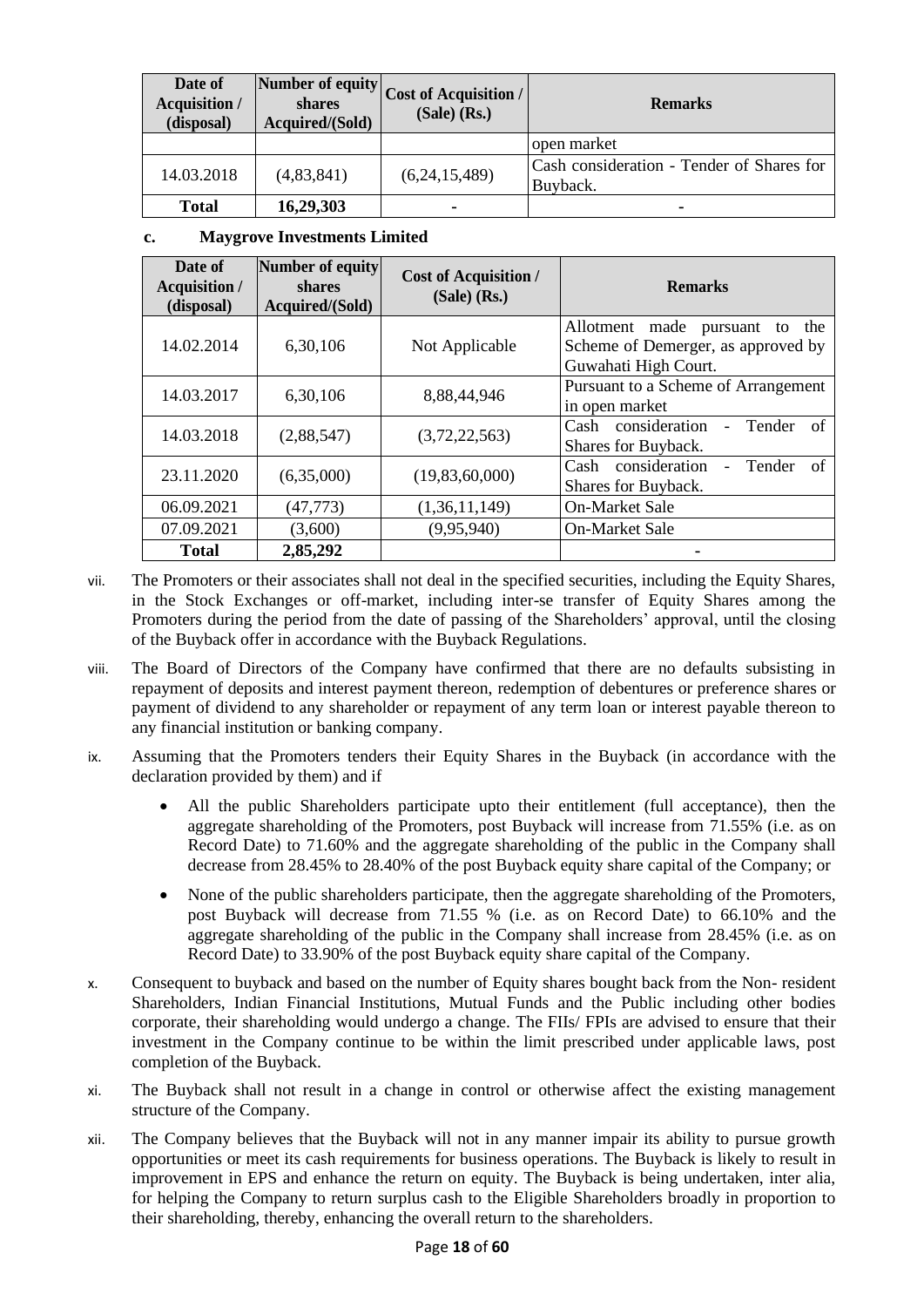- xiii. As per the provisions of the Buyback Regulations and under Section 68(2)(d) of the Companies Act, 2013, we hereby confirm that the ratio of the aggregate of secured and unsecured debts owed by the Company to the paid-up capital and free reserves after buyback shall be less than or equal to 2:1, based on financial statements of the Company.
- xiv. In compliance with the provisions of the SEBI Buyback Regulations, the Company shall not raise further capital for a period of one year from the expiry of the Buyback period, except in discharge of its subsisting obligations. In terms of Companies Act, if the Company completes the Buyback of its Equity Shares, it shall not make a further issue of the same kind of Equity Shares including allotment of new shares in accordance with Companies Act within a period of six months except by way of a bonus issue or in the discharge of subsisting obligations.
- xv. The Company shall not issue any Equity Shares or other specified securities, including by way of a bonus issue, till the date of expiry of the Buyback Period.
- xvi. The Company shall not raise further capital for a period of one year, as may be applicable in accordance with the Buyback Regulations or any circulars or notifications issued by SEBI in connection therewith, from the expiry of the Buyback period, except in discharge of subsisting obligations.
- xvii. We believe that the Buyback is not expected to impact growth opportunities for the Company.
- xviii. The Board of Directors confirms that the Company will comply with the provisions of the Takeover Regulations, if applicable.
- xix. The Board of Directors confirms that the Company has complied with the provisions of Sections 68, 69 and 70 of the Companies Act, 2013 and the Companies (Share Capital and Debentures) Rules, 2014, as may be applicable to the Buyback
- xx. Salient financial parameters pursuant to the Buyback based on the last audited condensed interim financial statements as on September 30, 2021, of the Company are as under:

| <b>Particulars</b>                             | <b>Pre-Buyback</b> | Post-Buyback |
|------------------------------------------------|--------------------|--------------|
|                                                | <b>Standalone</b>  | Standalone#  |
| Book Value per Equity Share (in Rs.)           | 215.03             | 199.71       |
| Basic EPS (In Rs.)                             | 35.37              | 42.15        |
| Networth (In Lakhs)                            | 11273.18           | 8787.17      |
| Return on Networth (in%)                       | 16.45%             | 21.10%       |
| Price/earnings ratio                           | 7.72               | 6.48         |
| Total debt/equity Ratio (total debt/net worth) | -                  |              |

*a. The Company does not have any debt as on September 30, 2021*

- *b. For the above purpose, "Net worth" means the aggregate value of the paid-up share capital and all reserves created out of the profits, securities premium account and debit or credit balance of profit and loss account, after deducting the aggregate value of the accumulated losses, deferred expenditure and miscellaneous expenditure not written off, as per the last audited standalone financial Statements, but does not include reserves created out of revaluation of assets, write-back of depreciation and amalgamation and other Comprehensive Income.*
- *c. Pre and post Buyback calculations are based on audited condensed interim financial statements as on September 30, 2021. The post Buyback numbers are calculated by reducing the net worth by the proposed Buyback amount (assuming full acceptance) without factoring in any impact on the profit & loss account and Creation of Capital Redemption Reserve as required as per provisions of the Companies Act, 2013.*
- *d. Book value per Equity Share is calculated as Networth / Weighted Number of Equity Shares subscribed outstanding at year end September 30, 2021.*
- *e. The price/earnings ratio is based on the closing market price of the Equity Shares of the Company as on January 04, 2022 being the date on which the Public Announcement was published, being Rs. 272.90 (source: www.bseindia.com).*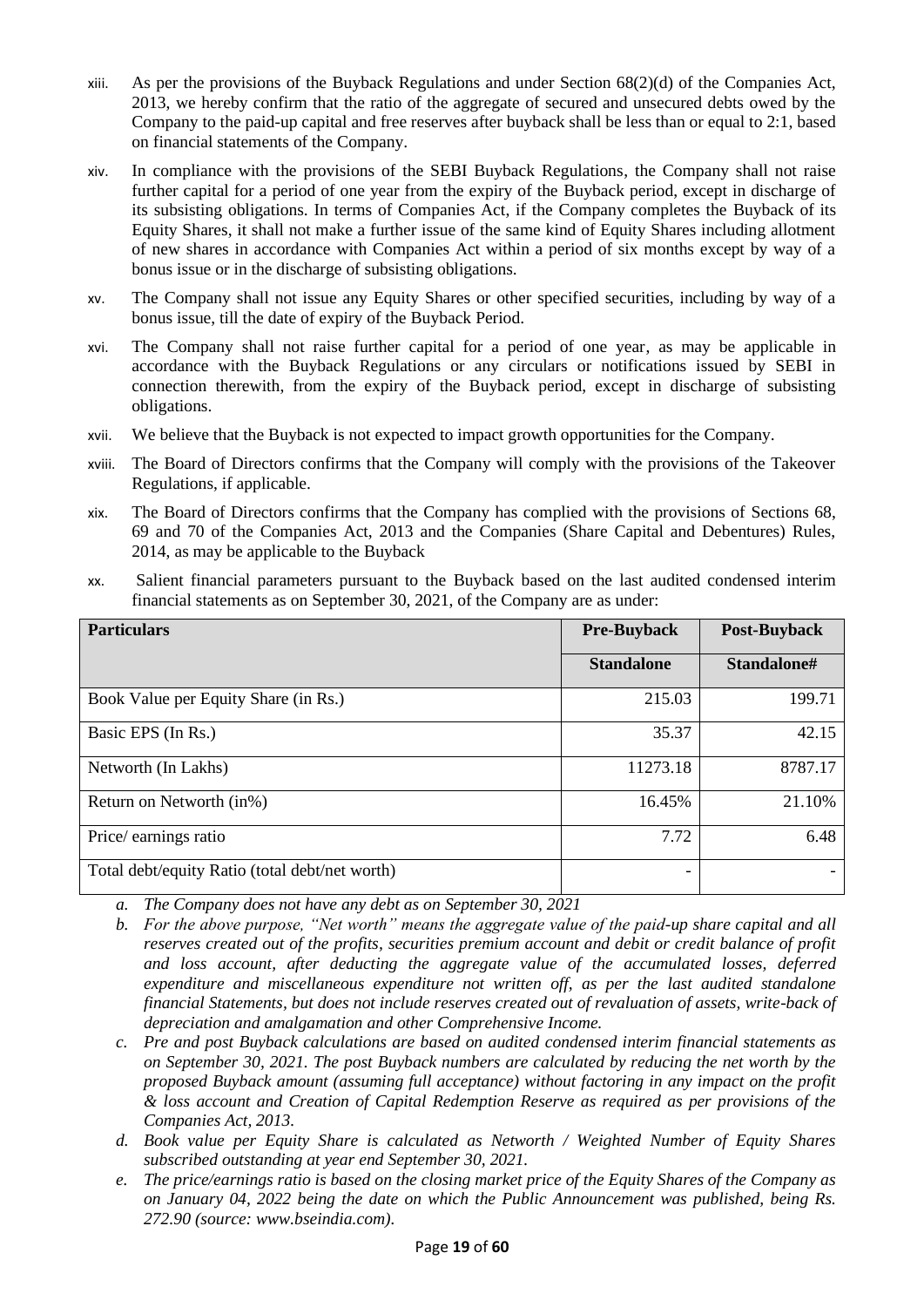*\*Weighted Number of Equity Shares as on September 30, 2021 less buyback of proposed equity shares (assuming full acceptance) is considered to calculate post Buyback earnings per share and book value per Equity Share.* 

*# Assuming full acceptance of Equity Shares in the Buyback offer in the ratio of Buyback*

# <span id="page-19-0"></span>**10. BASIS OF CALCULATING THE BUYBACK PRICE**

The Equity Shares of the Company are proposed to be bought back at a price of Rs. 295/- (Rupees Two Hundred and Ninety Five only) per Equity Share ("**Buyback Offer Price**").

The Buyback Offer Price has been arrived at after considering various factors including, but not limited to the trends in the volume weighted average prices of the Equity Shares on the BSE Limited ("**BSE**") where the Equity Shares are traded, the net worth of the Company, price earnings ratio, impact on other financial parameters and the possible impact of Buyback on the earnings per Equity Share. There has been no trading in the equity shares of the Company at CSE. However, the Board of Directors and / or the Buyback Committee is authorised to determine the specific price, the number of Equity Shares and other related particulars at which the Buyback will be made at the time of the Public Announcement for Buyback to the eligible Members.

The Buyback Offer Price represents:

- i. Premium of 15.47% of the volume weighted average market price of the Equity Shares on BSE, during the three months preceding the date of intimation to the BSE for the Board Meeting to consider the proposal of the Buyback.
- ii. Premium of 41.63% of the volume weighted average market price of the Equity Shares on BSE, for two weeks preceding the date of intimation to the BSE for the Board Meeting to consider the proposal of the Buyback.
- iii. Premium of 32.85% over the closing price of the Equity Shares on the BSE one day prior to the date of intimation of Buyback:
- iv. The closing market price of the equity shares as on date of intimation of the date of Board Meeting for considering the Buyback to the Stock Exchanges: The closing price as on the date of intimation of the date of board meeting for considering the Buyback at the BSE is Rs. 228.85/-
- v. The Company confirms that as required under Section  $68(2)(d)$  of the Companies Act, the ratio of the aggregate of secured and unsecured debts owed by the Company will be not more than twice the paid-up Equity capital and free reserves after the Buyback.

## <span id="page-19-1"></span>**11. SOURCES OF FUNDS FOR THE BUYBACK**

The funds for the implementation of the proposed Buyback will be sourced out of the free reserves of the Company (including securities premium account) or such other source as may be permitted by the SEBI Buyback Regulations or the Companies Act. The funds used will not exceed 25% of the paid-up equity capital and free reserves of the Company as on September 30, 2021. The funds borrowed, if any, from Banks and Financial Institutions will not be used for the Buyback.

The Company will transfer from its free reserves a sum equal to the nominal value of the Equity Shares so bought back through the Buyback to the Capital Redemption Reserve Account and details of such transfer shall be disclosed in its subsequent audited financial statement.

#### <span id="page-19-2"></span>**12. DETAILS OF THE ESCROW ACCOUNT AND THE AMOUNT TO BE DEPOSITED THEREIN**

In accordance with Regulation  $9(xi)$  of the SEBI Buyback Regulations, the Company has appointed HDFC Bank Limited, having its branch office at Kolkata, as the Escrow Agent for Buyback and will enter into an Escrow Agreement amongst the Company, the Manager to the Buyback and Escrow Agent on January 06, 2022.

In accordance with the SEBI Buyback Regulations, the Company shall open an Escrow Account in the name and style of "**JWTL - BUYBACK OFFER ESCROW ACCOUNT**" bearing account number 57500000862774 with the Escrow Agent. In accordance with Regulation 9(xi) of the SEBI Buyback Regulations, the Company will deposit Rs. 6,21,50,379 in the Escrow Account, in cash being the amount equivalent to the aggregate of 25% of consideration payable, on or before Buyback Opening Date.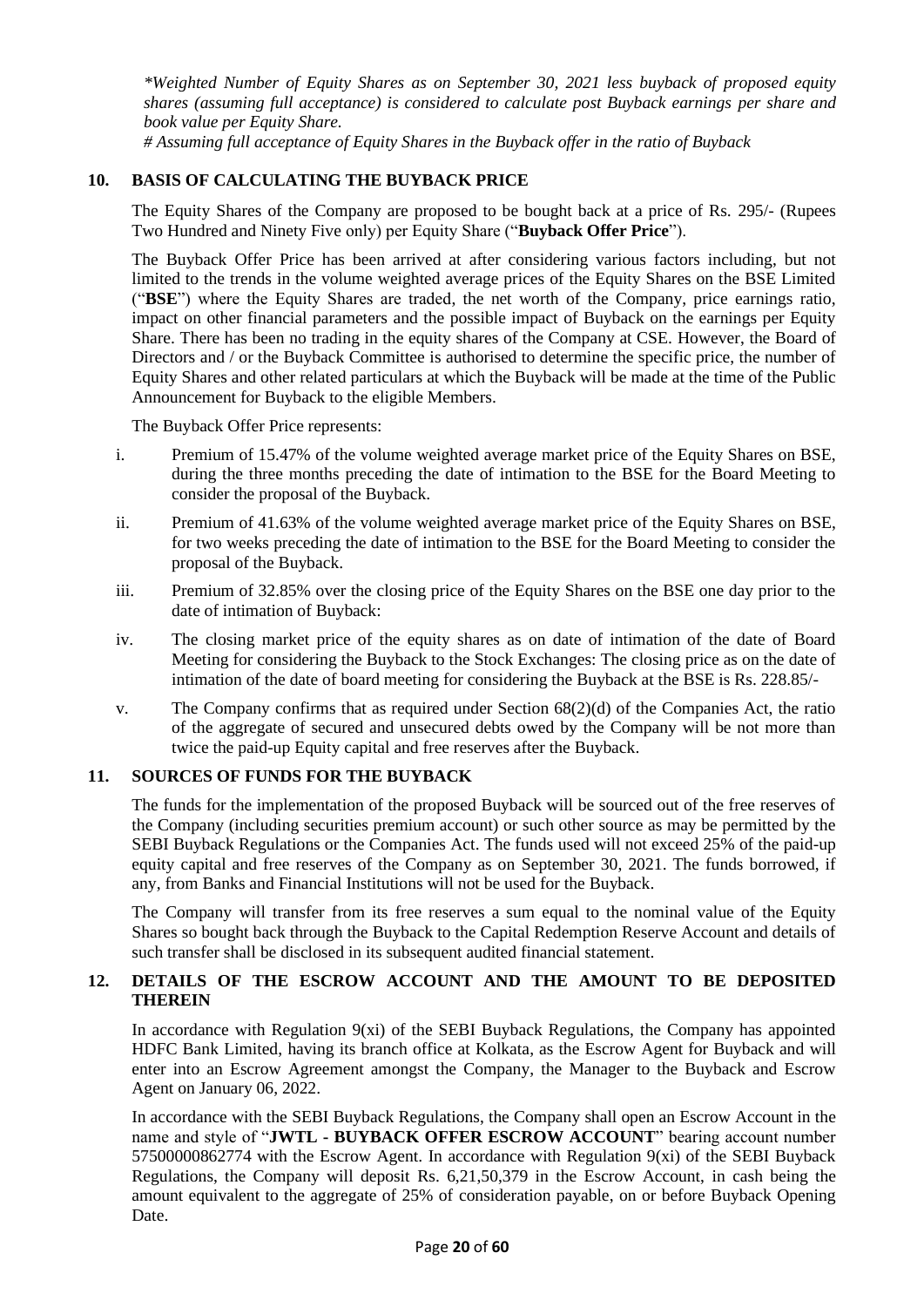In accordance with the SEBI Buyback Regulations, the Manager to the Buyback will be empowered to operate the Escrow Account.

# <span id="page-20-0"></span>**13. FIRM FINANCING ARRANGEMENTS**

The Company has adequate and firm financial resources to fund its obligations under the Buyback. Vineet Kesan, Proprietor of M/s. V Kesan & Co an independent chartered accountant has certified through letter dated January 04, 2022 bearing UDIN No. 22301444AAAAAA8916 that the Company has adequate funds for the purposes of the Buyback. The details of the independent chartered accountant are as follows:

**Vineet Kesan, Proprietor M/s V Kesan & Co** Chartered Accountants, Address: 108A Block-C, Bangur Avenue, Kolkata – 700055 Membership No.: 301444

Based on the aforementioned certificate, the Manager to the Buyback has ensured and satisfied itself about the ability of the Company to implement the Buyback in accordance with the SEBI Buyback Regulations.

### <span id="page-20-1"></span>**14. CAPITAL STRUCTURE AND SHAREHOLDING PATTERN**

i. The Equity Share capital of the Company as at the date of the Public Announcement is provided below:

| <b>Particulars</b>                                               | <b>No. of Equity Shares</b> | <b>Amount (Rs.in</b><br>Lakhs) |
|------------------------------------------------------------------|-----------------------------|--------------------------------|
| <b>Authorized Share Capital</b>                                  | 1,30,00,000                 | 1300.00                        |
| Issued, Subscribed and Paid-up Equity<br><b>Shares</b>           | 52,42,717                   | 524.27                         |
| Issued, Subscribed and Paid-up Equity<br>Shares (after buyback)# | 44,00,000                   | 440.00                         |

*#Assuming full acceptance of Equity shares in the* Buyback*.*

ii. Details of Buyback of Equity Shares undertaken by the Company in the last three years is provided below:

#### **a. Financial Year: 2019-2020**

| <b>Particulars</b>      | <b>Description</b>                                                |
|-------------------------|-------------------------------------------------------------------|
| Type of security bought | <b>Equity Shares</b>                                              |
| back                    |                                                                   |
| Maximum number of       | 23,21,662 (Twenty-Three Lakhs Twenty-One Thousand Six Hundred and |
| securities bought back  | Sixty-Two) equity shares                                          |
| Date of opening of the  | Wednesday, June 19, 2019                                          |
| Buyback                 |                                                                   |
| Date of closing of the  | Tuesday, July $02, \overline{2019}$                               |
| Buyback                 |                                                                   |
| <b>Buyback Price</b>    | Rs. 115/- (Rupees One Hundred Fifteen Only)                       |
| Buyback size*           | Lakhs<br>Rs. 26,69,91,130/- (Rupees Twenty-Six Crores Sixty-Nine  |
|                         | Seventy Ninety-One Thousand One Hundred and Thirty Only)          |
| Buyback mechanism       | Tender Offer                                                      |

#### **b. Financial Year: 2020-2021**

| <b>Particulars</b>      | <b>Description</b>                                              |
|-------------------------|-----------------------------------------------------------------|
| Type of security bought | <b>Equity Shares</b>                                            |
| back                    |                                                                 |
| Maximum number of       | 17,36,425 (Seventeen Lakhs Thirty-Six Thousand Four Hundred and |
| securities bought back  | Twenty-Five) equity shares                                      |
| Date of opening of the  | Thursday, October 29, 2020                                      |
| Buyback                 |                                                                 |
|                         | Date of closing of the Thursday, November 12, 2020              |
| Buyback                 |                                                                 |
| <b>Buyback Price</b>    | Rs. 114/- (Rupees Two Hundred and Ninety Five Only)             |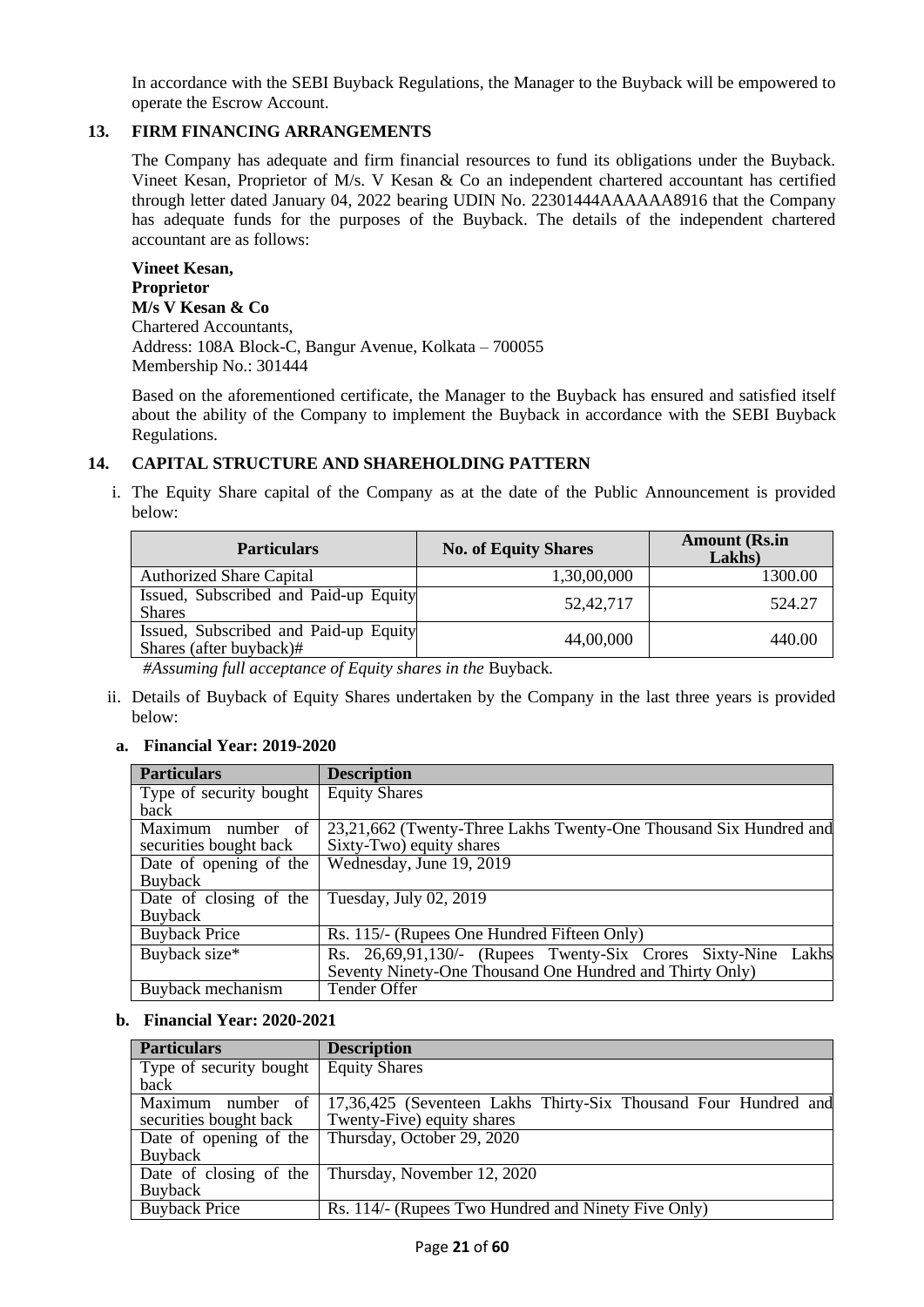| Buyback size*     | Rs. 19,79,52,450/- (Rupees Nineteen Crores Seventy-Nine Lakhs Fifty-<br>Two Thousand Four Hundred and Fifty Only) |
|-------------------|-------------------------------------------------------------------------------------------------------------------|
| Buyback mechanism | Tender Offer                                                                                                      |

*\*Buyback size is arrived by multiplying the actual number of shares bought back with the Buyback price.*

- iii. As on the date of the Public Announcement, the Company confirms that there are no partly paid-up shares or calls in arrears.
- iv. As on the date of the Public Announcement, the Company does not have any convertible securities.
- v. There is no pending scheme of amalgamation or compromise or arrangement pursuant to any provisions of theAct.
- vi. The shareholding pattern of the Company before the Buyback, i.e., as on the record date i.e., January 14, 2022 and after the Buyback, is as follows:

| <b>Particulars</b>      | <b>Pre-Buyback</b> |                     | Post-Buyback <sup>#</sup> |                     |  |
|-------------------------|--------------------|---------------------|---------------------------|---------------------|--|
|                         | Number of          | of<br>$\frac{0}{0}$ | Number of                 | $\frac{6}{6}$<br>of |  |
|                         | <b>Shares</b>      | <b>Shareholding</b> | <b>Shares</b>             | <b>Shareholding</b> |  |
| Promoter<br>and         |                    |                     |                           |                     |  |
| acting in<br>persons    |                    |                     |                           |                     |  |
| concert                 | 37,51,139          | 71.55               | 31,50,439                 | 71.60               |  |
| (collectively)<br>"the  |                    |                     |                           |                     |  |
| Promoters")             |                    |                     |                           |                     |  |
| Foreign<br>Investors    |                    |                     |                           |                     |  |
| (including)<br>Non-     |                    |                     |                           |                     |  |
| Resident<br>Indians,    | <b>Nil</b>         | <b>Nil</b>          | N <sub>il</sub>           | Nil                 |  |
| Foreign Nationals,      |                    |                     |                           |                     |  |
| FIIs and<br>Foreign     |                    |                     |                           |                     |  |
| Mutual funds)           |                    |                     |                           |                     |  |
| Financial               |                    |                     |                           |                     |  |
| Institutions / Banks    |                    |                     |                           |                     |  |
| Funds<br>Mutual<br>&    | 257                | 0.05                | 215                       | 0.05                |  |
| promoted by Banks       |                    |                     |                           |                     |  |
| / Institutions          |                    |                     |                           |                     |  |
| (Public,<br>Others      |                    |                     |                           |                     |  |
| <b>Bodies</b><br>Public | 14,91,321          | 28.40               | 1249346                   | 28.35               |  |
| Corporate etc.)         |                    |                     |                           |                     |  |
| <b>Total</b>            | 52, 42, 717        | 100.00              | 44,00,000                 | 100.00              |  |

*#The Post-Buyback holding shall be as per the Buyback Entitlement, assuming full acceptance. However, the post-Buyback issued, subscribed and paid-up capital may differ depending upon the actual number of Equity Shares bought back.*

vii. The aggregate shareholding of the Promoters and Promoter Group of the Company and the persons who are in control of the Company before and after the Buyback as on the record date.

| Sr. | <b>Name of the Promoters</b>       | No.<br>of             | Percentage of                          | No. of Equity          | of<br>Percentage                                 |
|-----|------------------------------------|-----------------------|----------------------------------------|------------------------|--------------------------------------------------|
| No. |                                    | <b>Equity</b>         | pre-Buyback                            | <b>Shares</b><br>post- | <b>Buyback</b><br>post-                          |
|     |                                    | <b>Shares</b><br>Pre- | <b>Equity Share</b><br>capital $(\% )$ | Buyback <sup>#</sup>   | <b>Share</b><br><b>Equity</b><br>capital $(\% )$ |
|     |                                    | <b>Buyback</b>        |                                        |                        |                                                  |
| 1.  | Ashdene<br>Investments<br>Limited  | 18,36,544             | 35.03%                                 | 15,42,444              | 35.05                                            |
| 2.  | <b>ISIS</b> Enterprises Limited    | 16,29,303             | 31.08%                                 | 13,68,389              | 31.10                                            |
| 3.  | Maygrove<br>Investments<br>Limited | 2,85,292              | 5.44%                                  | 2,39,606               | 5.45                                             |
|     | Total                              | 37,51,139             | 71.55%                                 | 31,50,439              | 71.60                                            |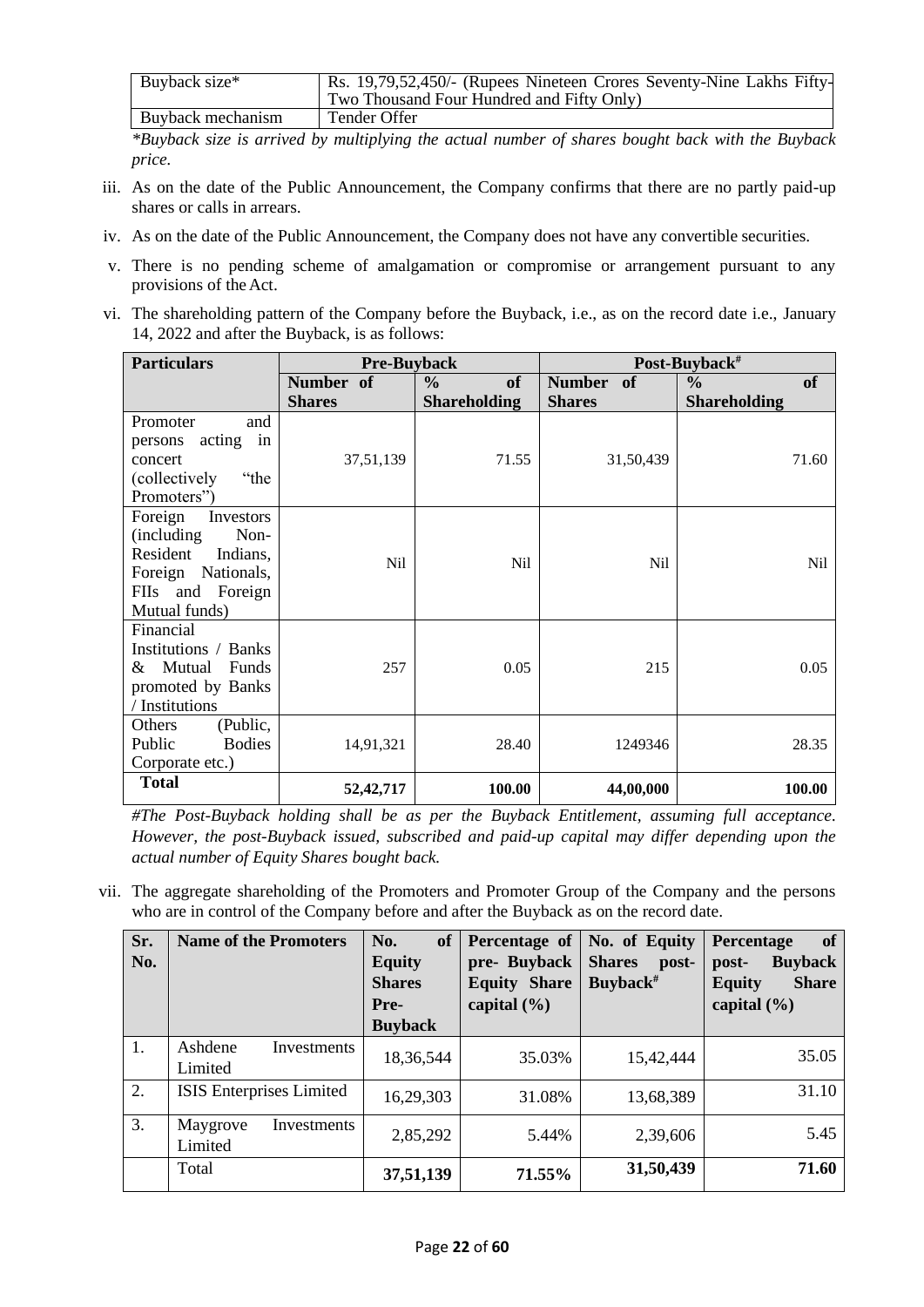*# The Post-Buyback holding shall be as per the Buyback Entitlement, assuming full acceptance. However, the post-Buyback percentage and shareholding may differ depending upon the actual number of Equity Shares bought back.*

# <span id="page-22-0"></span>**15. BRIEF INFORMATION OF THE COMPANY**

# **History of the Company**

The Company was incorporated as Dashabhooja Mercantile & Tourism Private Limited vide Certification of Incorporation issued by Registrar of Companies, Assam, Tripura, Manipur, Nagaland, Meghalaya, Arunachal Pradesh and Mizoram ("ROC") dated November 09, 2009 having CIN U52590AS2009PTC009345 at Shillong under the Companies Act, 1956. Further, pursuant to the change in Main Objects of the Company the CIN of the company changed to U15491AS2009PTC009345 vide Certificate of Registration of the Special Resolution Confirming Alteration of Object Clause(s) dated September 10, 2012 issued by the ROC and subsequently the name of the Company was changed to James Warren Tea Private Limited (JWTPL) vide its fresh certification of Incorporation dated September 10, 2012 issued by the ROC. Further, the Company was converted into a public company pursuant to a special resolution passed by the shareholders at their meeting held on May 29, 2013 and consequently its name was changed to the "James Warren Tea Limited' to reflect the legal status of the Company pursuant to a fresh certificate of incorporation granted by the ROC dated June 19, 2013. The Company's current business is resultant of de-merger of Tea business of Warren Tea Limited pursuant to the Scheme of Arrangement approved by Guwahati High Court dated December 16, 2013. The equity shares of the Company are listed at BSE and CSE w.e.f. July 25, 2014.

# **Overview of the Business of the Company**

JWTL is engaged in the business of growing, harvesting, manufacturing and selling of tea. Such business is carried on by JWTL through its following 6 (Six) tea estates situated in diverse locations in the State of Assam:

- Balijan (H) Tea Estate
- Deamoolie Tea Estate
- Dhoedaam Tea Estate
- Rajah Alli Tea Estate
- Thowra Tea Estate and
- Zaloni Tea Estate

# **The History of the Equity Share Capital of the Company is set out below:**

| of<br>Date<br>allotment<br><i>(extinguishment)</i><br>under<br><b>Buyback</b> ) | No. of Equity<br><b>Shares Issued</b><br>(extinguished) | <b>Cumulative</b><br><b>No. of Shares</b> | <b>Aggregate</b><br>Value (Rs.) | <b>Cumulative</b><br><b>Equity</b><br><b>Shares</b><br>Capital<br>(in<br>$\mathbf{Rs})$ | <b>Details</b>                  |
|---------------------------------------------------------------------------------|---------------------------------------------------------|-------------------------------------------|---------------------------------|-----------------------------------------------------------------------------------------|---------------------------------|
| 09,<br>November<br>2009                                                         | 10,000                                                  | 10,000                                    | 1,00,000                        | 1,00,000                                                                                | On Incorporation                |
| 19,<br>November<br>2012                                                         | 40,000                                                  | 50,000                                    | 4,00,000                        | 5,00,000                                                                                | <b>Further Allotment</b>        |
| 14,<br>February<br>2014                                                         | 1,19,50,804                                             | 1,20,00,804                               | 11,95,08,040                    | 12,00,08,040                                                                            | As per Scheme of<br>Arrangement |
| March 19, 2018                                                                  | (27,00,000)                                             | 93,00,804                                 | (2,70,00,000)                   | 9,30,08,040                                                                             | <b>Buyback of Shares</b>        |
| July 17, 2019                                                                   | (23, 21, 662)                                           | 69,79,142                                 | (2,32,16,620)                   | 6,97,91,420                                                                             | <b>Buyback of Shares</b>        |
| 26,<br>November                                                                 | (17, 36, 425)                                           | 52, 42, 717                               | (1,73,64,250)                   | 5, 24, 27, 170                                                                          | <b>Buyback of Shares</b>        |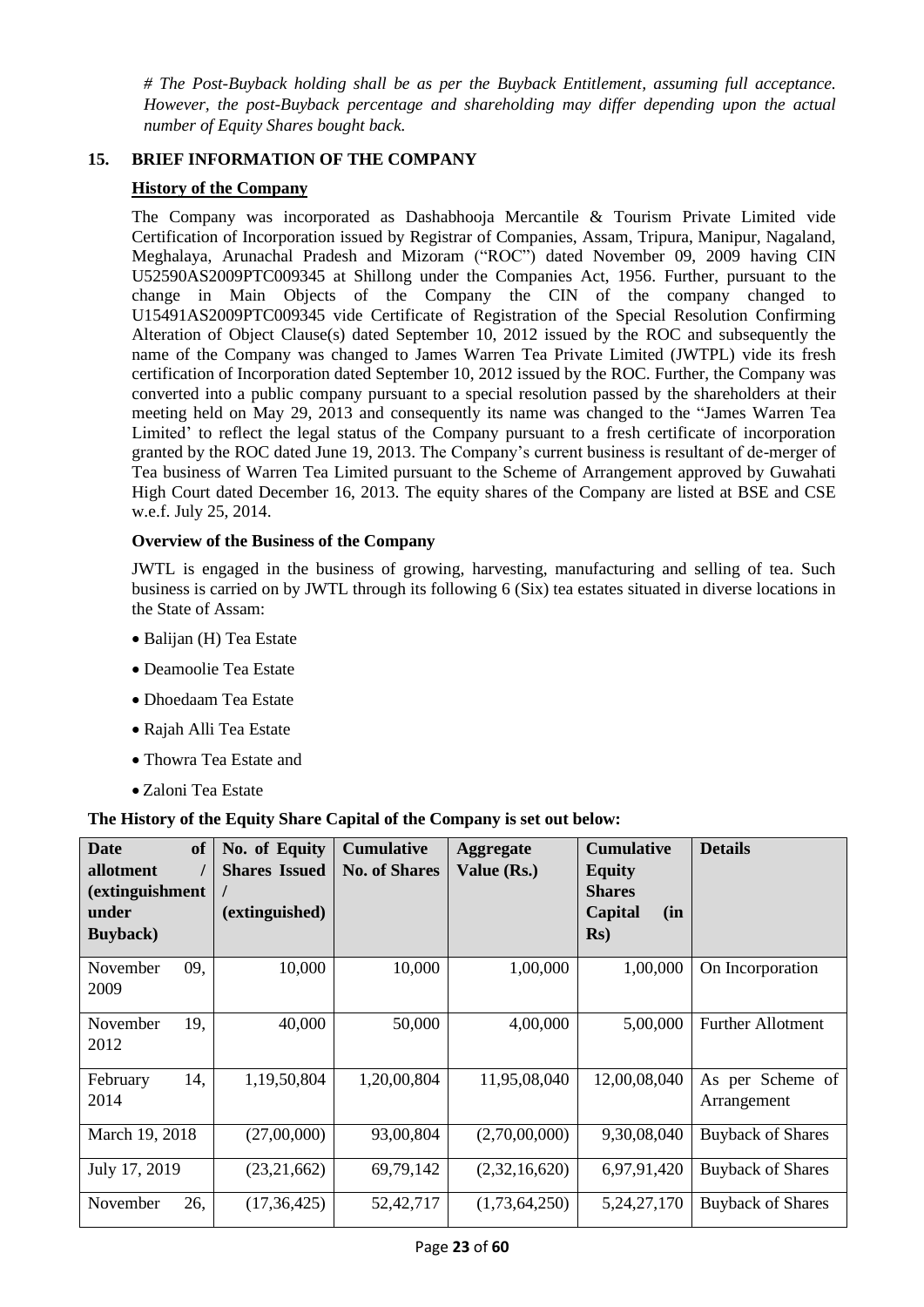| <b>Date</b><br>allotment<br><i>(extinguishment)</i><br>under<br><b>Buyback</b> ) | of   No. of Equity   Cumulative<br>Shares Issued   No. of Shares<br>(extinguished) | <b>Aggregate</b><br>Value $(Rs.)$ | <b>Cumulative</b><br><b>Equity</b><br><b>Shares</b><br>Capital<br>(in<br>$\mathbf{Rs}$ | <b>Details</b> |
|----------------------------------------------------------------------------------|------------------------------------------------------------------------------------|-----------------------------------|----------------------------------------------------------------------------------------|----------------|
| 2020                                                                             |                                                                                    |                                   |                                                                                        |                |

**The details regarding the Board of Directors as on the date of Public Announcement are as follows:**

| Name, Age, DIN, Nationality, Date<br>of<br><b>Appointment, Qualification and Occupation</b>  | <b>Designation</b> | Other Directorship in Indian<br><b>Companies</b>    |
|----------------------------------------------------------------------------------------------|--------------------|-----------------------------------------------------|
| <b>Anil Kumar Ruia</b>                                                                       | Chairperson        |                                                     |
| Age: 66 years                                                                                |                    |                                                     |
| DIN: 00236660                                                                                |                    |                                                     |
| Nationality: British                                                                         |                    | $\bullet$ Nil                                       |
| Date of Appointment: September 24, 2012                                                      |                    |                                                     |
| Qualification: Chartered Accountant & LLB<br>(London)                                        |                    |                                                     |
| <b>Occupation: Business</b>                                                                  |                    |                                                     |
| <b>Sandip Das</b>                                                                            | Wholetime          | K R Plywood Works Private<br>$\bullet$              |
| Age: 47 years                                                                                | Director           | Limited<br>JW Properties Private Limited<br>٠       |
| DIN: 07979791                                                                                |                    | <b>JWR</b> Properties Private                       |
| Nationality: Indian                                                                          |                    | Limited<br><b>JW Trading Private Limited</b>        |
| Date of Appointment: July 25, 2020                                                           |                    | <b>Spark Commercial Private</b>                     |
| Qualification: Post Graduation in MBA (Finance)<br>& M. Com                                  |                    | Limited<br><b>AKR</b> Properties Private<br>Limited |
| Occupation: Service                                                                          |                    | Maulshree Design Co Private<br>$\bullet$<br>Limited |
| <b>Abhiram Kastur Sheth</b>                                                                  | Independent        | • Pink Panther Properties Private                   |
| Age: 42 years                                                                                | Director           | Limited                                             |
| DIN: 00473105                                                                                |                    |                                                     |
| Nationality: Indian                                                                          |                    |                                                     |
| Date of Appointment: December 27, 2013                                                       |                    |                                                     |
| Qualification: B.Sc in Business Administration &<br>General Management (Finance & Computer), |                    |                                                     |
| <b>Occupation: Business</b>                                                                  |                    |                                                     |
| <b>Arup Kumar Chowdhuri</b>                                                                  | Independent        | Mysore Agro Chemical Company                        |
| Age: 71 years                                                                                | Director           | Private Limited                                     |
| DIN: 00997826                                                                                |                    |                                                     |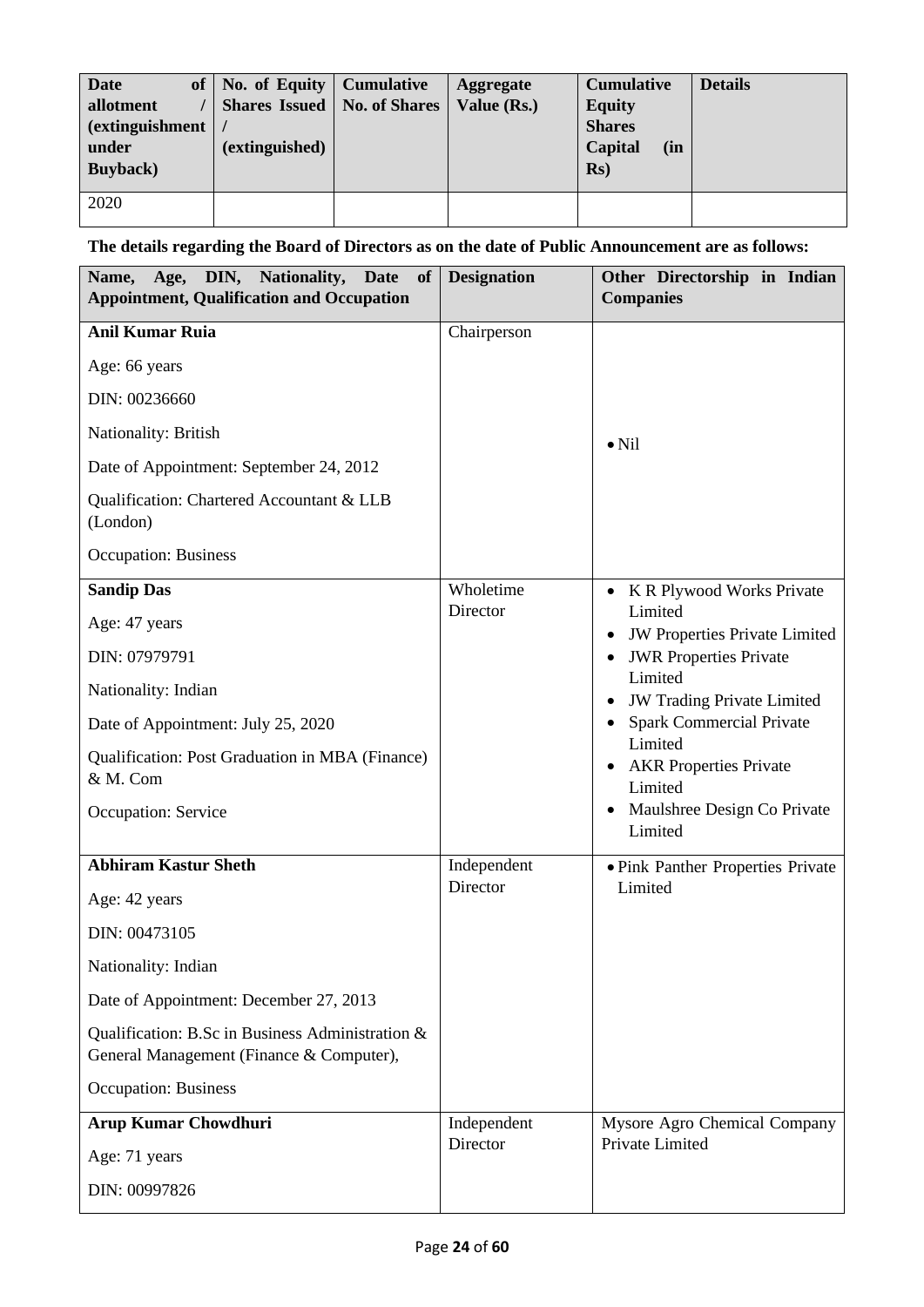| Age, DIN, Nationality,<br><b>Date</b><br><b>of</b><br>Name,<br><b>Appointment, Qualification and Occupation</b>          | <b>Designation</b>              | Other Directorship in Indian<br><b>Companies</b> |
|--------------------------------------------------------------------------------------------------------------------------|---------------------------------|--------------------------------------------------|
| Nationality: Indian                                                                                                      |                                 |                                                  |
| Date of Appointment: December 27, 2013                                                                                   |                                 |                                                  |
| Qualification: Graduate from St Anthony's<br>College, Shillong                                                           |                                 |                                                  |
| <b>Occupation: Business</b>                                                                                              |                                 |                                                  |
| <b>Raghav Lall</b>                                                                                                       | Independent                     | Nil                                              |
| Age: 68 years                                                                                                            | Director                        |                                                  |
| DIN: 05121368                                                                                                            |                                 |                                                  |
| Nationality: Indian                                                                                                      |                                 |                                                  |
| Date of Appointment: May 11, 2019                                                                                        |                                 |                                                  |
| Qualification: Post Graduate from Faculty of<br>management Studies, Delhi University &<br><b>Bachelor Degree in Arts</b> |                                 |                                                  |
| Occupation: Service                                                                                                      |                                 |                                                  |
| <b>Monojit Dasgupta</b>                                                                                                  | Independent                     | Stewart Holl (India) Limited                     |
| Age: 67 years                                                                                                            | Director                        |                                                  |
| DIN: 07749089                                                                                                            |                                 |                                                  |
| Nationality: Indian                                                                                                      |                                 |                                                  |
| Date of Appointment: August 10, 2019                                                                                     |                                 |                                                  |
| Qualification: Post Graduate in Economics                                                                                |                                 |                                                  |
| Occupation: Service                                                                                                      |                                 |                                                  |
| <b>Shanti Kaur</b>                                                                                                       | Non-Executive                   | Nil                                              |
| Age: 65 years                                                                                                            | Independent<br>Non-<br>Director |                                                  |
| DIN: 08761576                                                                                                            |                                 |                                                  |
| Nationality: Indian                                                                                                      |                                 |                                                  |
| Date of Appointment: June 20, 2020                                                                                       |                                 |                                                  |
| Qualification: BSc. and LLB                                                                                              |                                 |                                                  |
| <b>Occupation: Service</b>                                                                                               |                                 |                                                  |

# **Changes in the Board of Directors during the last three years:**

The following Changes have taken place in the Board of Directors of the Company in the last three years as on the date of Letter of Offer.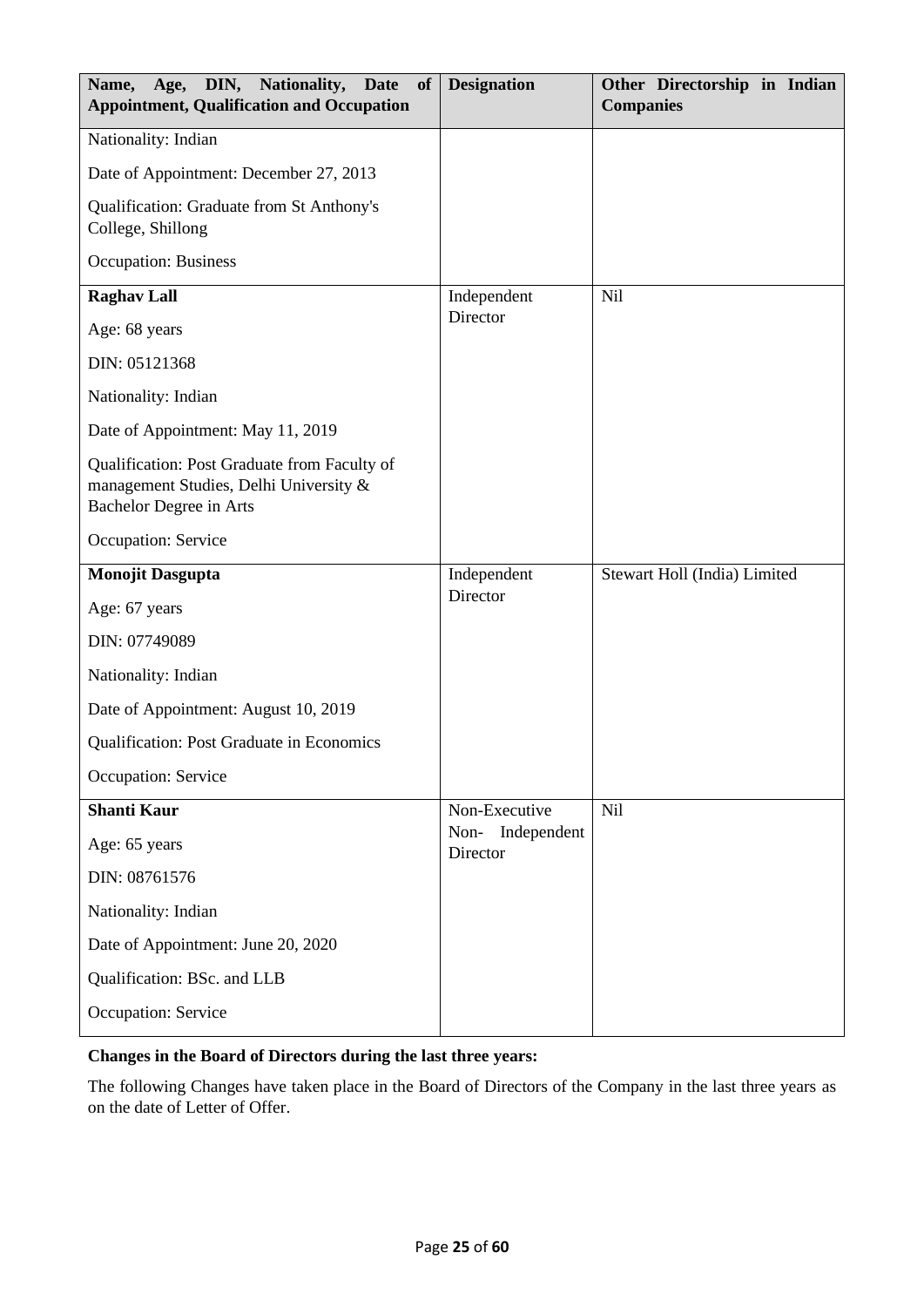| Sr.<br>No.       | <b>Name of Director</b>       | <b>Appointment</b><br>Re<br>$\prime$<br>Appointment/<br><b>Cessation/</b><br><b>Change in Designation</b> | <b>Effective Date</b>          | <b>Reasons</b>                 |
|------------------|-------------------------------|-----------------------------------------------------------------------------------------------------------|--------------------------------|--------------------------------|
| 1.               | Raghav Lall                   | Appointed as an Additional<br>Independent<br>Director<br>(under<br>Director category)                     | May 11, 2019 <sup>(1)</sup>    | Appointment                    |
| 2.               | Monojit Dasgupta              | Appointed as an Additional<br>Director<br>Independent<br>(under<br>Director category)                     | August 10, 2019 <sup>(2)</sup> | Appointment                    |
| 3.               | Bhupendra<br>Singh<br>Saklani | Appointed<br>Wholetime<br><b>as</b><br>a<br>Director                                                      | January 31, 2020               | Appointment                    |
| $\overline{4}$ . | Kumar<br>Sudeep<br>Ahluwalia  | Cessation<br>Wholetime<br>as<br>a<br>Director                                                             | January 31, 2020               | Personal<br>and<br>unavoidable |
| 5.               | Sucharita Basu De             | Cessation<br>an Independent<br>as<br>Director                                                             | February 01, 2020              | Professional<br>commitments    |
| 6.               | Akhil Kumar Ruia              | Cessation<br>Wholetime<br>as<br>a<br>Director                                                             | February 29, 2020              | Personal<br>unavoidable        |
| 7.               | Shanti Kaur                   | Additional<br>Appointed as<br>an<br>Non-Executive<br>Non-<br><b>Independent Director</b>                  | June 20, $2020^{(3)}$          | Appointment                    |
| 8.               | Sandip Das                    | Appointed as an<br>Additional<br><b>Wholetime Director</b>                                                | July 25, 2020 <sup>(4)</sup>   | Appointment                    |
| 9.               | Bhupendra<br>Singh<br>Saklani | Cessation<br>Wholetime<br>as<br>a<br>Director                                                             | July 31, 2020                  | Personal<br>and<br>unavoidable |

*(1) Regularised as an Independent Director effective from May 11, 2019 at the Annual General Meeting held on September 07, 2019.*

*(2) Regularised as an Independent Director effective from August 10, 2019 at the Annual General Meeting held on September 05, 2020.*

*(3) Regularised as Non-Executive Non-Independent Director effective from June 20, 2020 at the Annual General Meeting held on September 05, 2020.*

*(4) Regularised as Wholetime Director effective from July 25, 2020 at the Annual General Meeting held on September 05, 2020.*

The Buyback will not result in any benefit to any directors of the Company, promoters and members of the promoter group and persons in control of the Company except to the extent of their participation in the Buyback and the change in their shareholding as per the response received in the Buyback, as a result of the extinguishment of Equity Shares which will lead to a reduction in the equity share capital post Buyback.

# <span id="page-25-0"></span>**16. FINANCIAL INFORMATION ABOUT THE COMPANY**

a. The salient features of the financial information of the Company as extracted from the **Standalone** audited financial statements of the Company for the stub period September 30, 2021 and the financial year ended March 31, 2020, 2019 and 2018:

(Rs. in Lakh)

| <b>Particulars</b>             | <b>Stub Period</b>          | For the Year Ended March 31, |           |           |
|--------------------------------|-----------------------------|------------------------------|-----------|-----------|
|                                | <b>September 30</b><br>2021 | 2021                         | 2020      | 2019      |
| <b>Revenue from Operations</b> | 6,557.78                    | 12848.89                     | 14,430.59 | 14,468.40 |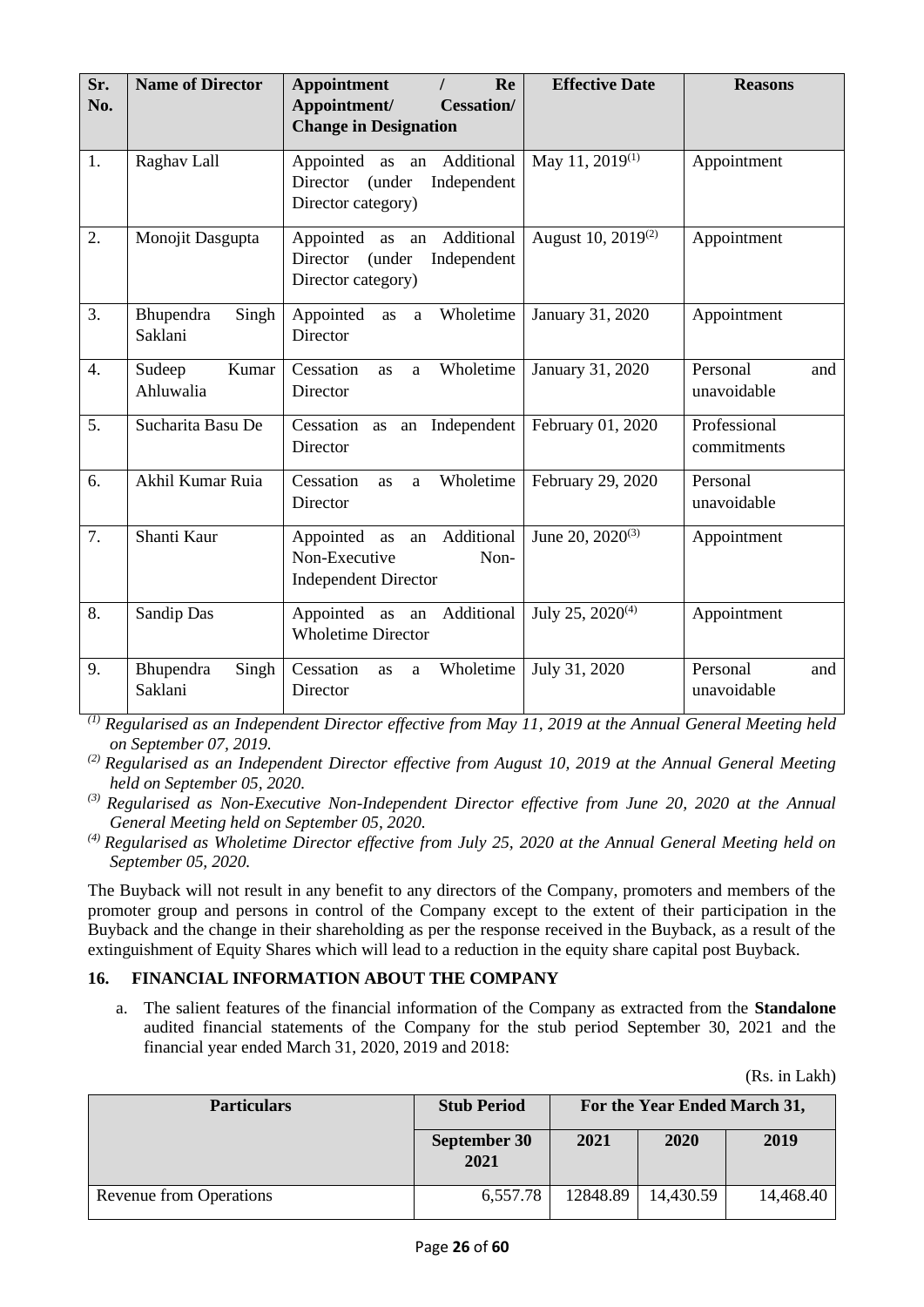| <b>Particulars</b>                                                      | <b>Stub Period</b>          | For the Year Ended March 31, |           |           |
|-------------------------------------------------------------------------|-----------------------------|------------------------------|-----------|-----------|
|                                                                         | <b>September 30</b><br>2021 | 2021                         | 2020      | 2019      |
| Other Income                                                            | 223.84                      | 548.75                       | 148.87    | 429.11    |
| <b>Total Revenue</b>                                                    | 6,781.62                    | 13,397.64                    | 14,579.46 | 14,897.51 |
| Total Expenses (excluding finance cost,<br>depreciation & amortization) | 4,631.18                    | 11,493.35                    | 13,833.96 | 14,025.76 |
| <b>Finance Cost</b>                                                     | 0.00                        |                              | 0.00      | 0.00      |
| Depreciation & amortization                                             | 142.39                      | 294.67                       | 319.68    | 307.36    |
| <b>Exceptional Item</b>                                                 | 0.00                        | (1456.03)                    | 0.00      | 0.00      |
| Profit/(Loss) before Tax                                                | 2008.05                     | 3065.65                      | 425.82    | 564.39    |
| Tax Expenses (including Deferred tax)                                   | 153.64                      | 169.65                       | 124.94    | 161.17    |
| Net Profit/(Loss) for the period                                        | 1854.41                     | 2896.00                      | 300.88    | 403.22    |
| Paidup Capital (A)                                                      | 524.27                      | 524.27                       | 697.91    | 930.08    |
| Other Equity* $(B)$                                                     | 10,748.91                   | 8,688.47                     | 7,912.00  | 9,859.12  |
| Networth $(A+B)$                                                        | 11,273.18                   | 9,212.74                     | 8,609.91  | 10,789.20 |
| <b>Total Debt</b>                                                       | 0.00                        | 0.00                         | 0.00      | 0.00      |

\**Other Equity is excluding of Other Comprehensive Income* 

# **Financial Ratios on standalone basis are as under:**

| <b>Key Ratios</b>           | <b>Stub Period</b>    | For the Year ended March 31, |        |        |  |
|-----------------------------|-----------------------|------------------------------|--------|--------|--|
|                             | September 30,<br>2021 | 2021                         | 2020   | 2019   |  |
| Basic Earnings per share    | 35.37                 | 45.39                        | 3.95   | 4.34   |  |
| Diluted Earnings per share  | 35.37                 | 45.39                        | 3.95   | 4.34   |  |
| Book value per equity share | 215.03                | 144.41                       | 113.09 | 116.00 |  |
| Return on Net worth (%)     | 16.45%                | 31.43%                       | 3.49%  | 3.74%  |  |
| Debt/Net Worth              | 0.00                  | 0.00                         | 0.00   | 0.00   |  |

*The key ratios have been computed in the manner indicated below:*

| Basic Earnings per share | Net Profit attributable to Equity Shareholders / Weighted average number<br>of Equity Shares outstanding during the year |
|--------------------------|--------------------------------------------------------------------------------------------------------------------------|
| Diluted Earnings per     | Net Profit attributable to equity shareholders / Weighted average number                                                 |
| share                    | of Shares outstanding during the year (assuming issuance of all the shares                                               |
|                          | kept in abeyance)                                                                                                        |
| Book value per equity    | Networth / Weighted average number of Shares outstanding during the                                                      |
| share                    | year                                                                                                                     |
| Return on Net worth (%)  | Net Profit After Tax / Net Worth excluding revaluation reserves                                                          |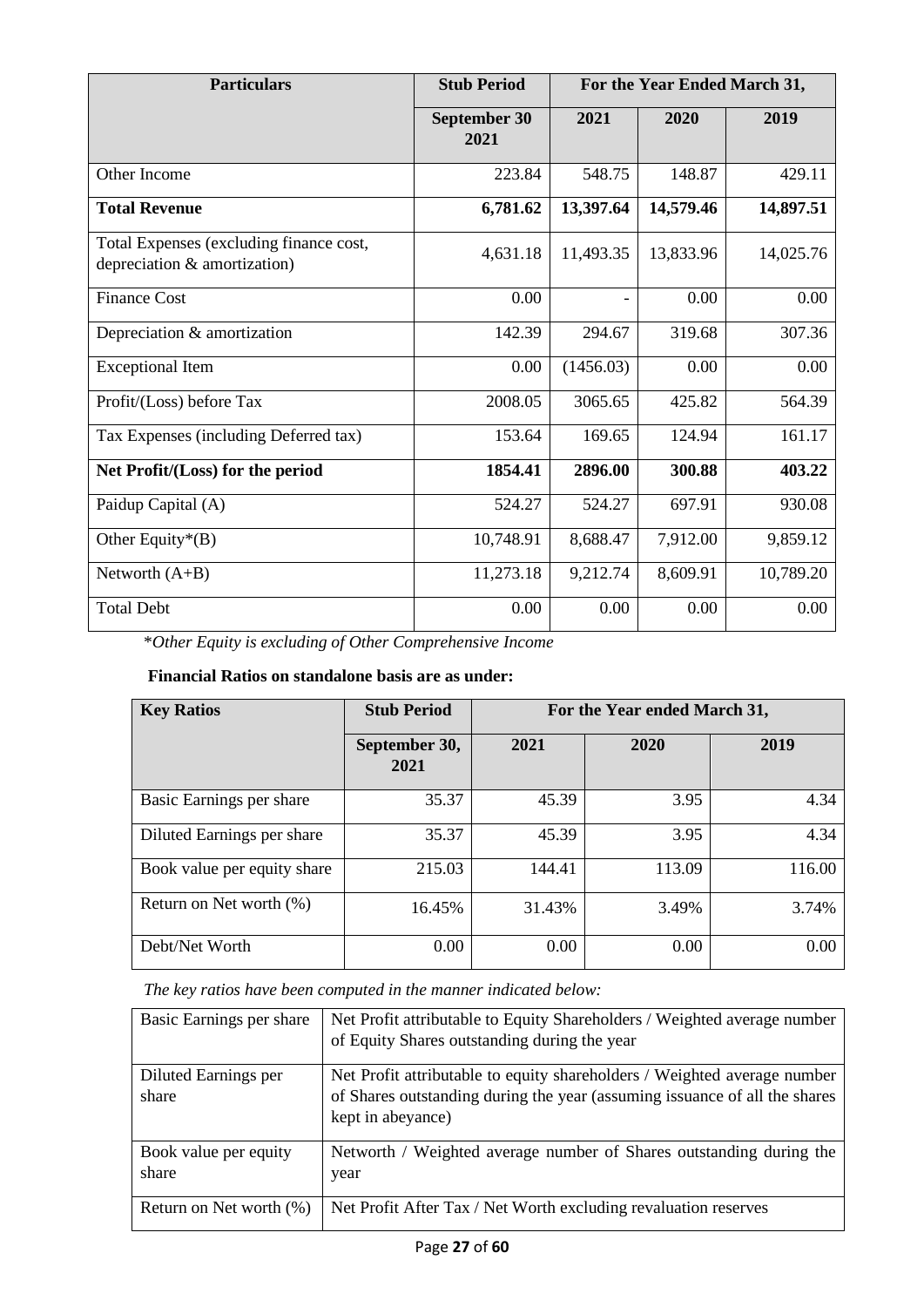| Debt / Net Worth | Total Debt / Net Worth |
|------------------|------------------------|
|                  |                        |

# <span id="page-27-0"></span>**17. STOCK MARKET DATA**

The Company's equity shares are listed on BSE and CSE, however there has not been any trading in the equity shares of the Company at CSE.

The high, low and average market prices for the last three financial years (April to March periods) and the monthly high, low and average market prices for the six months preceding the date of publication of the Public Announcement, i.e. January 04, 2022, and the corresponding volumes on BSE are as follows:

*Source: www.bseindia.com* 

| Previous Three Financial Years from the date of PA |             |                        |                                                           |        |                                         |                                                           |                               |                             |
|----------------------------------------------------|-------------|------------------------|-----------------------------------------------------------|--------|-----------------------------------------|-----------------------------------------------------------|-------------------------------|-----------------------------|
| <b>Fiscal</b>                                      |             | High*                  |                                                           |        | $Low*$                                  |                                                           | <b>Average</b>                | <b>Total Volume</b>         |
| year                                               | <b>High</b> | Date of<br><b>High</b> | No. of<br><b>Equity</b><br><b>Shares</b><br><b>Traded</b> | Low    | Date of<br>Low                          | No. of<br><b>Equity</b><br><b>Shares</b><br><b>Traded</b> | Price in<br>Rs. per<br>Share@ | <b>Traded</b><br>(Shares)\$ |
| 2020-21                                            | 162.75      | December<br>03, 2020   | 5721                                                      | 67.45  | April 01,<br>2020                       | 555                                                       | 126.81                        | 2,91,202                    |
| 2019-20                                            | 117.00      | April 05,<br>2019      | 228                                                       | 63.90  | March 24,<br>2020                       | 4646                                                      | 87.32                         | 1,61,643                    |
| 2018-19                                            | 149.70      | November<br>07, 2018   | 554                                                       | 100.00 | February<br>19, 2019                    | 38                                                        | 124.78                        | 1,65,226                    |
|                                                    |             |                        |                                                           | 100.00 | February<br>18, 2019                    | 323                                                       |                               |                             |
|                                                    |             |                        |                                                           | 100.00 | February<br>15, 2019                    | 363                                                       |                               |                             |
|                                                    |             |                        |                                                           |        | Previous Six months from the date of PA |                                                           |                               |                             |
| <b>December</b><br>2021                            | 272.75      | December<br>30, 2021   | 1041                                                      | 256.50 | December<br>06, 2021                    | 9131                                                      | 261.54                        | 73,677                      |
| <b>November</b><br>2021                            | 254.40      | November<br>30, 2021   | 36000                                                     | 198.10 | November<br>15, 2021                    | 368                                                       | 239.96                        | 1,24,318                    |
| <b>October</b><br>2021                             | 214.65      | October<br>07, 2021    | 2710                                                      | 187.80 | October<br>26, 2021                     | 2256                                                      | 208.83                        | 54,039                      |
| <b>September</b><br>2021                           | 288.10      | September<br>06, 2021  | 153036                                                    | 212.50 | September<br>21, 2021                   | 1508                                                      | 271.03                        | 2,96,937                    |
| <b>August</b><br>2021                              | 262.35      | August 31,<br>2021     | 7746                                                      | 186.60 | August 23,<br>2021                      | 333                                                       | 216.50                        | 2,62,195                    |
| <b>July 2021</b>                                   | 236.05      | July 27,<br>2021       | 34297                                                     | 202.85 | July 01,<br>2021                        | 3672                                                      | 227.46                        | 1,07,692                    |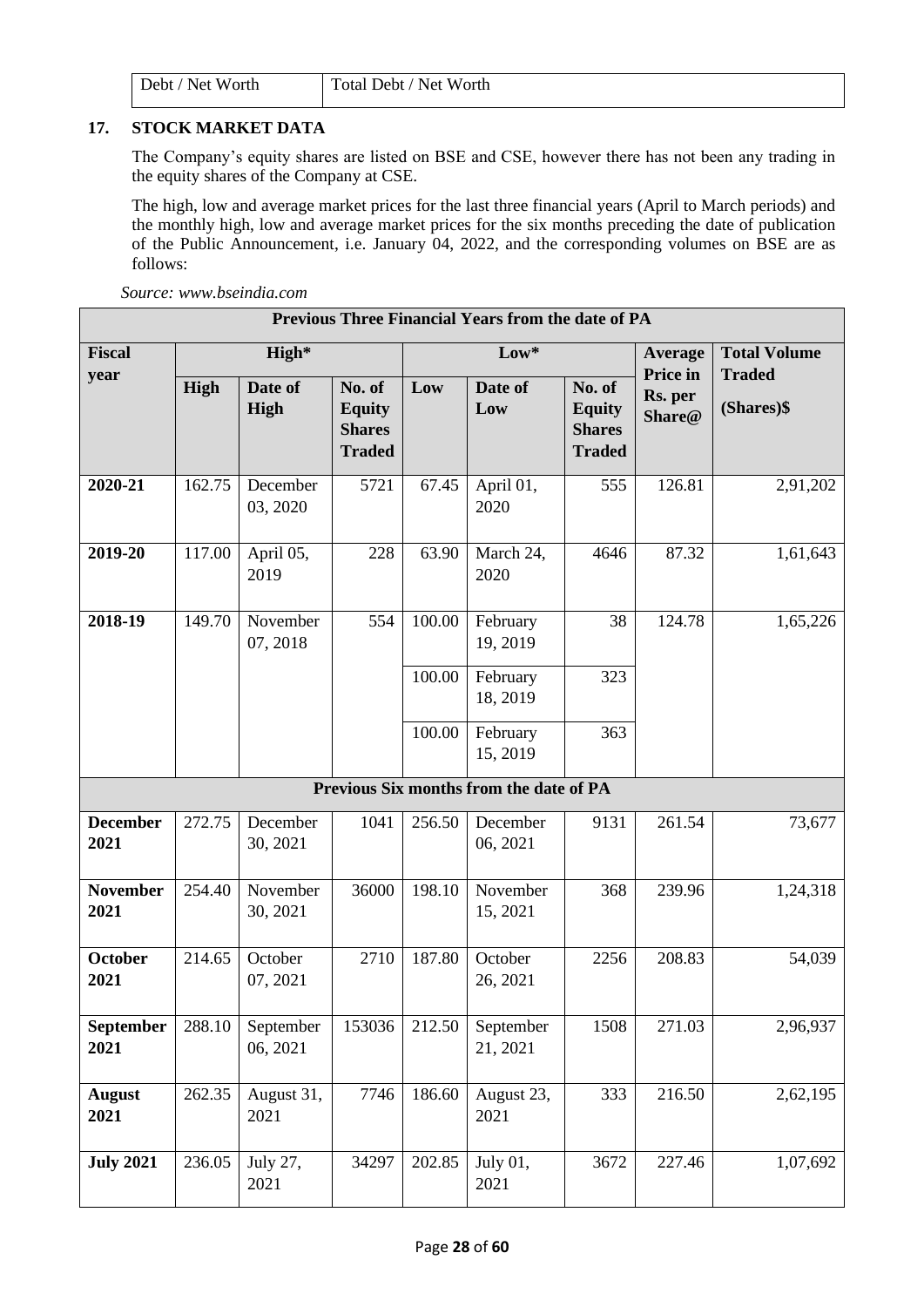*\*High is the highest closing price recorded for the Equity Share of the Company during the said period and Low is the lowest closing price recorded for the Equity Share of the Company during the said period.*

*@ Average price is arrived by dividing the aggregate of traded turnover of the Company during the period by total no. of shares traded during the period.*

*\$ Aggregate of No. of shares traded during the period.* 

The closing market prices of the Equity Shares on BSE are summarized below:

| Event                                                                                      | Date              | <b>BSE</b> |
|--------------------------------------------------------------------------------------------|-------------------|------------|
| Intimation to the Stock Exchange for the Board Meeting convened to<br>consider the Buyback | November 24, 2021 | 228.85     |
| One Trading Day post-Notice of Board Meeting                                               | November 25, 2021 | 249.10     |
| One Trading Day prior to Board Meeting                                                     | November 28, 2021 | No Trade   |
| Board Meeting date                                                                         | November 29, 2021 | 254.35     |
| One Trading Day Post-Board Meeting                                                         | November 30, 2021 | 254.40     |
| Date of Public Announcement                                                                | January 04, 2022  | 272.90     |

*Source: www.bseindia.com*

# <span id="page-28-0"></span>**18. DETAILS OF THE STATUTORY APPROVALS**

- 1. Approval of the Board of Directors at their meeting held on November 29, 2021
- 2. Approval of the Shareholders pursuant to Postal Ballot results declared on December 31, 2021.
- 3. The Buyback Offer is subject to approval, if any required under the provisions of the Companies Act, the Buyback Regulations and / or such other applicable rules and regulations for the time being in force.
- 4. The Buyback of Shares from Non-Resident Shareholders / erstwhile Overseas Corporate Bodies ("OCB's") will be subject to approvals, if any, of the appropriate authorities, including RBI, as may be required. The Buyback from each Eligible Shareholder is subject to all statutory consents and approvals as may be required by such Eligible Shareholder under applicable laws and regulations. The Eligible Shareholder shall be solely responsible for obtaining all such statutory consents and approvals (including, without limitation the approvals from the Reserve Bank of India, if any) as may be required by them in order to sell their Equity Shares to the Company pursuant to the Buyback. An Eligible Shareholder would be required to provide copies of all such consents and approvals obtained by them to the Registrar to the Buyback. The Company will have the right to make payment to the Eligible Shareholders in respect of whom no prior RBI approval is required and not accept Shares from the Eligible Shareholders in respect of whom prior RBI approval is required in the event copies of such approvals are not submitted.
- 5. By agreeing to participate in the Buyback, the non-resident Eligible Shareholders give the Company the authority to make, sign, execute, deliver, acknowledge and perform all applications to file regulatory reporting, if required, including FC-TRS form, if necessary and undertake to provide assistance to the Company for such regulatory reporting.
- 6. As on date, no other statutory or regulatory approval required to implement the Buyback Offer, other than that indicated above. If any statutory or regulatory approval becomes applicable subsequently, the Buyback will be subject to such statutory or regulatory approval(s). In the event of any delay in receipt of any statutory / regulatory approval, changes to the proposed schedule of activities of the Buyback Offer, if any, shall be intimated to Stock Exchanges.

# <span id="page-28-1"></span>**19. PROCESS AND METHODOLOGY FOR THE BUYBACK**

**1. THE COMPANY EXPRESSES NO OPINION AS TO WHETHER SHAREHOLDERS SHOULD PARTICIPATE IN THE BUYBACK AND ACCORDINGLY SHAREHOLDERS ARE ADVISED TO CONSULT THEIR OWN ADVISORS TO CONSIDER PARTICIPATION**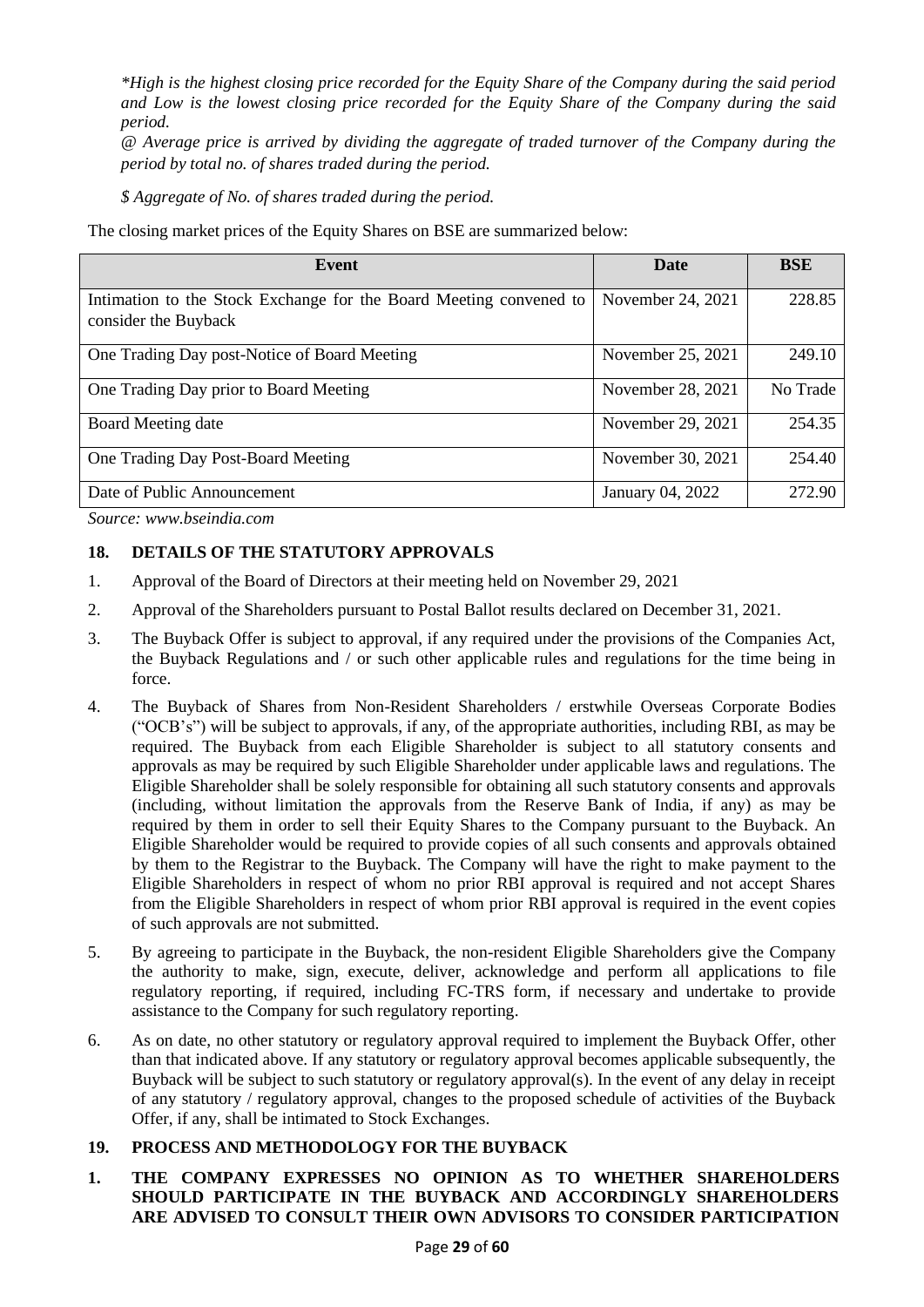#### **IN THE BUYBACK.**

**2.** In this regard, the promoters and members of the promoter group intend to participate in the Buyback. For further details, see para 9 *"Management Discussion and Analysis and The Likely Impact of Buyback on The Company"* on page no. 16.

# **3. Record Date and Ratio of Buyback as per the Buyback Entitlement in each Category:**

- i. As required under the SEBI Buyback Regulations, the Company has fixed January 14, 2022 as the Record Date for the purpose of determining the entitlement and the names of the Eligible Shareholders.
- ii. The Equity Shares to be bought back, as part of the Buyback is divided in to two categories:
	- (a) reserved category for Small Shareholders (defined under Regulation 2(i)(n) of the SEBI Buyback Regulations as a shareholder, who holds shares or other specified securities whose market value, on the basis of closing price on the recognized stock exchange in which the highest trading volume, as on record date, is not more than Rs. 2,00,000 (Rupees Two Lakhs only); and
	- (b) the general category for all other shareholders.
- iii. In accordance with Regulation 6 of the Buyback Regulations, the reserved category for Small Shareholders shall be 15% of the number of Equity Shares (which works out to 1,26,407 Equity Shares) which the Company proposes to Buyback, or number of 1,18,787 Equity Shares entitled as per shareholding of Small Shareholders, as on record date, whichever is higher. Therefore, number of shares reserved for Small Shareholder will be 1,26,407 Equity Shares.
- iv. Based on the shareholding as on the Record Date, the Company will determine the entitlement of each shareholder to tender their Equity Shares in the Buyback. This entitlement for each shareholder will be calculated based on the number of Equity Shares held by the respective shareholder as on the Record Date and the ratio of Buyback applicable in the category to which such shareholder belongs.
- v. Based on the above definition, there are 8360 Small Shareholders with aggregate shareholding of 7,39,000 Shares, as on Record Date, which constitutes 14.10% of the outstanding paid up equity share capital of the Company and 15.00% of the number of Equity Shares which are proposed to be bought back as part of this Buyback Offer.
- vi. Based on the above entitlements, the Ratio of Buyback for both categories is decided as below:

| Category                 | Ratio of Buyback                                                      |
|--------------------------|-----------------------------------------------------------------------|
| <b>Reserved Category</b> | 103 Equity Shares out of every 602 fully paid-up Equity Shares held   |
|                          | on the Record Date                                                    |
| <b>General Category</b>  | 38 Equity Shares out of every 239 fully paid-up Equity Shares held on |
|                          | the Record Date                                                       |

vii. In order to ensure that the same Eligible Shareholder with multiple demat accounts/folios do not receive a higher entitlement under the Small Shareholder category, the Equity Shares held by such Eligible Shareholder with a common PAN shall be clubbed together for determining the category (Small Shareholder or General Category) and the Buyback Entitlement. In case of joint shareholding, the Equity Shares held in cases where the sequence of the PANs of the joint shareholders is identical shall be clubbed together. In case of Eligible Shareholders holding physical shares, where the sequence of PANs is identical and where the PANs of all joint shareholders are not available, the Registrar to the Buyback will check the sequence of the names of the joint holders and club together the Equity Shares held in such cases where the sequence of the PANs and name of joint shareholders are identical. The shareholding of institutional investors like mutual funds, insurance companies, foreign institutional investors/foreign portfolio investors etc. with common PAN are not proposed to be clubbed together for determining their entitlement and will be considered separately, where these equity shares are held for different schemes/sub-accounts and have a different demat account nomenclature based on information prepared by the Registrar to the Buyback as per the shareholder records received from the Depositories. Further, the Equity Shares held under the category of "**clearing members**" or "**corporate body margin account**" or "**corporate body - broker**" as per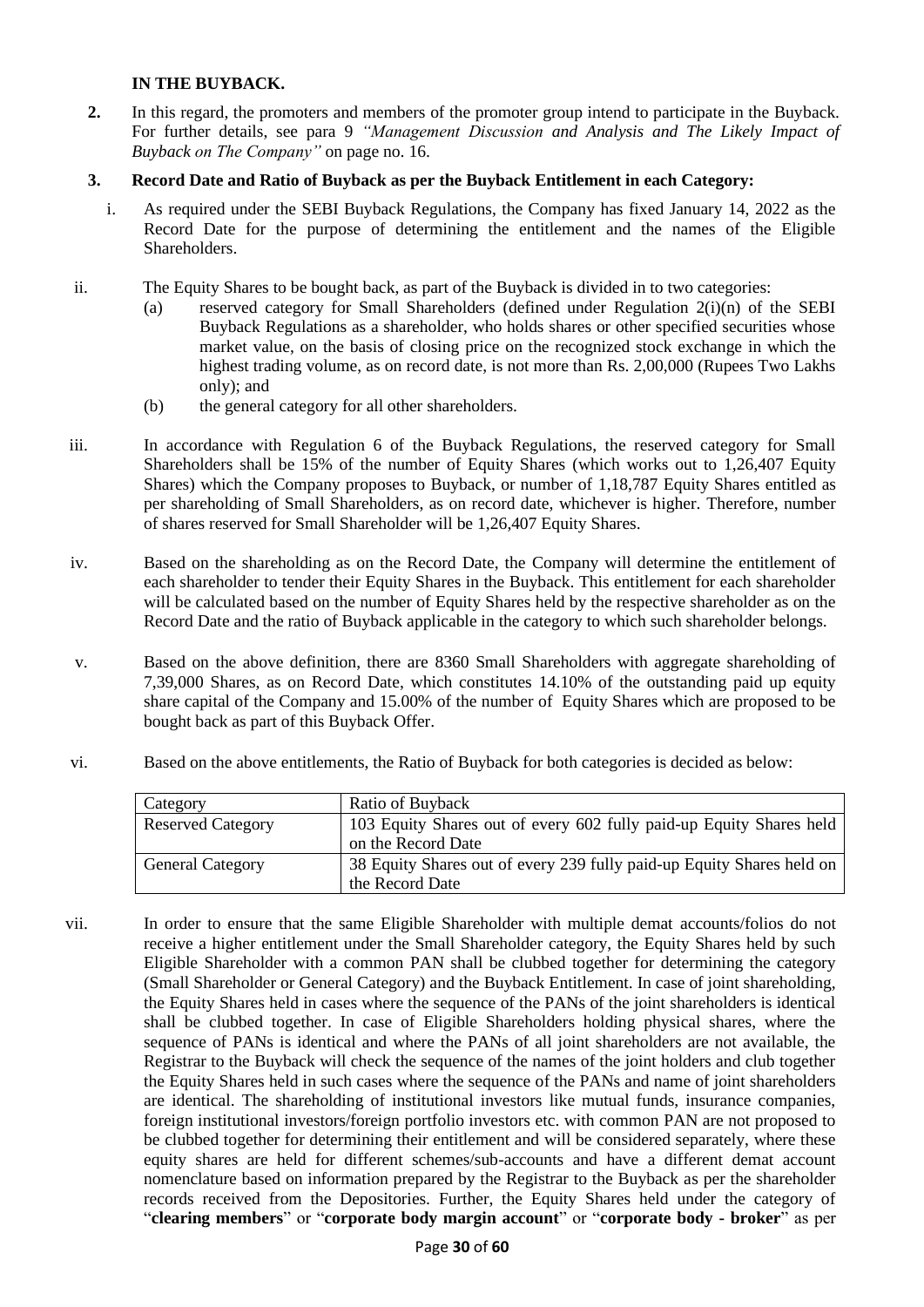the beneficial position data as on Record Date with common PAN are not proposed to be clubbed together for determining their entitlement and will be considered separately, where these Equity Shares are assumed to be held on behalf of clients.

- viii. The Eligible Shareholders participation in the Buyback will be voluntary. The Eligible Shareholders can choose to participate, in full or in part, and get cash in lieu of equity shares to be accepted under the Buyback or they may choose not to participate and enjoy a resultant increase in their percentage shareholding, post Buyback, without additional investment. The Eligible Shareholders also have the option of tendering additional Equity Shares (over and above their entitlement) and participate in the shortfall created due to non-participation of some other shareholders, if any.
- ix. The maximum tender under the Buyback by any shareholder cannot exceed the number of equity shares held by the shareholders as on the Record Date. In case, the eligible shareholders holds equity shares through multiple demat accounts, the tender through a demat account cannot exceed the number of equity shares held in that demat account.
- x. The Equity Shares tendered as per the entitlement by Eligible Shareholders as well as additional Equity Shares tendered, if any, will be accepted as per the procedure laid down in SEBI Buyback Regulations.
- xi. Participation in the Buyback by the shareholders may trigger capital gains taxation in India and their country of residence. The Buyback transaction would also be subject to securities transaction tax in India. The shareholders are advised to consult their own legal, financial and tax advisors prior to participating in the Buyback.
- xii. Detailed instructions for participation in the Buyback (tendering of Equity Shares in the Buyback) as well as the relevant time table will be included in the Letter of Offer which will be sent in due course to the Eligible shareholders as on the Record Date.

### **4. Fractional Entitlements**

- i. If the Buyback Entitlement under the Buyback, after applying the abovementioned ratios to the Shares held on Record Date is not a round number (i.e. not in the multiple of 1 (one) Share), then the fractional entitlement shall be ignored for computation of Buyback Entitlement to tender Shares in the Buyback for both categories of Eligible Shareholders.
- ii. On account of ignoring the fractional entitlement, those Small Shareholders who hold 5 or less Equity Shares as on Record Date will be mailed a Tender Form with zero entitlement. Such Small Shareholders may tender Additional Shares as part of the Buyback and will be given preference in the Acceptance of one Equity Share, if such Small Shareholders have tendered Additional Equity Shares in the Buyback. The Company shall make best efforts subject to Buyback Regulations in accepting Equity Shares tendered by such Eligible Shareholder to the extent possible and permissible.

#### **5. Basis of Acceptance of Shares validly tendered in the Reserved Category**

Subject to the provisions contained in the Letter of Offer, the Company will accept the Shares tendered in the Buyback by the Small Shareholders in the Reserved Category in the following order of priority:

- a. Acceptance of 100% Shares from Small Shareholders in the Reserved Category, who have validly tendered their Shares to the extent of their Buyback Entitlement or the number of Equity Shares tendered by them, whichever is less.
- b. Post the acceptance as described above, in case there are any Equity Shares left to be bought back from Small Shareholders in the Reserved Category, the Small Shareholders who were entitled to tender zero Equity Share (on account of ignoring the fractional entitlement), and have tendered Additional Equity Shares as part of the Buyback, shall be given preference and one Share each from such Additional Equity Shares applied by these Small Shareholders shall be bought back in the Reserved Category.
- c. Post the acceptance as described above, in case there are any Equity Shares left to be bought back in the Reserved Category, the Additional Equity Shares tendered by the Small Shareholders over and above their Buyback Entitlement, shall be accepted in proportion of the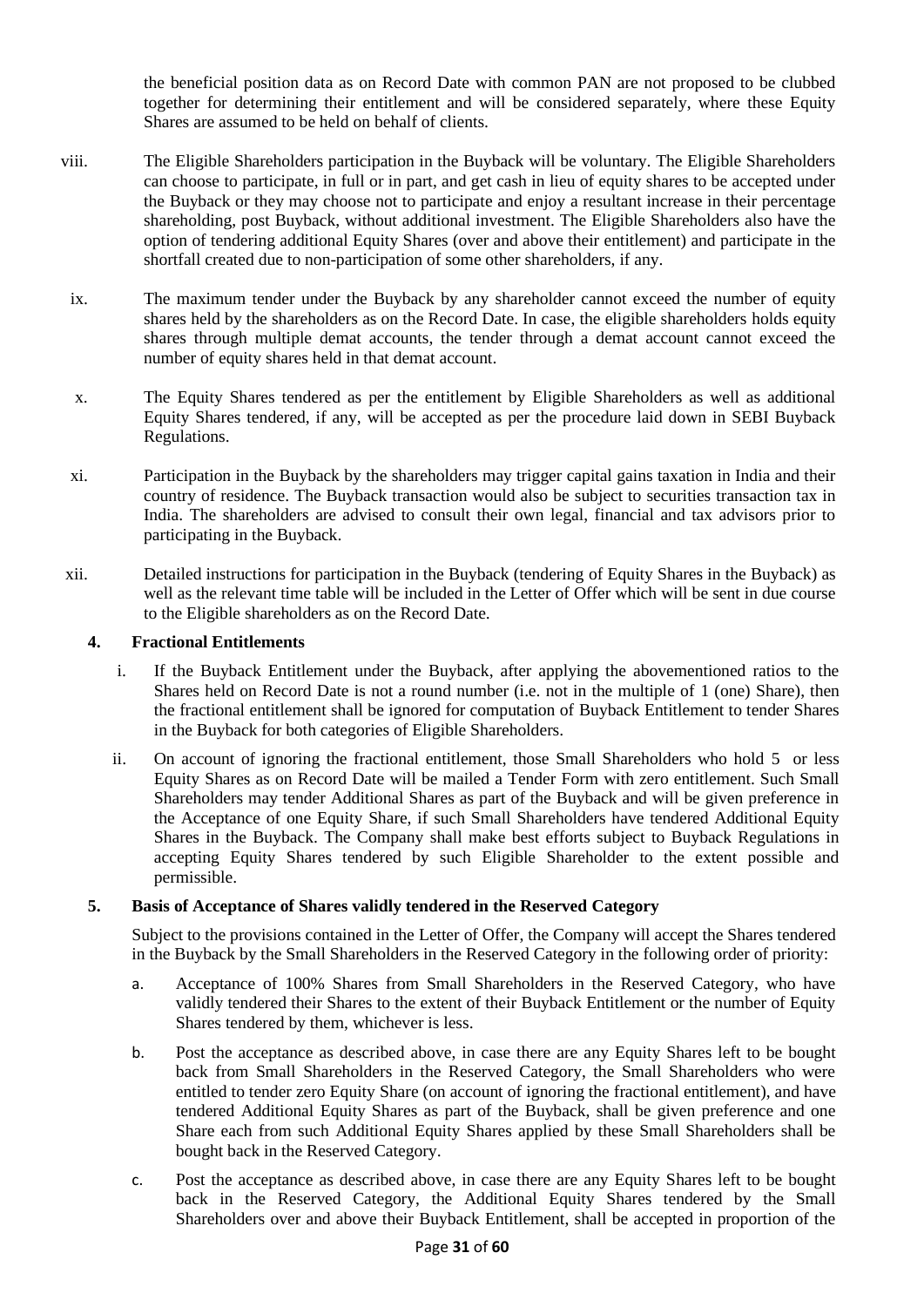Additional Equity Shares tendered by them and the Acceptance per Small Shareholder shall be made in accordance with the Buyback Regulations. Valid Acceptances per Small Shareholder shall be equal to the Additional Shares validly tendered by the Small Shareholder divided by the total Additional Equity Shares validly tendered and multiplied by the total pending number of Shares to be accepted in Reserved Category. For the purpose of this calculation, the Additional Shares taken into account for such Small Shareholders, from whom one Equity Share has been accepted in accordance with the above, shall be reduced by one.

- d. Adjustment for fractional results in case of proportionate Acceptance, as described above:
	- For any Small Shareholder, if the number of Additional Shares to be accepted, calculated on a proportionate basis is not a multiple of one and the fractional Acceptance is greater than or equal to 0.50, then the fraction would be rounded off to the next higher integer.
	- For any Small Shareholder, if the number of Additional Shares to be accepted, calculated on a proportionate basis is not in the multiple of one and the fractional Acceptance is less than 0.50, then the fraction shall be ignored.

*In case of any practical issues, resulting out of rounding-off of Shares or otherwise, the Buyback Committee or any person(s) authorized by the Buyback Committee will have the authority to decide such final allocation with respect to such rounding-off or any excess of Equity Shares or any shortage of Equity Shares after allocation of acceptance of Equity Shares as set out in the process described above.*

### **6. Basis of Acceptance of Shares validly tendered in the General Category**

Subject to the provisions contained in the Letter of Offer, the Company will accept the Equity Shares tendered in the Buyback by all other Eligible Shareholders in the General Category in the following order of priority:

- a. Acceptance of 100% Equity Shares from other Eligible Shareholders in the General Category who have validly tendered their Equity Shares, to the extent of their Buyback Entitlement, or the number of Equity Shares tendered by them, whichever is less.
- b. Post the Acceptance as described above, in case there are any Equity Shares left to be bought back in the General Category, the Additional Equity Shares tendered by the other Eligible Shareholders over and above their Buyback Entitlement shall be accepted in proportion of the Additional Shares tendered by them and the acceptances per shareholder shall be made in accordance with the Buyback Regulations, i.e. valid acceptances per shareholder shall be equal to the Additional Shares validly tendered by the Eligible Shareholders divided by the total Additional Shares validly tendered in the General Category and multiplied by the total pending number of Shares to be Accepted in General Category.
- c. Adjustment for fractional results in case of proportionate acceptance as described above:
- For any Eligible Shareholder, if the number of Additional Shares to be accepted, calculated on a proportionate basis is not in the multiple of one and the fractional Acceptance is greater than or equal to 0.50, then the fraction would be rounded off to the next higher integer.
- For any Eligible Shareholder, if the number of Additional Shares to be accepted, calculated on a proportionate basis is not in the multiple of one and the fractional Acceptance is less than 0.50, then the fraction shall be ignored.

*In case of any practical issues, resulting out of rounding-off of Shares or otherwise, the Buyback Committee or any person(s) authorized by the Buyback Committee will have the authority to decide such final allocation with respect to such rounding-off or any excess of Equity Shares or any shortage of Equity Shares after allocation of acceptance of Equity Shares as set out in the process described above.*

For avoidance of doubt, it is clarified that:

- i. the Equity Shares Accepted under the Buyback from each Eligible Shareholder, in accordance with clauses above, shall not exceed the number of Equity Shares tendered by the respective Eligible Shareholders;
- ii. the Equity Shares Accepted under the Buyback from each Eligible Shareholder, in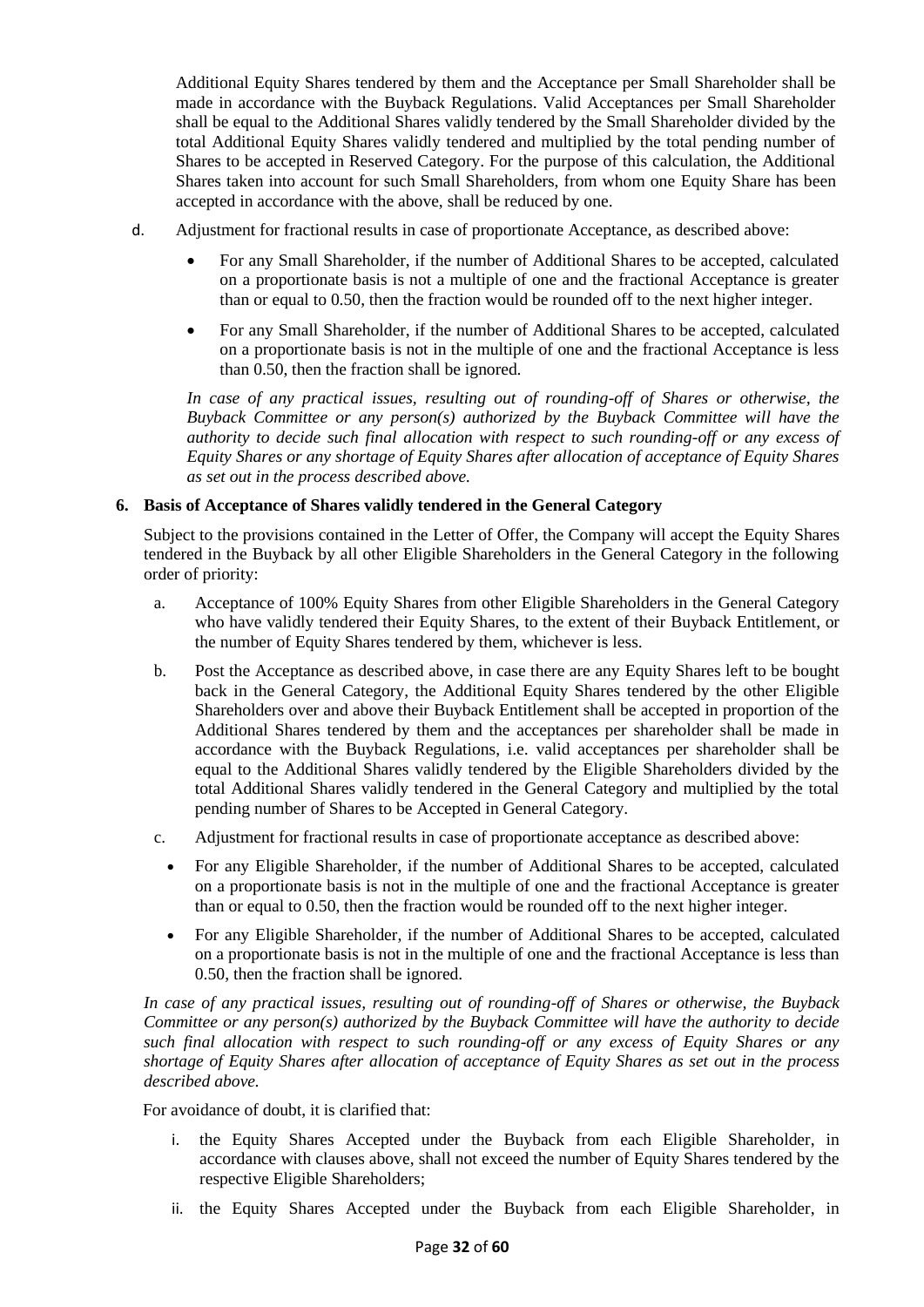accordance with clauses above, shall not exceed the number of Equity Shares held by respective Eligible Shareholder as on the Record Date; and

iii. the Equity Shares tendered by any Eligible Shareholder over and above the number of Equity Shares held by such Eligible Shareholder as on the Record Date shall not be considered for the purpose of Acceptance in accordance with the clauses above.

#### **7. Basis of Acceptance of Equity Shares between two categories**

- i. After acceptances of tenders, as mentioned above, in case, there are any Equity Shares left to be bought back in one category **("Partially Filled Category")** and there are additional unaccepted validly tendered Equity Shares **("Further Additional Shares")** in the second category **("Over Tendered Category")**, then the further Additional Shares in the Over Tendered Category shall be accepted in a proportionate manner i.e. valid acceptances per Eligible Shareholder shall be equal to further Additional Shares validly tendered by the Eligible Shareholder in the Over Tendered Category divided by the total Further Additional Shares in the Over Tendered Category and multiplied by the total Equity Shares left to be bought back in the Partially Filled Category.
- ii. If the Partially Filled Category is the General Category and the Over Tendered Category is the Reserved Category, then any Small Shareholder who has received a Tender Form with zero Buyback Entitlement and who has tendered Additional Shares shall be eligible for priority acceptance of one Equity Share before acceptance, out of the Equity Shares left to be bought back in the Partially Filled Category.

### **8. Clubbing of entitlements**

In order to ensure that the same shareholders with multiple demat accounts / folios do not receive a higher entitlement under the Small Shareholder category, the Company will club together the Equity Shares held by such shareholders with a common PAN for determining the category (Small Shareholder or General Category) and the Buyback Entitlement. In case of joint shareholding, the Company will club together the Equity Shares held in cases where the sequence of the PANs of the joint shareholders is identical. In case of shareholders holding Physical Shares, where the sequence of PANs is identical and where the PANs of all joint shareholders are not available, the Company will check the sequence of the names of the joint holders and club together the Equity Shares held in such cases where the sequence of the PANs and name of joint shareholders are identical. The shareholding of institutional investors like mutual funds, pension funds / trusts, insurance companies, foreign institutional investors / foreign portfolio investors etc., with common PAN will not be clubbed together for determining the category and will be considered separately, where these Equity Shares are held for different schemes / sub-accounts and have a different demat account nomenclature based on information prepared by the Registrar to the Buyback as per the shareholder records received from the Depositories. Further, the Equity Shares held under the category of "clearing members" or "corporate body margin account" or "corporate body – broker" as per the beneficial position data as on Record Date with common PAN are not proposed to be clubbed together for determining their entitlement and will be considered separately, where these Equity Shares are assumed to be held on behalf of clients.

# <span id="page-32-0"></span>**20. PROCEDURE FOR TENDER OFFER AND SETTLEMENT**

**i. THE BUYBACK IS OPEN TO ALL ELIGIBLE SHAREHOLDERS HOLDING SHARES EITHER IN PHYSICAL FORM AND/OR DEMATERIALIZED FORM AS ON RECORD DATE. THE COMPANY PROPOSES TO IMPLEMENT THE BUYBACK THROUGH A TENDER OFFER ROUTE, ON A PROPORTIONATE BASIS. THE LETTER OF OFFER AND TENDER FORM, OUTLINING THE TERMS OF THE BUYBACK AS WELL AS THE DETAILED DISCLOSURES AS SPECIFIED IN THE BUYBACK REGULATIONS, WILL BE MAILED TO THE ELIGIBLESHAREHOLDERS.**

ii. The Eligible Shareholder(s) who have registered their Email IDs with the depositories / the Company, shall be mailed the Letter of Offer only as per the SEBI Relaxation Circulars. The Letter of Offer will also be made available on the website of the Company at [www.jameswarrentea.com;](http://www.jameswarrentea.com/) the Stock Exchanges at [www.bseindia.com](http://www.bseindia.com/) and [www.cse-india.com;](http://www.cse-india.com/) Registrar to the Buyback at [www.mdpl.in](http://www.mdpl.in/) and Manager to the Buyback at [www.fedsec.in.](http://www.fedsec.in/) However, on the receipt of the request from the Eligible Shareholder for the physical copy, Registrar to the Buyback, Manager to the Buyback and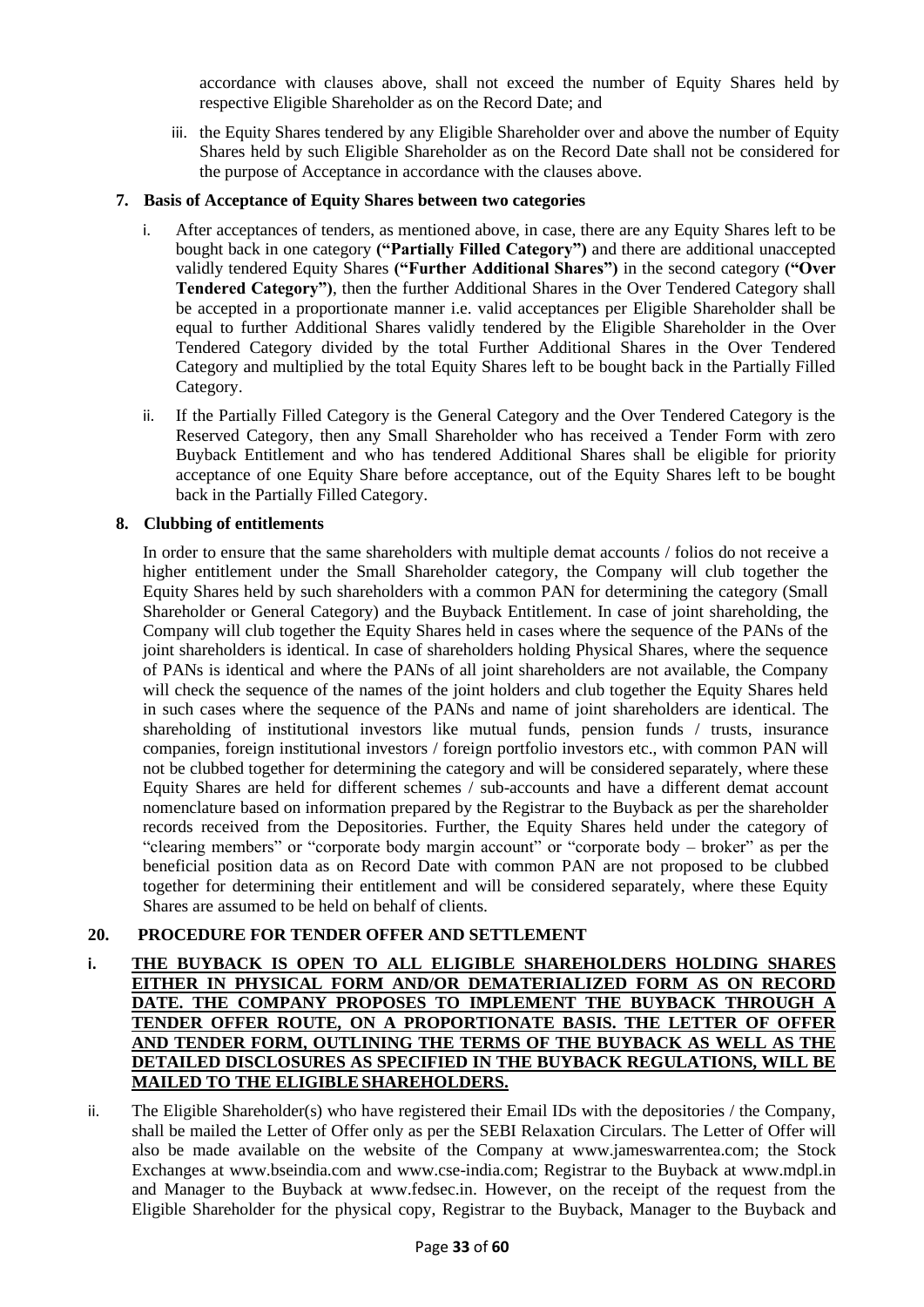Company shall undertake the reasonable steps to send this Letter of Offer and the Tender Form in the physical form either by courier / registered post or any other permissible mode. In case of non-receipt of Letter of Offer and the Tender Form, please follow the procedure as mentioned in point no xii of the paragraph "Procedure for tender offer and Settlement"

### **iii. THE NON-RECEIPT OF THE LETTER OF OFFER BY, OR ACCIDENTAL OMISSION TO MAILED THE LETTER OF OFFER TO ANY PERSON WHO IS ELIGIBLE TO RECEIVE THE SAME TO PARTICIPATE IN THE BUYBACK, SHALL NOT INVALIDATE THE BUYBACK OFFER IN ANY WAY.**

- iv. The Company will not accept any Equity Shares offered in the Buyback which is under any restraint order of a court or any competent authority for transfer / sale of such Equity Shares or the loss of equity share certificates has been notified to the Company or where the title to the Equity Share(s) is under dispute or otherwise not clear or where any other restraint subsists.
- v. In accordance with Regulation 24(v) of the SEBI Buyback Regulations, the Company shall not Buyback locked-in Equity Shares and non-transferable Equity Shares until the pendency of the lock-in or until such Shares become transferable.
- vi. The Company shall accept all the Equity Shares validly tendered in the Buyback by Eligible Shareholders, on the basis of their Buyback Entitlement as on the Record Date.
- vii. The Eligible Shareholders' participation in Buyback will be voluntary. Shareholders can choose to participate, in part or in full, and get cash in lieu of the Equity Shares accepted under the Buyback or they may choose not to participate and enjoy a resultant increase in their percentage shareholding, post Buyback, without additional investment. Shareholders may also tender a part of their Buyback Entitlement. Shareholders also have the option of tendering Additional Shares (over and above their Buyback Entitlement) and participate in the shortfall created due to non-participation of some other Shareholders, if any. Acceptance of any Equity Shares tendered in excess of the Buyback Entitlement by the Shareholder, shall be in terms of procedure described in the section entitled "Process and Methodology for the Buyback" on page 30 of this Letter of Offer.
- viii. As indicate in Paragraph 19 "Process and Methodology for the Buyback" above, the Equity Shares proposed to be bought as a part of the Buyback are divided into 2 (two) categories viz.
	- a. Reserved Category for Small Shareholders
	- b. the General Category for other Eligible Shareholders

and the Buyback Entitlement of an Eligible Shareholders in each category shall be calculated accordingly.

- ix. After accepting the Equity Shares tendered on the basis of Buyback Entitlement, Equity Shares left to be bought as a part of the Buyback, if any, in one category shall first be accepted, in proportion to the Shares tendered, over and above their Buyback Entitlement, by Eligible Shareholders in that category, and thereafter, from Eligible Shareholders who have tendered over and above their Buyback Entitlement, in any other category.
- x. The Buyback shall be implemented by the Company in accordance with the SEBI Circular CIR/CFD/POLICYCELL/1/2015 dated April 13, 2015 on the "Mechanism for acquisition of shares through Stock Exchange", the SEBI Circular CFD/DCR2/CIR/P/2016/131 dated December 9, 2016 on "Streamlining the process for acquisition of shares pursuant to tender offers made for takeovers, buy back and delisting of securities", SEBI Circular SEBI/HO/CFD/DIL1/CIR/P/2018/011 dated January 19, 2018, and CFD/DCR-III/CIR/P/2021/615 dated August 13 2021. and following the procedure prescribed in the Companies Act, 2013 and the SEBI Buyback Regulations and as may be determined by the Board (and / or the Buyback Committee and on such terms and conditions as may be permitted by law from time to time.
- xi. In case of non-receipt of the Letter of Offer and the Tender Form
	- **a.** If Eligible Shareholder(s) holding Equity shares in dematerialized form, who have been sent the Letter of Offer through electronic means wish to obtain a physical copy of the Letter of Offer, they may send a request in writing to the Company or Registrar at the address or email ID mentioned at the cover page of the Letter of Offer stating name, address, number of Equity Shares held on Record Date, client ID number, DP name / ID, beneficiary account number, and upon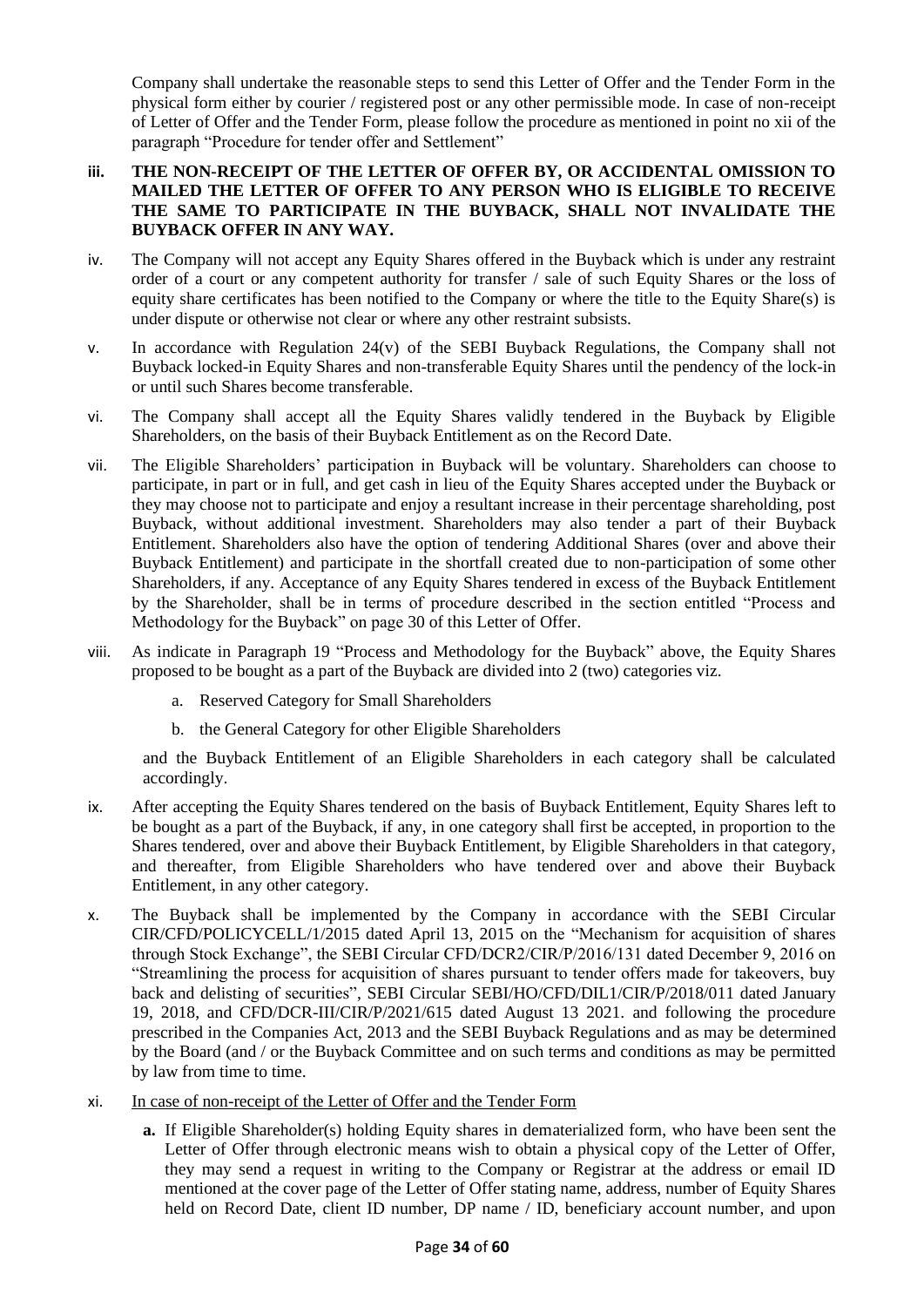receipt of such request, the Company shall undertake reasonable steps to send the Letter of Offer and the Tender Form either physically by an expedited commercial courier service / registered post or by any other permissible mode of communication (to the extent possible). An Eligible Shareholder may participate in the Offer by downloading the Letter of Offer and the Tender Form from the website of the Company at www.jameswarrentea.com, the Stock Exchanges at [www.bseindia.com,](http://www.bseindia.com/) [www.cse-inida.com](http://www.cse-inida.com/) the Registrar to the Buyback at www.mdpl.com and the Manager to the Buyback at www.fedsec.in, in accordance with the SEBI Relaxation Circulars or send an application in writing on plain paper signed by all Eligible Shareholders (in case of joint holding), stating name and address of Shareholder(s), number of Equity Shares held as on the Record Date, Client ID number, DP Name/ID, beneficiary account number, number of Equity Shares tendered for the Buyback.

- **b.** An Eligible Shareholder holding Equity Shares in physical form, may participate in the Buyback by downloading the Letter of Offer and Tender Form from the website of the Company at www.jameswarrentea.com, the Stock Exchanges at [www.bseindia.com,](http://www.bseindia.com/) [www.cse-inida.com](http://www.cse-inida.com/) the Registrar to the Buyback at www.mdpl.com and the Manager to the Buyback at www.fedsec.in, in accordance with the SEBI Relaxation Circulars or by providing their application in writing on plain paper signed by Eligible Shareholder or all Eligible Shareholders (in case Equity Shares are in joint name) stating name, address, folio number, number of Equity Shares held, share certificate number, number of Equity Shares tendered for the Buyback and the distinctive numbers thereof, bank account details together with the original share certificate(s), copy of Eligible Shareholders PAN card(s) and executed Form SH-4 in favour of the Company. The transfer form (SH-4) can be downloaded from the Company's website at www.jameswarrentea.com. Eligible Shareholders must ensure that the Tender Form, along with the TRS and requisite documents (as mentioned in below), reach the Registrar to the Buyback not later than 2 (two) days from the Buyback Closing Date (by 5:00 p.m.). If the signature(s) of the Eligible Shareholders provided in the plain paper application differs from the specimen signature(s) recorded with the Registrar to the Buy- back or the Company or are not in the same order (although attested), the Company or the Registrar to the Buyback shall have a right to reject such applications. For further process, please refer to paragraph "xxiii of Procedure for Tender Offer and Settlement" for the procedure to be followed by Eligible Shareholders holding Equity Shares in physical form" on page 38.
- **c. Please note that Eligible Shareholder(s) who intend to participate in the Buyback will be required to approach their respective Shareholder Broker (along with the complete set of documents for verification procedures) and have to ensure that their bid is entered by their respective Shareholder Broker or broker in the electronic platform to be made available by the Designated Stock Exchange before the Buyback Closing Date, otherwise the same are liable to be rejected.**
- **xii. The Company shall accept Equity Shares validly tendered by the Eligible Shareholder(s) in the Buyback on the basis of their shareholding as on the Record Date and the Buyback Entitlement. Eligible Shareholder(s) who intend to participate in the Buyback using the "plain paper" option as mentioned above are advised to confirm their Buyback Entitlement from the Registrar to the Buyback, before participating in the Buyback.**
- **xiii.** For implementation of the Buyback, the Company has appointed **Bindal Equities Private Limited** as the registered broker of the Company (the "Company's Broker") to facilitate the process of tendering of Equity Shares through the Stock Exchange mechanism for the Buyback and through whom the purchases and settlements on account of the Buyback would be made by the Company. The contact details of the Company's Brokers are as follows:

| Name:                         | <b>Bindal Equities Private Limited</b>                                                          |
|-------------------------------|-------------------------------------------------------------------------------------------------|
| <b>SEBI</b> Registration No.: | INZ000210031                                                                                    |
| CIN:                          | U67190WB2005PTC106317                                                                           |
| Address:                      | 6, Brabourne Road, Vaishno Chambers, 2 <sup>nd</sup> Floor, Room No.<br>206B, Kolkata - 700 001 |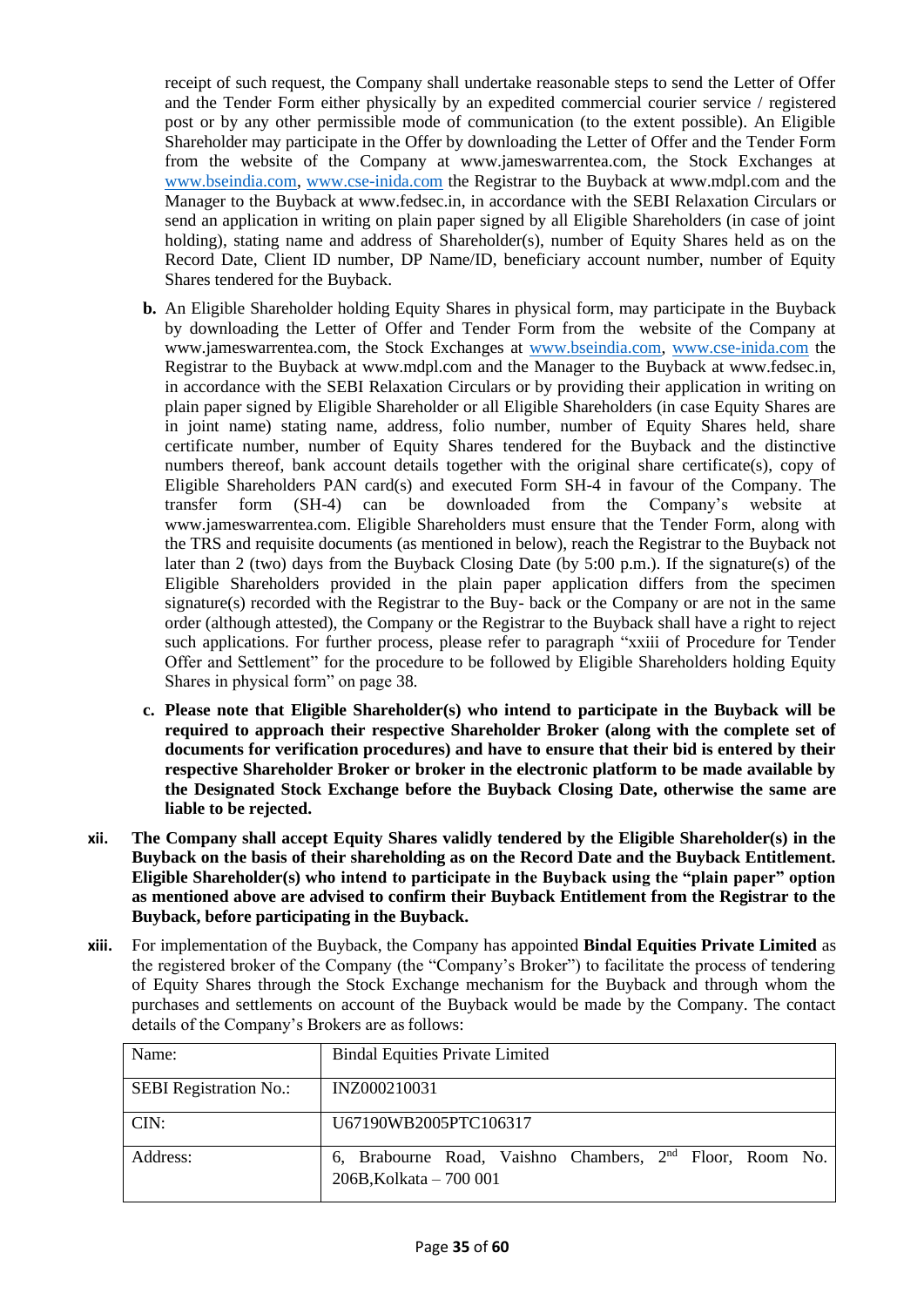| Tel No.:               | $033 - 30222316$           |
|------------------------|----------------------------|
| Email Id:              | sureshsaraf@bindalgroup.in |
| Website:               | www.bindalgroup.in         |
| <b>Contact Person:</b> | Suresh Kumar Saraf         |

- xiv. BSE will be appointed as the "Designated Stock Exchange" to provide a separate "Acquisition Window" to facilitate placing of sell orders by Eligible Shareholders who wish to tender their Equity Shares in the Buyback. The details of the platform will be as specified by BSE, from time to time. All eligible shareholders may place orders in the Acquisition window of BSE, through their respective stock brokers ("Shareholder Broker").
- **xv.** At the beginning of the tendering period, the order for buying Equity Shares will be placed by the Company through Company's Broker. During the tendering period, the order for selling the Equity Shares will be placed in the Acquisition Window by the Eligible Shareholders through their respective stock brokers ("**Shareholder Broker**") during normal trading hours of the secondary market. The Shareholder Broker can enter orders for Demat Shares as well as Physical Shares. In the tendering process, the Company's Broker may also process the orders received from the Eligible Shareholders.
- **xvi.** In the event Shareholder Broker(s) are not registered with the Designated Stock Exchange or if the Eligible Shareholders do not have any stock broker then that Eligible Shareholders can approach any stock broker registered with the Designated Stock Exchange and can make a bid by using quick unique client code ("UCC") facility through that stock broker registered with the Designated Stock Exchange after submitting the details as may be required by the stock broker to be in compliance with the SEBI Buyback Regulations. In case Eligible Shareholders is not able to bid using quick UCC facility through any other stock broker registered with the Designated Stock Exchange, then the Eligible Shareholders may approach the Company's Broker, to bid by using quick UCC facility after submitting requisite documents.
- **xvii.** All Eligible Shareholders, through their respective Shareholder Broker(s) will be eligible and responsible to place orders in the Acquisition Window. All Eligible Shareholders can enter orders for Equity Shares in demat form as well as Shares in physical form.
- **xviii.** Modification / cancellation of orders and multiple bids from a single Eligible Shareholder will be allowed during the Tendering Period. Multiple bids made by a single Eligible Shareholder for selling the Shares shall be clubbed and considered as 'one' bid for the purposes of Acceptance.
- **xix.** The cumulative quantity tendered shall be made available on BSE website (www.bseindia.com) throughout the Tendering Period, and will be updated at specific intervals during the Tendering Period.
- **xx.** Any Equity Shares tendered after the Buyback Closing Date by an Eligible Shareholder shall not be accepted.
- **xxi.** All documents sent by the Eligible Shareholders will be at their own risk. Eligible Shareholders are advised to safeguard adequately their interests in this regard.

# **xxii. Procedure to be followed by Eligible Shareholders holding Shares in dematerialized form:**

- **a.** Eligible Shareholders who desire to tender their Equity Shares in the electronic form under the Buyback would have to do so through their respective Shareholder Broker by indicating to such Shareholder Broker the details of Shares they intend to tender under the Buyback.
- **b.** The Shareholder Broker would be required to place an order / bid on behalf of the Eligible Shareholder(s) who wish to tender Equity Shares in the Buyback using the Acquisition Window of BSE. Before placing the bid, the Eligible Shareholder would need to transfer the tendered Shares into the account of Indian Clearing Corporation Limited (referred to as the "Clearing Corporation"/ "ICCL") through the early pay-in mechanism of the Depositories prior to placing bid by the Shareholder Broker. For further details, Eligible Shareholders may refer to the circulars issued by BSE/Clearing Corporation.
- **c.** The details of the special account shall be informed in the issue opening circular that will be issued by the BSE or the Clearing Corporation.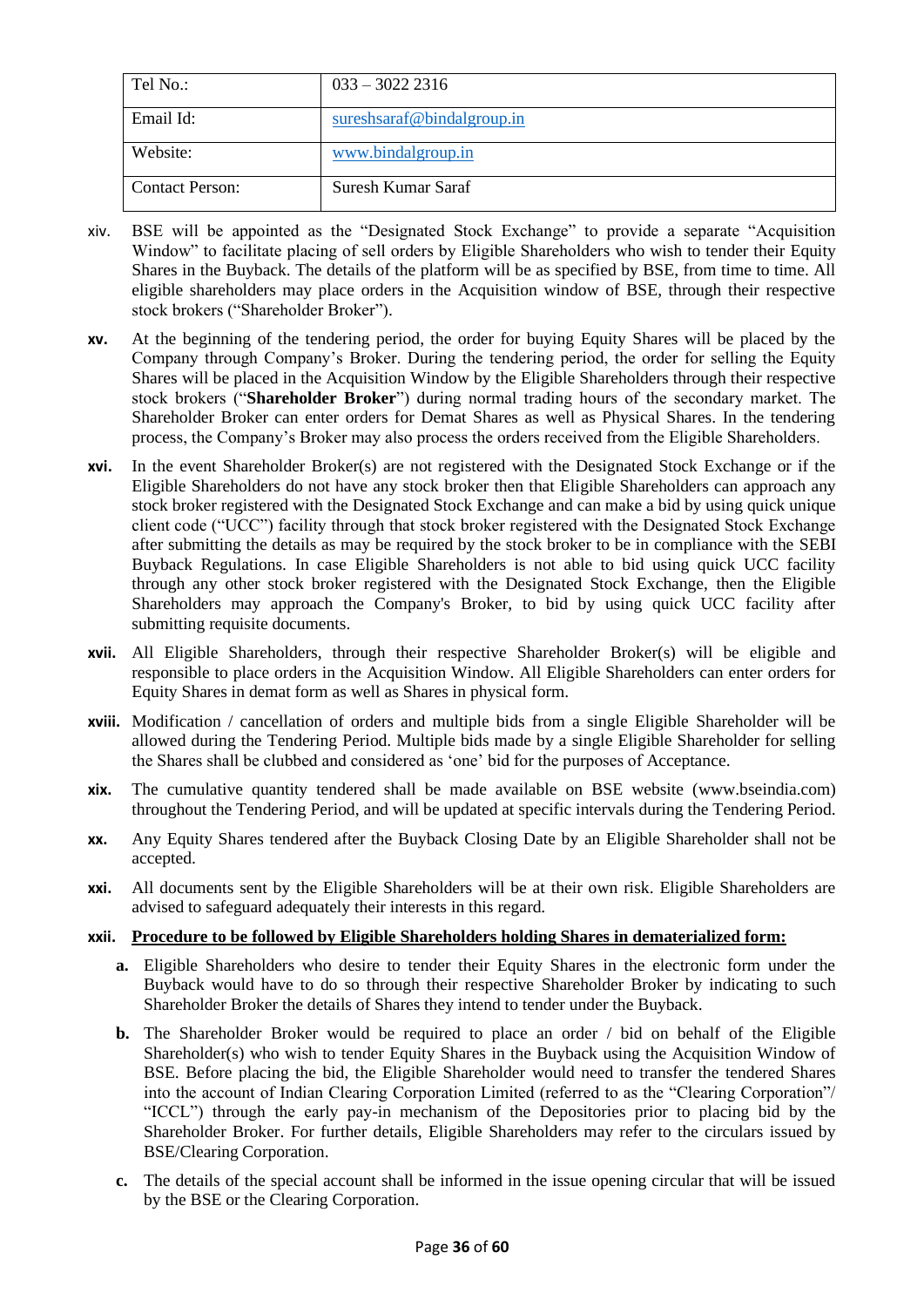- **d.** Upon placing the bid, the Shareholder Broker shall provide a TRS generated by the BSE's bidding system to the Eligible Shareholder. The TRS will contain the details of order submitted such as Bid ID No., Application No., DP ID, Client ID, number of Shares tendered etc.
- **e.** In case of demat Shares, submission of Tender Form and TRS is not required. After the receipt of the demat Shares by the Clearing Corporation and a valid bid in the exchange bidding system, the Buyback shall be deemed to have been accepted for Eligible Shareholders holding Shares in demat form.
- **f.** The Eligible Shareholders will have to ensure that they keep the DP Account active and unblocked to receive credit in case of return of Equity Shares due to rejection or partial acceptance. Excess Equity Shares or unaccepted Equity Shares, in dematerialised form, if any, tendered by the Eligible Shareholders would be transferred by the Clearing Corporation directly to the respective Eligible Shareholder's DP account. If the securities transfer instruction is rejected in the depository system, due to any issue then such securities will be transferred to the Shareholder Broker's depository pool account for onward transfer to such Eligible Shareholder.
- **g.** Eligible Shareholders shall also provide all relevant documents, which are necessary to ensure transferability of the Equity Shares in respect of the Tender Form to be sent. Such documents may include (but not be limited to)
	- Duly attested power of attorney, if any person other than eligible shareholder has signed the Tender Form.
	- Duly attested death certificate and succession certificate/legal heirship certificate, in case eligible shareholder has expired.
	- In case of companies, the necessary certified corporate authorizations (including board and/or general meeting authorizations.
- **h.** For custodian participant orders for demat Shares, early pay-in is mandatory prior to confirmation of order by custodian. The custodian shall either confirm or reject the orders not later than the closure of the trading hours on the last day of the Tendering period i.e., date if closing of the Buyback Offer. Thereafter, all unconfirmed orders shall be deemed to be rejected. For all confirmed custodian participant orders, order modification by the concerned Shareholder Broker shall revoke the custodian confirmation and the revised order shall be sent to the custodian again for confirmation.

#### **xxiii. Procedure to be followed by Eligible Shareholders holding Shares in physical form:**

- a. SEBI vide its Circular No. SEBI/HO/CFD/CMD1/CIR/P/2020/144, Dated July 31, 2020 has clarified that the shareholders holding securities in physical form are allowed to tender shares in Buyback through tender offer route.
- b. Eligible Shareholders who are holding Equity Shares in the physical form and intend to participate in the Buyback will be required to approach their Shareholder Broker along with the complete set of documents for verification procedures to be carried out. The documents include the (i) original share certificate(s), (ii) valid share transfer form(s) duly filled and signed by the transferors (i.e. by all registered Eligible Shareholders in same order and as per the specimen signatures registered with the Company) and duly witnessed at the appropriate place authorizing the transfer in favor of the Company, (iii) self-attested copy of the Eligible Shareholder's PAN Card, (iv) any other relevant documents such as power of attorney, corporate authorization (including board resolution/specimen signature), notarized copy of death certificate and succession certificate or probated will, if the original shareholder has deceased, as may be applicable. In addition, if the address of the Eligible Shareholder has undergone a change from the address reflected in the Register of Members of the Company, the Eligible Shareholder would be required to submit a self-attested copy of address proof consisting of any one of the following documents: (i) valid Aadhar Card, (ii) Voter Identity Card or (iii) Passport.
- c. An unregistered shareholder holding Physical Shares may also tender his Equity Shares for Buyback by submitting the duly executed transfer deed for transfer of shares, purchased prior to Record Date, in his name, along with the offer form, copy of his PAN card and of the person from whom he has purchased shares and other relevant documents as required for transfer, if any.
- d. For orders for physical Equity Shares, the Shareholder Brokers should place bids on the Acquisition Window with relevant details as mentioned on physical share certificate(s). The Shareholder Brokers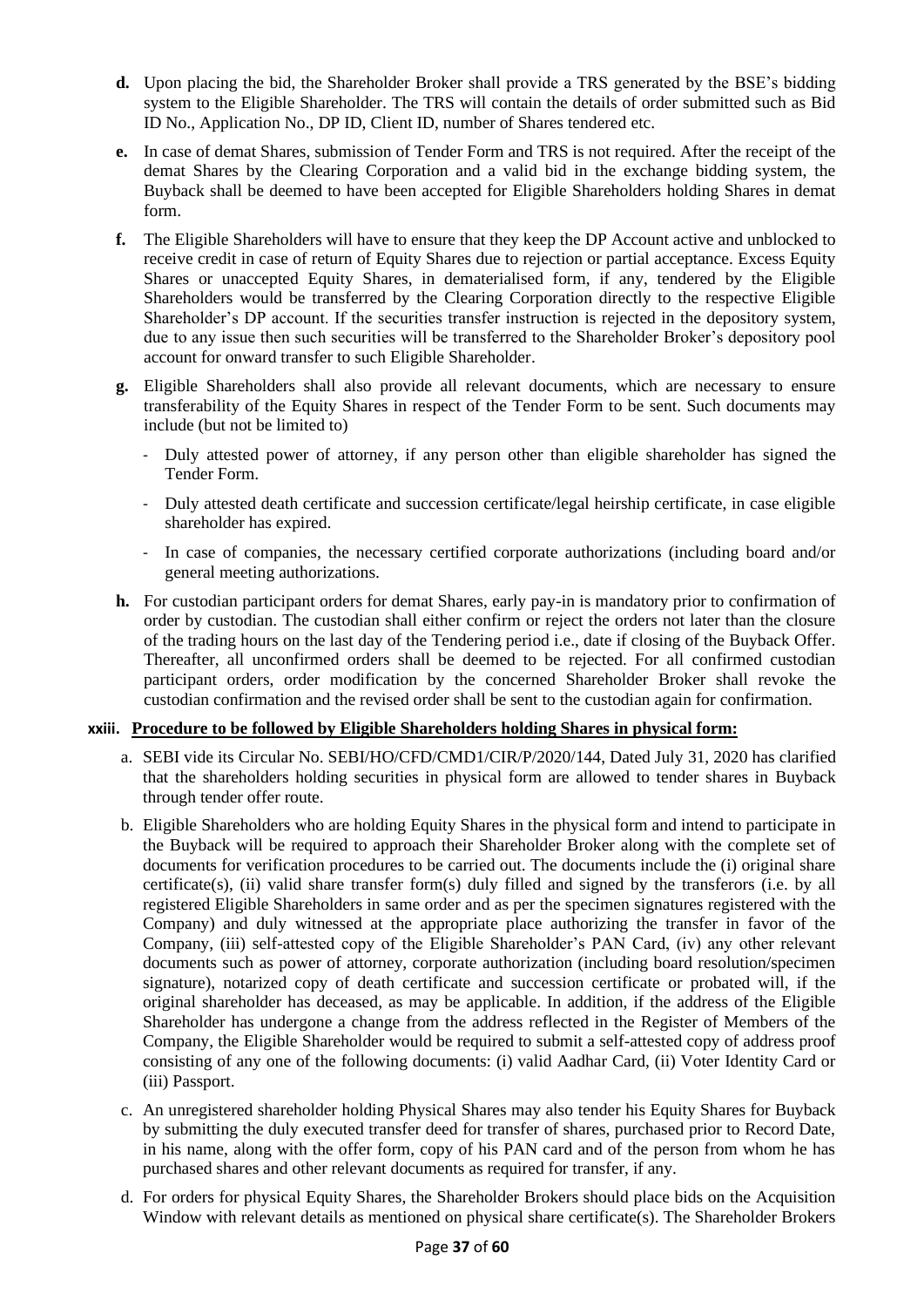shall be required to print the Transaction Registration Slip ("TRS") generated by the Exchange Bidding System. TRS will contain the details of the order submitted including. the bid identification number, the application number, DP ID, Client ID in case of dematerialised Equity Shares or the folio number, certificate number, distinctive numbers and the number of Equity Shares tendered in case of Equity shares held in the physical form and the number of Equity Shares tendered either by registered post or courier or hand delivery to the Registrar within two days of bidding by such Shareholder Broker. The envelope should be super scribed as "James Warren Tea Limited Buyback 2021". One copy of the TRS will be retained by Registrar and it will provide acknowledgement of the same to such Shareholder Broker or Eligible Shareholder

- e. **IN CASE ANY PERSON HAS SUBMITTED EQUITY SHARES IN PHYSICAL FORM FOR DEMATERIALISATION, SUCH ELIGIBLE SHAREHOLDERS SHOULD ENSURE THAT THE PROCESS OF GETTING THE EQUITY SHARES DEMATERIALISED IS COMPLETED BEFORE SUCH ELIGIBLE SHAREHOLDERS TENDER THEIR EQUITY SHARES IN THE BUYBACK, SO THAT THEY CAN PARTICIPATE IN THE BUYBACK OFFER.**
- f. Eligible Shareholders holding physical Equity Shares should note that physical Equity Shares will not be accepted unless the complete set of documents is submitted. Acceptance of the physical Equity Shares for Buyback by the Company shall be subject to verification as per the SEBI Buyback Regulations and any further directions issued in this regard. The Registrar will verify such bids based on the documents submitted on a daily basis and till such time the BSE shall display such bids as "unconfirmed physical bids". Once, the Registrar confirms the bids it will be treated as "Confirmed Bids

#### **xxiv. For equity shares held by Eligible Shareholders, being Non- Resident Shareholders of Equity Shares**

- a. While tendering their Equity Shares under the Buyback Offer, all Non-Resident Equity Shareholders should provide relevant confirmations/ declarations vide the duly filled-in and signed (by all Shareholders in case the Equity Shares are held in joint names) Tender Forms. In the event relevant confirmations / declarations are not provided in the Tender Forms or there is ambiguity in the information provided, the Company reserves the right to reject such Tender Forms**.**
- b. FPI Shareholders should also enclose a copy of their SEBI registration certificate.
- c. Erstwhile OCBs are required to obtain specific prior approval from RBI for tendering Equity Shares in the Buyback Offer. OCBs are required to obtain and enclose RBI approval for tendering Shares in the Buyback Offer. The Company shall not accept Equity Shares from OCBs/ NRIs in respect of whom such RBI approval is required and copies of such approvals are not submitted**.**
- d. Where Non-Resident Shareholder is tax resident of a country which has entered into a DTAA with India, it may be possible for the Non-Resident Shareholder to avail the beneficial provisions, if any, under the DTAA. If the Non-Resident Shareholder opts to avail the beneficial provisions as per DTAA, a tax residency certificate of such person from the tax authorities of the country of which such person is the tax resident and prescribed Form 10F, along with all the other prescribed information, as also a copy of the self-certified declaration for non-existence of a permanent establishment should be submitted along with the Tender Form. A copy of the Tender Form must also be provided to the relevant Seller Broker**.**
- e. If the Non-Resident Shareholder requires the Seller Broker not to deduct tax, or to deduct tax at a lower rate, or on a lower amount, for any reason, they would need to obtain a certificate from the Income- tax authorities, either under Section 195(3) or under Section 197 of the Income Tax Act, and submit this to Company and the Shareholders' Broker while submitting the Tender Form. In absence of such certificate from the Income-tax authorities, the Shareholders' Broker shall deduct tax on gross consideration at the prescribed rate oftax.
- f. It is recommended that the Non-Resident Shareholders submit a copy of the PAN card along with the Tender Form as PAN verification is necessary for the Company and Shareholders' Broker to deduct taxes at the appropriate rate as well as to avoid queries regarding availability of tax credit on the TRACES website. In the absence of PAN, a different rate may be applicable as per the provisions of the Indian tax laws.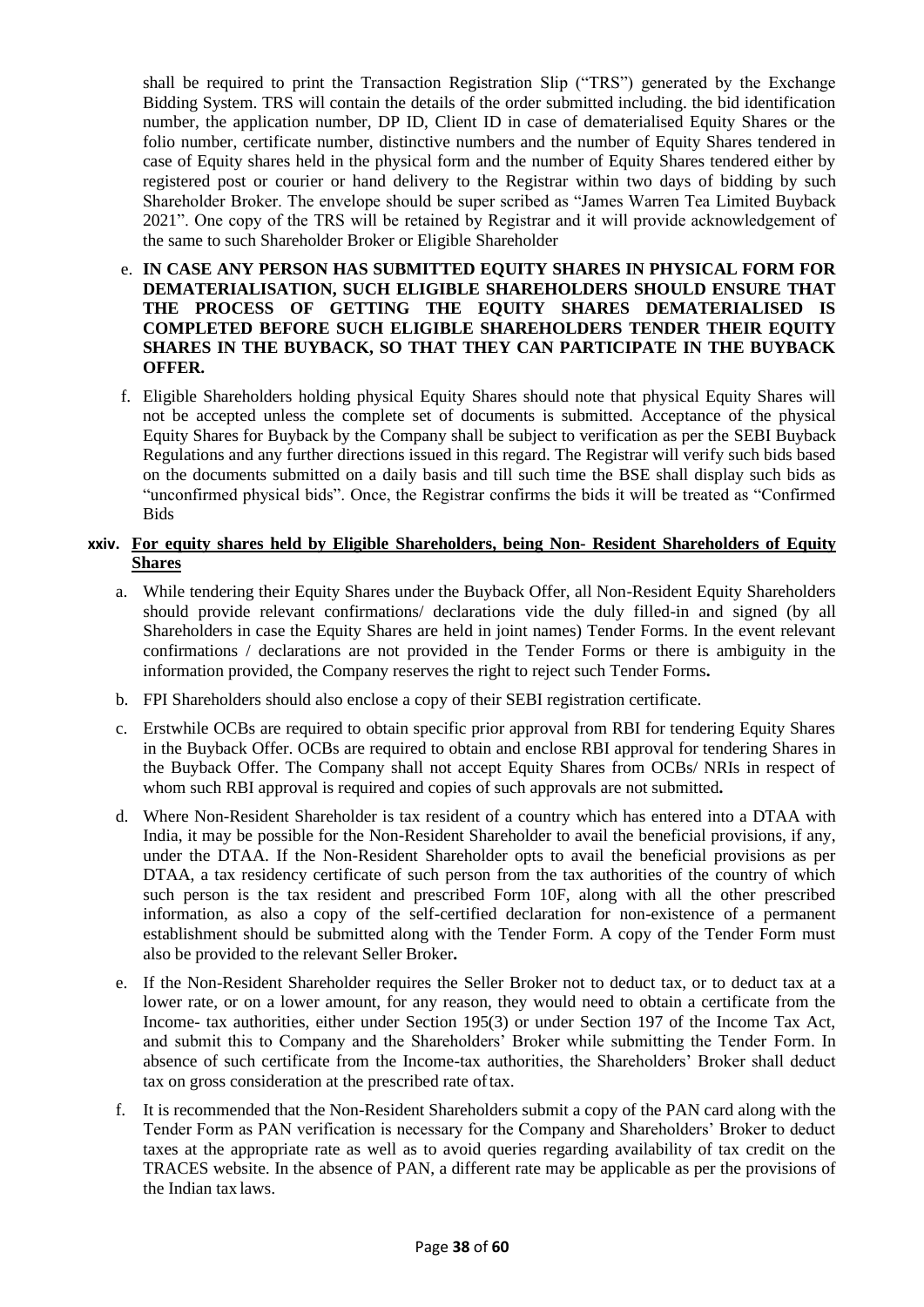- g. Non-Resident Shareholders who have acquired Equity Shares of the Company under the approval route of the RBI and erstwhile OCBs are required to submit copies of earlier RBI approvals along with their respective Tender Forms.
- h. **In case the Equity Shares are held on repatriation basis, the Non-Resident Shareholders should enclose the supporting documents. Such documents could include:**
- a copy of the permission received by them from RBI at the time of the original acquisition of Equity Shares.
- a letter from the Shareholder's authorized dealer/bank confirming that at the time of acquiring the said Equity Shares, payment for this was made by the Non-Resident Shareholder from the appropriate account as specified by RBI in its approval.
- any other document which evidences reparability of sale proceeds in respect of the tendered Shares
- In case the Non-Resident Shareholder is not in a position to produce supporting documents towards enabling repatriation, the Shares would be deemed to have been acquired on non-repatriation basis and in that case the Shareholder shall submit a consent letter addressed to the Company, allowing the Company to make the payment on a non-repatriation basis in respect of the valid Equity Shares accepted under the Offer i.e. by way of credit to an non-repatriation bank account or issuance of rupee demand draft.

*If any of the above stated documents, as applicable, are not enclosed along with the Tender Form, the Equity Shares tendered under the Buyback are liable to be rejected. The instructions and authorizations contained in the Tender Form constitute an integral part of the terms of this Buyback.*

**xxv. Additional procedural requirements for Eligible Shareholders, whose stock broker are not registered with BSE**

The Eligible shareholder approaching the BSE registered broker with whom he does not have an account:

### **In case of Public Shareholder being an individual**

If Public Shareholder is registered with KYC Registration Agency ("**KRA**"): Forms required:

- a. Central Know Your Client ("**CKYC**") form including Foreign Account Tax Compliance Act ("**FATCA**"), In Person Verification ("**IPV**"), Original Seen and Verified ("**OSV**") if applicable
- b. Know Your Client ("**KYC"**) form documents required (all documents self-attested):
	- Bank details (cancelled cheque) and
	- Demat details for Equity Shares in demat mode (demat master /latest demat statement)

If Eligible Shareholder is not registered with KRA: Formsrequired:

- a. CKYC form including FATCA, IPV, OSV if applicable
- b. KRA form
- c. KYC form documents required (all documents self-attested):
- Permanent Account Number ("**PAN**") card copy
- Address proof
- Bank details (cancelled cheque)
- Demat details for Equity Shares in demat mode (demat master /latest demat statement)

It may be noted, that other than submission of above forms and documents, in person verification may be required.

#### **In case of Public Shareholder, being a Hindu Undivided Family ("HUF"):**

If Eligible Shareholder is registered with KRA: Forms required:

- a. CKYC form of karta including FATCA, IPV, OSV if applicable.
- b. KYC form documents required (all documents self-attested):
	- Bank details (cancelled cheque)
	- Demat details for Equity Shares in demat mode (demat master /latest demat statement)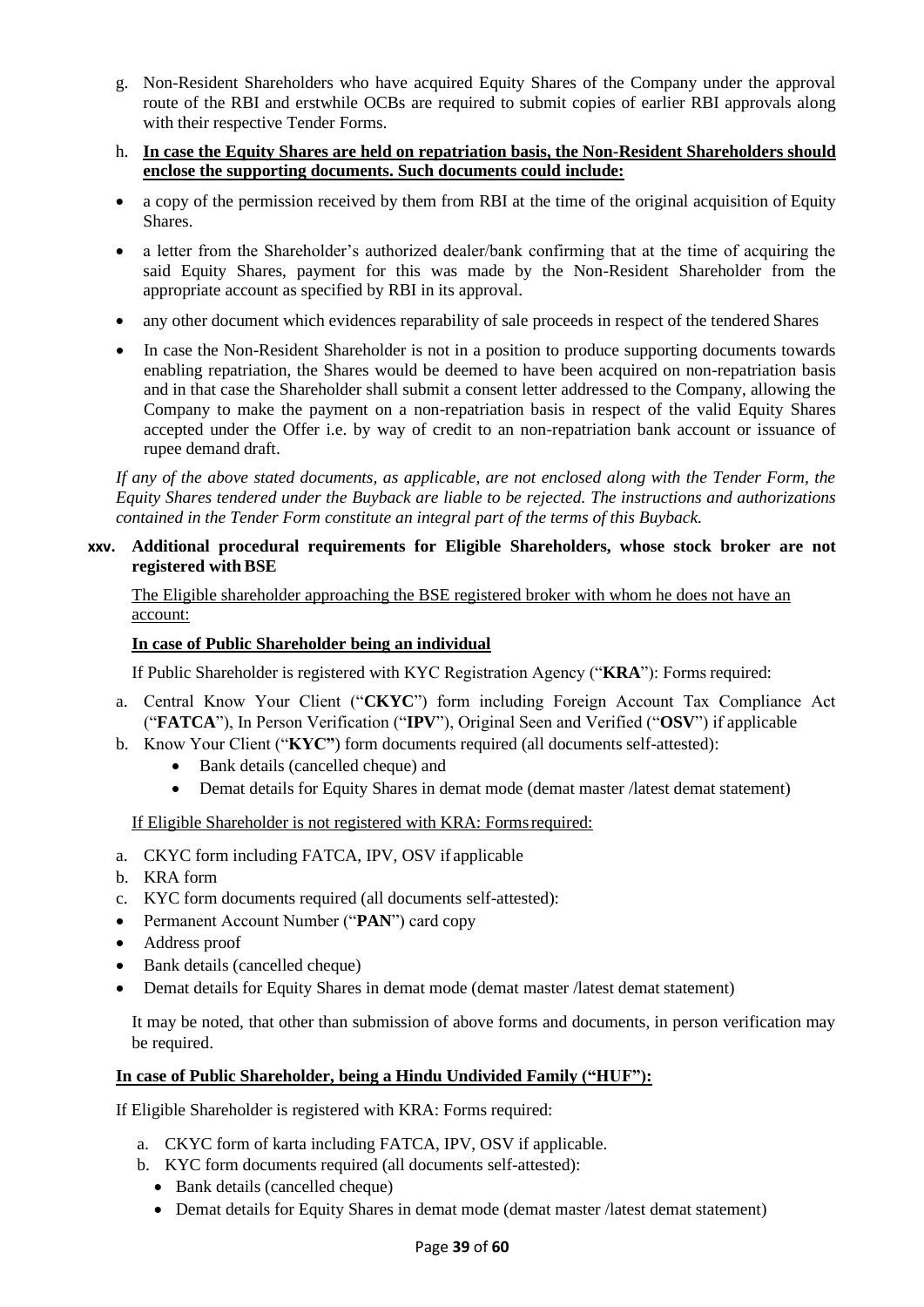If Public Shareholder is not registered with KRA: Forms required:

- a. CKYC form of karta including FATCA, IPV, OSV if applicable
- b. KRA form
- c. KYC form documents required (all documents self-attested):
	- PAN card copy of HUF & karta
	- Address proof of HUF & karta
	- HUF declaration
	- Bank details (cancelled cheque)
	- Demat details for Equity Shares in demat mode (demat master /latest demat statement)

It may be noted that, other than submission of above forms and documents, in person verification may be required.

# **In case of Public Shareholder other than Individual and HUF:**

If Public Shareholder is KRA registered: Form required:

- a. KYC form documents required (all documents certified true copy):
- b. Bank details (cancelled cheque)
- c. Demat details for Equity Shares in demat mode (demat master /latest demat statement)
- d. FATCA, IPV, OSV if applicable
- e. Latest list of directors/authorised signatories/partners/trustees
- f. Latest shareholding pattern
- g. Board resolution
- h. Details of ultimate beneficial owner along with PAN card and address proof
- i. Last 2 years financial statements

If Public Shareholder is not KRA registered: Forms required:

- a. KRA form
- b. KYC form documents required (all documents certified true copy):
- c. PAN card copy of company/ firm/trust
- d. Address proof of company/ firm/trust
- e. Bank details (cancelled cheque)
- f. Demat details for Equity Shares in demat mode (demat master /latest demat statement)
- g. FATCA, IPV, OSV if applicable
- h. Latest list of directors/authorized signatories /partners/trustees
- i. PAN card copies & address proof of directors/authorized signatories/ partners/trustees
- j. Latest shareholding pattern
- k. Board resolution/partnership declaration
- l. Details of ultimate beneficial owner along with PAN card and address proof
- m. Last 2 years financial statements
- n. Memorandum of association/partnership deed /trust deed

It may be noted that, other than submission of above forms and documents, in person verification may be required. It may be noted that the above-mentioned list of documents is an indicative list. The requirement of documents and procedures may vary from broker to broker.

#### **xxvi. Acceptance of orders**

The Registrar to the Buyback shall provide details of order acceptance to Clearing Corporation within specified time lines.

#### **xxvii. Method of Settlement**

a. Upon finalization of the basis of Acceptance as per the Buyback Regulations, the settlement of trades shall be carried out in the manner similar to settlement of trades in the secondary market and as intimated by the Clearing Corporation from time to time.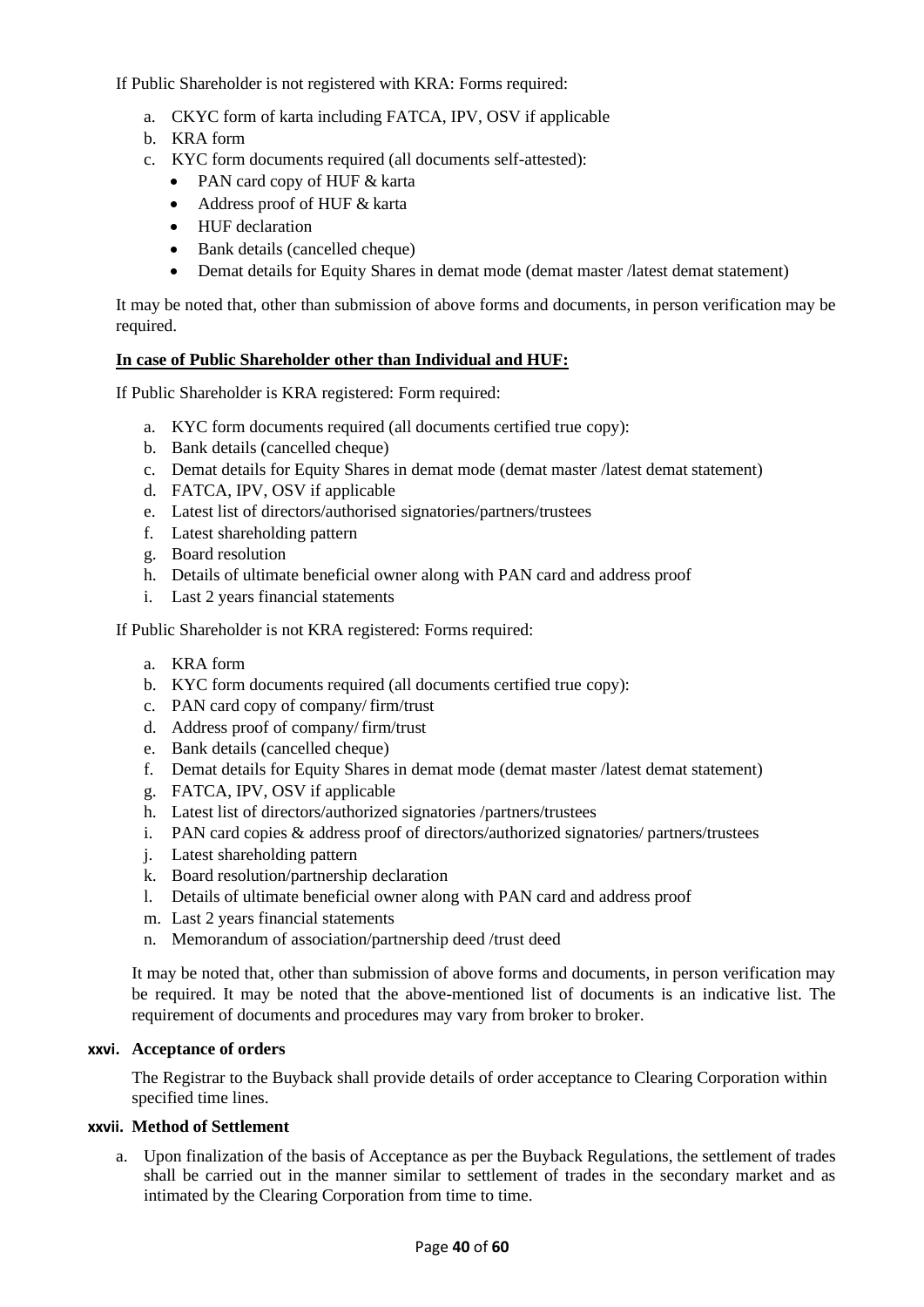- b. The Company will pay the consideration pertaining to the Buyback to the Clearing Corporation's bank account through the Company's Brokers as per the secondary market mechanism, as per the prescribed schedule. For Equity Shares accepted under the Buyback, the Clearing Corporation will make direct funds pay-out to the respective Eligible Shareholders. If bank account details of any Eligible Shareholder holding Shares in dematerialized form are not available or if the fund transfer instruction is rejected by the Reserve Bank of India or relevant Bank, due to any reasons, then the amount payable to the Eligible Shareholders will be transferred to the concerned Shareholder Broker for onward transfer to the such Eligible Shareholder holding Shares in dematerialized form.
- c. In case of certain client types viz. NRI, foreign clients etc. (where there are specific RBI and other regulatory requirements pertaining to funds pay-out) who do not opt to settle through custodians, the funds pay-out would be given to their respective Selling Member's settlement accounts for releasing the same to the respective Eligible Shareholder's account. For this purpose, the client type details would be collected from the Depositories, whereas funds payout pertaining to the bids settled through custodians will be transferred to the settlement bank account of the custodian, each in accordance with the applicable mechanism prescribed by BSE and the Clearing Corporation from time to time.
- d. For the Eligible Shareholders holding Shares in physical form, the funds pay-out would be given to their respective Selling Member's settlement accounts for releasing the same to the respective Eligible Shareholder's account.
- e. The Equity Shares bought back in the dematerialized form would be transferred directly to the Demat escrow account of the Company provided it is indicated by the Company's Brokers or it will be transferred by the Company's Brokers to the Company Demat Escrow Account on receipt of the Shares from the clearing and settlement mechanism of the BSE.
- f. Excess Equity Shares held in the dematerialised form or unaccepted Equity Shares held in the dematerialised form, if any, tendered by the Eligible Shareholder would be returned to them by the Clearing Corporation directly to the respective Eligible Shareholder's DP account. Any excess Equity Shares held in the physical form pursuant to proportionate acceptance/ rejection will be returned back to the concerned Eligible Shareholders directly by the Registrar to the Buyback. The Company is authorized to split the share certificate and issue new consolidated share certificate for the unaccepted Equity Shares held in the physical form, in case the Equity Shares held in the physical form accepted by the Company are less than the Equity Shares held in the physical form tendered in the Buyback.
- g. The Shareholder Broker would issue contract note for the Equity Shares accepted under the Buyback. The Company's Brokers would also issue a contract note to the Company for the Shares accepted under the Buyback.
- h. Shareholders who intend to participate in the Buyback should consult their respective Selling Member for payment to them of any cost, applicable taxes, charges and expenses (including brokerage) that may be levied by the Selling Member upon the selling Eligible Shareholder for tendering Shares in the Buyback (secondary market transaction). The Manager to the Buyback and the Company accept no responsibility to bear or pay any additional cost, applicable taxes, charges and expenses (including brokerage) levied by the Selling Member, and such costs will be incurred solely by the Eligible Shareholders
- i. The Equity Shares lying to the credit of the Company Demat Escrow Account will be extinguished in the manner and following the procedure prescribed in the Buyback Regulations.
- j. The Company Broker would issue a contract note to the Company for the Equity Shares accepted under the Buyback.

#### **xxviii. Rejection Criteria**

The Equity Shares tendered by Eligible Shareholders (**in the dematerialized form**) would be liable to be rejected on the following grounds.

- a. The Shareholder is not an Eligible Shareholder of the Company as on the Record Date;
- b. If there is a name mismatch in the dematerialised account of the Shareholder and PAN.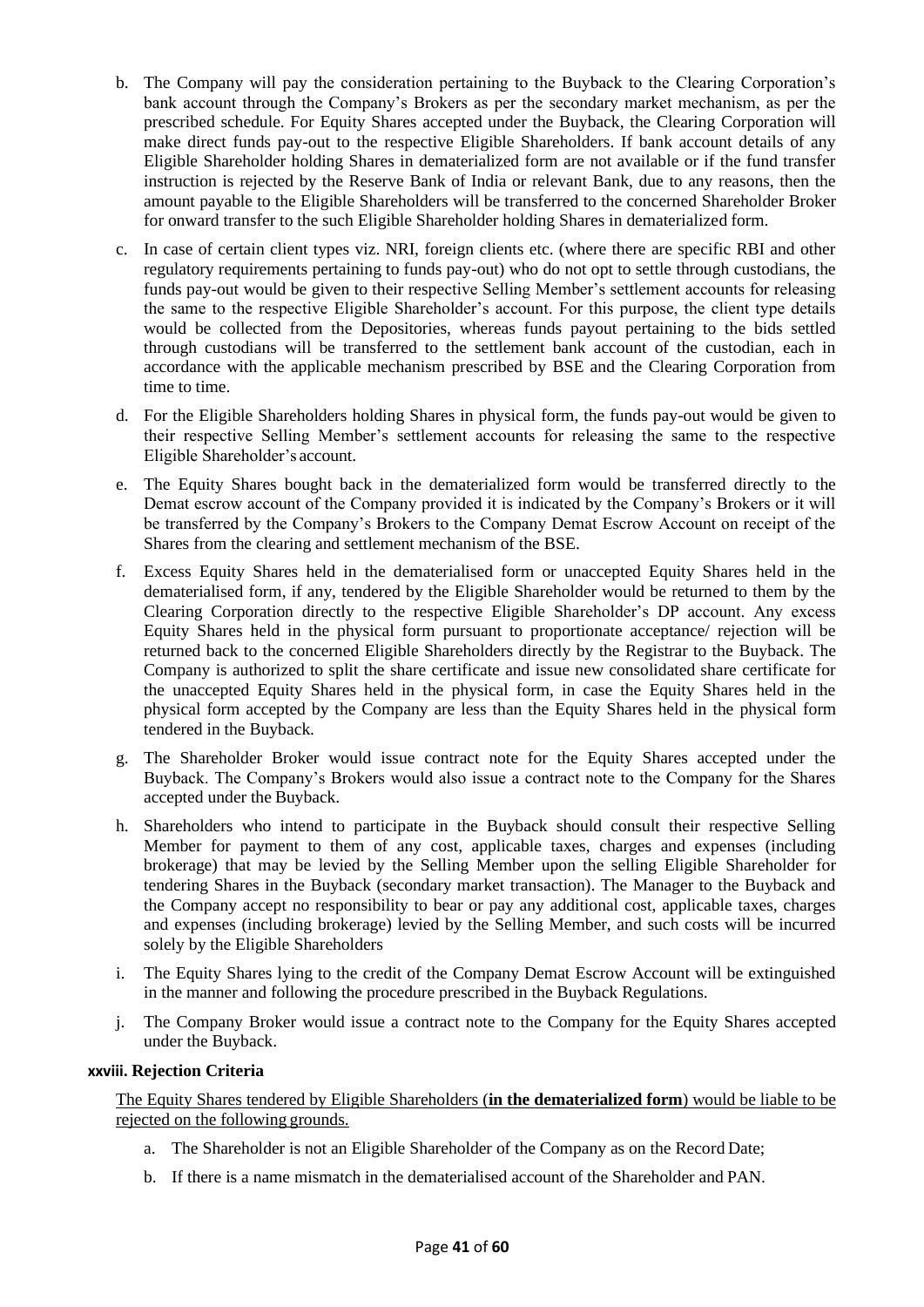- c. in the event of non-receipt of the completed Tender Form and other documents from the Eligible Shareholders who were holding Physical Shares as on the Record Date and have placed their bid in demat form; or
- d. Where there exists any restraint order of a Court/any other competent authority for transfer/disposal/ sale or where loss of share certificates has been notified to the Company or where the title to the Equity Shares is under dispute or otherwise not clear or where any other restraint subsists.

The Equity Shares tendered by Eligible Shareholders (**in the physical form**) would be liable to be rejected on the following grounds

- a. The documents mentioned in the Tender Form for Eligible Shareholders holding Equity Shares in physical form are not received by the Registrar before the close of business hours to the Registrar on or before the closing date March 09, 2022 by 5:00 p.m.;
- b. If the Eligible Shareholders bid the Equity Shares but the Registrar does not receive the physical Equity Share certificate;
- c. If there is any other company share certificate enclosed with the Tender Form instead of the share certificate of the Company;
- d. If the transmission of Equity Shares is not completed, and the Equity Shares are not in the name of the Eligible Shareholders;
- e. In the event the signature in the Tender Form and Form SH 4 do not match as per the specimen signature.
- f. Where there exists any restraint order of a Court/any other competent authority for transfer/disposal/ sale or where loss of share certificates has been notified to the Company or where the title to the Equity Shares is under dispute or otherwise not clear or where any other restraint subsists

#### <span id="page-41-0"></span>**21. NOTE ON TAXATION**

**THE FOLLOWING SUMMARY OF THE TAX CONSIDERATIONS ARE BASED ON THE READING OF THE CURRENT PROVISIONS OF THE TAX LAWS OF INDIA AND THE REGULATIONS THEREUNDER, THE JUDICIAL AND THE ADMINISTRATIVE INTERPRETATIONS THEREOF, WHICH ARE SUBJECT TO CHANGE OR MODIFICATION BY SUBSEQUENT LEGISLATIVE, REGULATORY, ADMINISTRATIVE OR JUDICIAL DECISIONS. ANY SUCH CHANGES COULD HAVE DIFFERENT IMPLICATIONS ON THESE TAX CONSIDERATIONS.** 

**IN VIEW OF THE COMPLEXITY AND THE SUBJECTIVITY INVOLVED IN THE TAX CONSEQUENCES, SHAREHOLDERS ARE REQUIRED TO CONSULT THEIR TAX ADVISORS FOR THE APPLICABLE TAX PROVISIONS INCLUDING THE TREATMENT THAT MAY BE GIVEN BY THEIR RESPECTIVE TAX OFFICERS IN THEIR CASE, AND THE APPROPRIATE COURSE OF ACTION THAT THEY SHOULD TAKE.**

**SHAREHOLDERS ARE ADVISED TO CONSULT THEIR TAX ADVISORS FOR THE APPLICABLE TAX PROVISIONS INCLUDING THE TREATMENT THAT MAY BE GIVEN BY THEIR RESPECTIVE ASSESSING OFFICERS IN THEIR CASE AND THE APPROPRIATE COURSE OF ACTION THAT THEY SHOULD TAKE. THE COMPANY DOES NOT ACCEPT ANY RESPONSIBILITY FOR THE ACCURACY OR OTHERWISE OF THIS TAX SUMMARY AND THERE CAN BE NO LIABILITY ON THE COMPANY IF ANY ACTION, INCLUDING A TAX POSITION IS TAKEN BY THE SHAREHOLDER SOLELY BASED ON THIS TAX SUMMARY. THEREFORE, SHAREHOLDERS CANNOT RELY ON THIS ADVICE AND THE SUMMARY TAX IMPLICATIONS RELATING TO THE TREATMENT OF INCOME TAX IN THE CASE OF BUYBACK OF EQUITY SHARES LISTED ON THE STOCK EXCHANGE SET OUT BELOW SHOULD BE TREATED AS INDICATIVE AND FOR GUIDANCE PURPOSES ONLY.**

1. **GENERAL**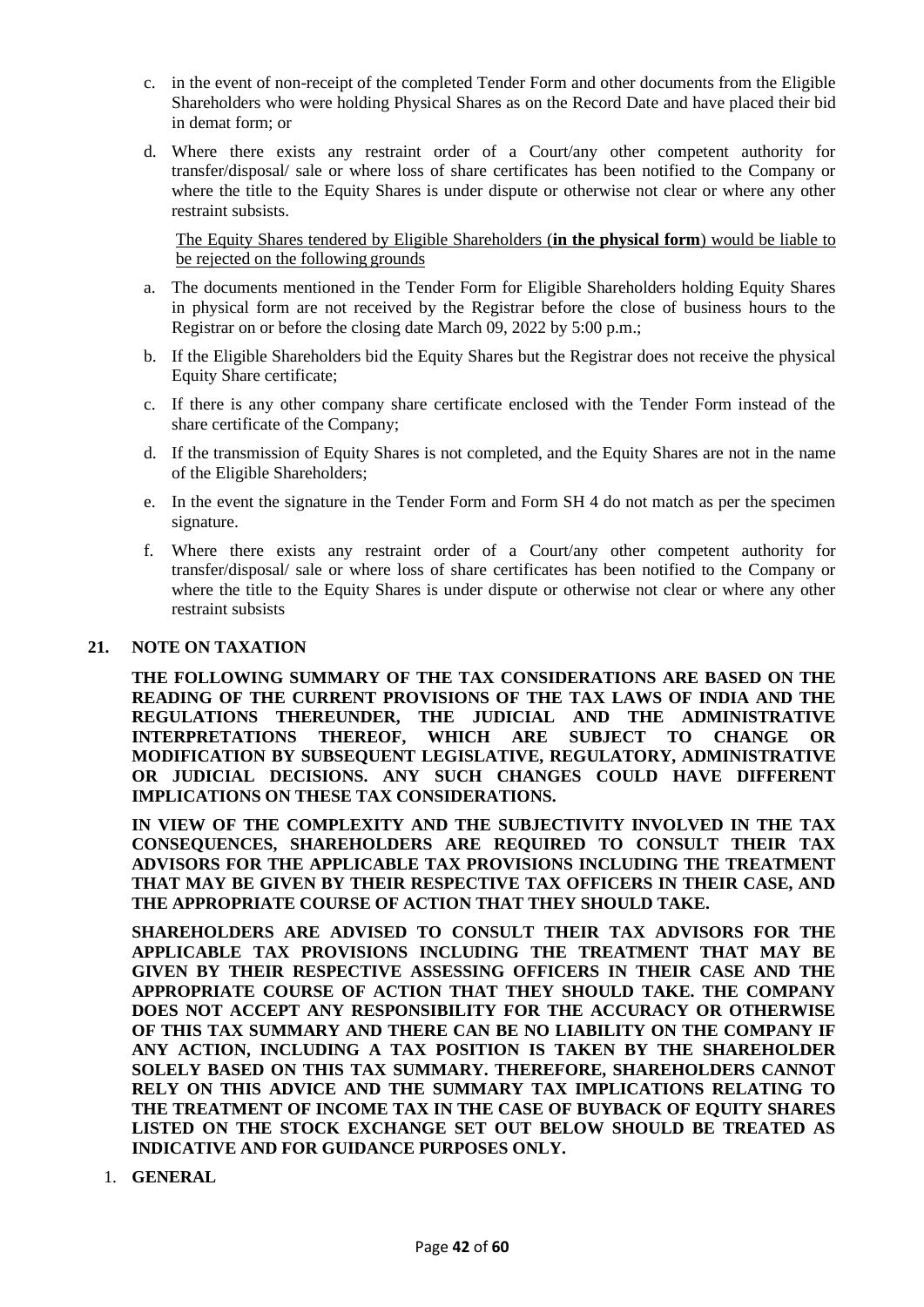The Indian tax year runs from April 1 to March 31. The basis of charge of Indian income-tax depends upon the residential status of the taxpayer during a tax year. A person who is a tax resident of India is liable to taxation in India on his worldwide income, subject to certain prescribed tax exemptions provided under the Income Tax Act 1961 ('Income Tax Act' or 'ITA').

A person who is treated as a non-resident for Indian tax purposes is generally liable to tax in India only on his/her India sourced income or income received by such person in India. In case of shares of a company, the source of income from shares would depend on the 'situs' of the shares. As per judicial precedents, generally the "situs" of the shares is where company is "incorporated" and where its shares can be transferred. Accordingly, since the Company is incorporated in India, the shares of the Company would be "situated" in India and any gains arising to a non-resident on transfer of such shares should be taxable in India under the ITA subject to any specific exemption in this regard. Further, the non-resident can avail the beneficial tax treatment prescribed under the relevant Double Tax Avoidance Agreement ("DTAA") subject to satisfaction of the relevant conditions including nonapplicability of General Anti-Avoidance Rule ("GAAR") and providing and maintaining necessary information and documents as prescribed under the ITA.

The summary of tax implications on buyback of equity shares listed on the stock exchanges in India is set out below. All references to equity shares in this note refer to equity shares listed on the stock exchanges in India unless stated otherwise.

#### **2. Classification of Shareholders**

Section 6 of the ITA, determines the residential status of an assessee. Accordingly, shareholders can be classified broadly in two categories as below:

- A. Resident Shareholders being:
	- a. Individuals, Hindu Undivided Family (HUF), Association of Persons (AOP) and Body of Individuals (BOI), Firm, LLP.
	- b. Others (corporate bodies):
		- Company
		- Other than Company
- B. Deemed Resident Shareholder –an individual being a citizen of India who is not liable to tax in any other country or territory by reason of domicile, residence or any other criteria of similar nature and has total income other than foreign sourced income exceeding Rs 15 lakh during the tax year.
- C. Non-Resident Shareholders being:
	- a. Non-Resident Indians (NRIs)
	- b. Foreign Institutional Investors (FIIs) / Foreign Portfolio Investors (FPIs)
	- c. Others:
		- Company
		- Other than Company

#### **3. INCOME TAX PROVISIONS IN RESPECT OF BUYBACK OF SHARES LISTED ON THE RECOGNISED STOCK EXCHANGE (BUYBACK WHOSE PUBLIC ANNOUNCEMENT HAS BEEN MADE AFTER 5TH JULY 2019) CONSIDERING RELEVANT AMENDMENTS UNDER THE FINANCE (NO. 2) ACT, 2019) AND TAXATION LAWS (AMENDMENT) ACT, 2019**

Section 115QA of the IT Act provides for the levy of additional Income-tax at the rate of twenty per cent (as increased by surcharge and Health and Education cess, as applicable) of the distributed income on account of buyback of shares of all domestic Indian companies including listed companies i.e. companies whose shares are listed on a recognized stock exchange. In respect of listed companies, the provisions of section 115QA are applicable in respect of all the buybacks of shares whose public announcement has been made after 5 July 2019. Accordingly, the Company would be subject to an additional Income -tax at the rate of twenty per cent (as increased by surcharge and Health and Education cess, as applicable) of the distributed income on account of buyback of shares. "Distributed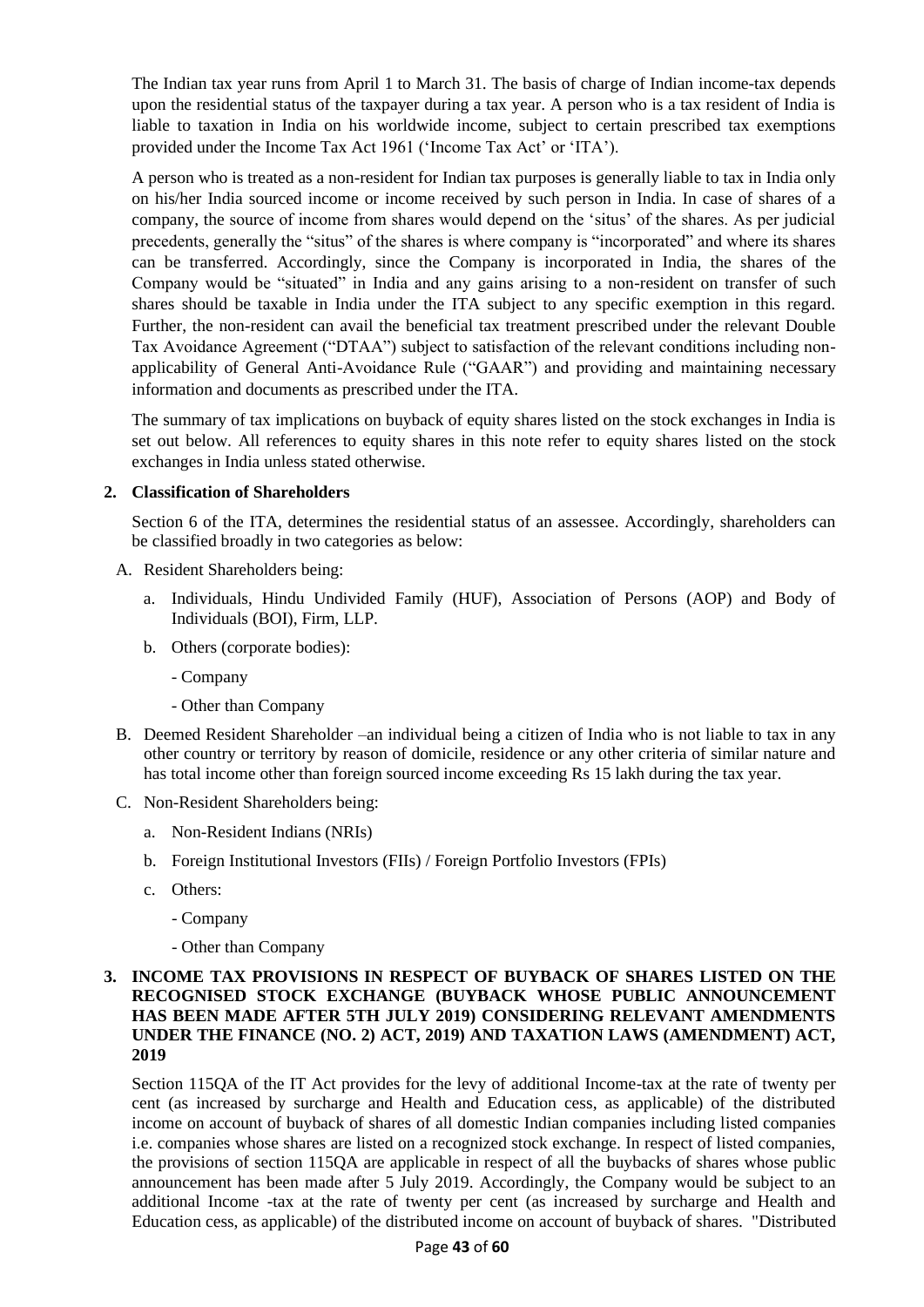income" means the consideration paid by the Company on buyback of shares as reduced by the amount, which was received by the Company for issue of such shares, determined in the manner as may be prescribed. Thus, the tax implications to the following categories of shareholders are as under:

### **A. Resident Shareholders or Deemed Resident Shareholders**

As an additional income-tax has been levied on the Company under Section 115QA of the ITA, the consequential income arising in the hands of shareholders has been exempted from tax under sub-section (34A) of section 10 of the ITA. Accordingly, any income arising in the hands of shareholder on account of buyback of shares shall be exempt from tax under sub-section (34A) of section 10 of the ITA with effect from July 05, 2019. The said income will be exempted in the hands of the shareholder irrespective of the class/residential status of the shareholder and purpose for which shares are held (i.e. as "Investments" or "Stock in Trade").

## **B. Non-Resident Shareholders**

While the income arising to the shareholder on account of buyback of shares as referred to in section 115QA of the ITA is exempt from tax under the provisions of the amended section 10(34A) with effect from July 5 2019 in the hands of a Non-resident as well, the same may be subject to tax in the country of residence for non-resident shareholders as per the provisions of the tax laws of that country subject to provisions of Double Taxation Avoidance Agreement, if any. The credit of tax may or may not be allowed to such Non- resident shareholder to be claimed in the country of residence in respect of the Buyback tax paid by the company in view of Sec 115QA (4) and (5) of the ITA. Non-resident shareholders need to consult their tax advisors with regard to availability of such a tax credit.

### **4. Tax Deduction at Source**

In view of the above and currently, there are no provisions for tax deduction at source in respect of income earned from transfer/ Buyback of shares in case of resident shareholders/ deemed resident / non-resident shareholders.

Given that income arising on account of the buy-back of shares is exempt from tax under Section 10(34A) of ITA, the same would not be subject to tax deduction at source for non-resident shareholders

#### **5. Securities Transaction Tax**

Since the Buyback of shares shall take place through the settlement mechanism of the Stock Exchange, Securities Transaction Tax at 0.1% of the value of the transaction will be applicable.

# **6. Caveat**

*The summary of the tax considerations as above is based on the current provisions of the tax laws of India, which are subject to change or modification by subsequent legislative, regulatory, administrative or judicial decisions. The above note on taxation sets out the provisions of law in a summary manner only and does not purport to be a complete analysis or listing of all potential tax consequences of the disposal of equity shares. This note is neither binding on any regulators nor can there be any assurance that they will not take a position contrary to the comments mentioned herein.*

# <span id="page-43-0"></span>**22. DECLARATION BY THE BOARD OF DIRECTORS**

Declaration as required under clause (ix) and clause (x) of Schedule I to the Buyback Regulations, as under:

The Board has confirmed that it has made a full enquiry into the affairs and prospects of the Company and has formed an opinion:

- (a) that immediately following the date of the Board Approval, being November 29, 2021 and the date of Shareholder's approval, there will be no grounds, on which the Company can be found unable to pay its debts;
- (b) that as regards the Company's prospects for the year immediately following the date of the Board Approval as well as the date of shareholders' approval and the date of the Draft Letter of Offer; having regards to the Board's intentions with respect to the management of the Company's business during that year and to the amount and character of the financial resources which will, in Board's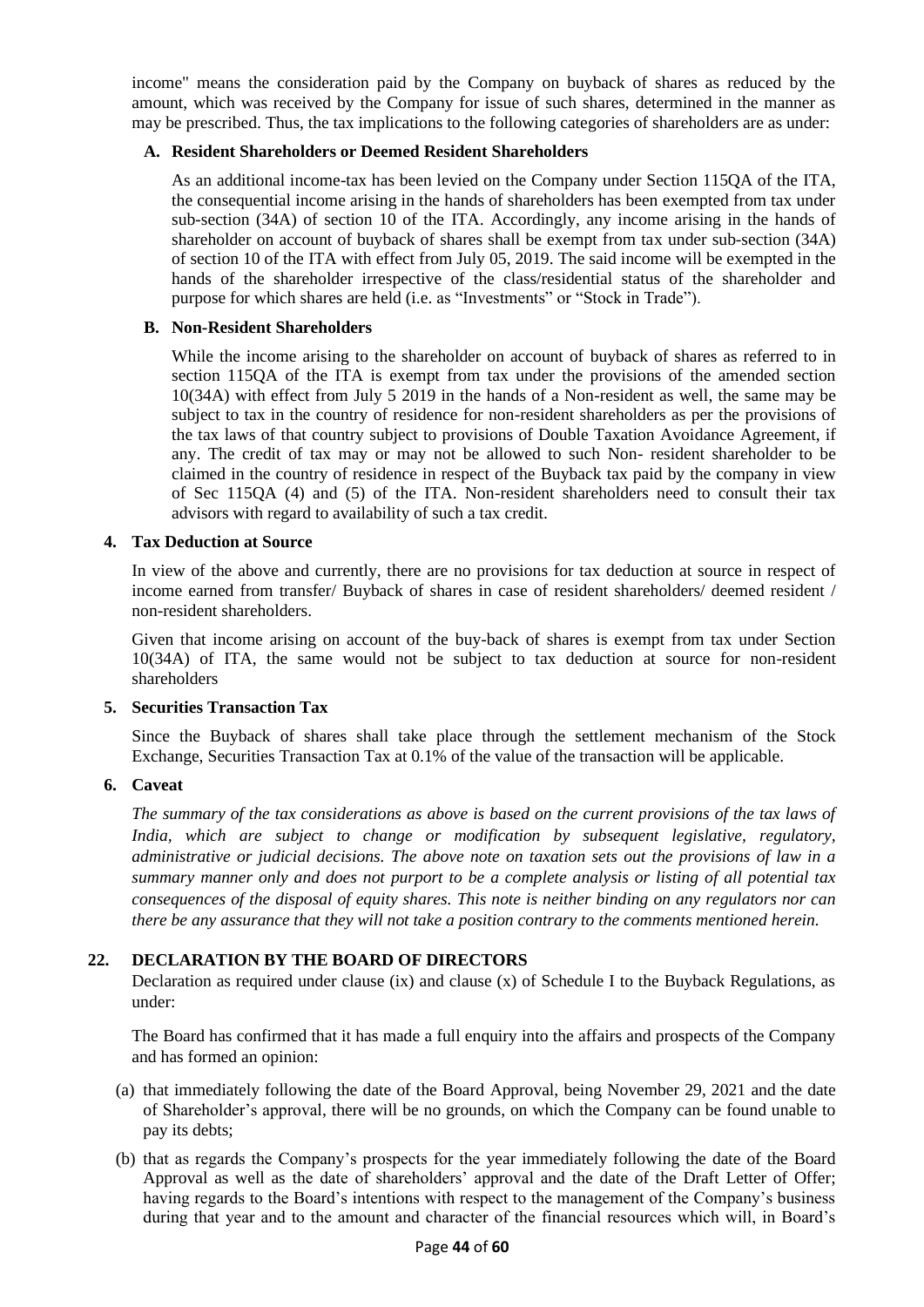view, be available to the Company during that year, the Company will be able to meet its liabilities as and when they fall due and will not be rendered insolvent within a period of one year from date of the Board meeting approving the Buyback as well as within a period of one year from the date of shareholders' approval; and

(c) In forming its opinion aforesaid, the Board has taken into account the liabilities as if the Company were being wound up under the provisions of the Companies Act, 2013 or the Insolvency and Bankruptcy Code, 2016 (including prospective and contingent liabilities).

This declaration is made and issued under the authority of the Board of Directors passed at the meeting of the Board held on November 29, 2021.

For and on behalf of the Board

| $Sd$ /-            | $Sd/-$               |
|--------------------|----------------------|
| Sandip Das         | Arup Kumar Chowdhuri |
| Wholetime Director | Independent Director |
| DIN: 07979791      | DIN: 00997826        |

### <span id="page-44-0"></span>**23. AUDITORS CERTIFICATE**

The text of the Report dated 29.11.2021 received from M/s. B. Chhawchharia & Co., Chartered Accountants, (FRN: 305123E) the Statutory Auditors of the Company, addressed to the Board of Directors of the Company is reproduced below:

# **QUOTE**

**To The Board of Directors James Warren Tea Limited Aspirations Vintage, 12 Pretoria Street, Kolkata-700071** 

**Independent Auditor's Certificate on the proposed buy-back of equity shares in terms of the Securities and Exchange Board of India (Buyback of Securities), Regulations, 2018 as amended from time to time**

- **1.** We have been informed that the board of directors of the Company in their meeting held on 29, November, 2021 have decided to Buyback 8,42,717 (Eight Lakhs Forty Two thousand Seven Hundred and Seventeen Only) equity shares under Section 68 & 70(1) of the Companies Act, 2013, as amended from time to time (the "Act") at a price of Rs. 295/- (Rupees Two Hundred and Ninety Five Only) per share for an aggregate consideration of Rs. 24,86,01,515/- (Rupees Twenty Four Crores Eighty Six Lakhs One Thousand Five Hundred and Fifteen only).
- **2.** This has reference to the requirements of Clause (xi) of Schedule I of the Securities and Exchange Board of India (Buyback of Securities), Regulations, 2018 as amended from time to time, (hereinafter called the "Buyback Regulations") and Sections 68, 69 & 70 of the Companies Act, 2013 as applicable in the matter of proposed buy-back of equity shares by M/s James Warren Tea Limited ("the Company").
- **3.** The accompanying Statement of Maximum Permissible Amount for Buy Back of Equity Shares prepared by the Company contains computation of the said amount as per Audited Condensed Interim Financial Statements of the Company for the period ended on 30<sup>th</sup> September, 2021 in pursuance of the provisions of Section 68, Section 69 and Section 70 of the Companies Act 2013 read with Rule 17 of The Companies (Share Capital and Debentures) Rules, 2014 so far as applicable.

#### **Management's Responsibility**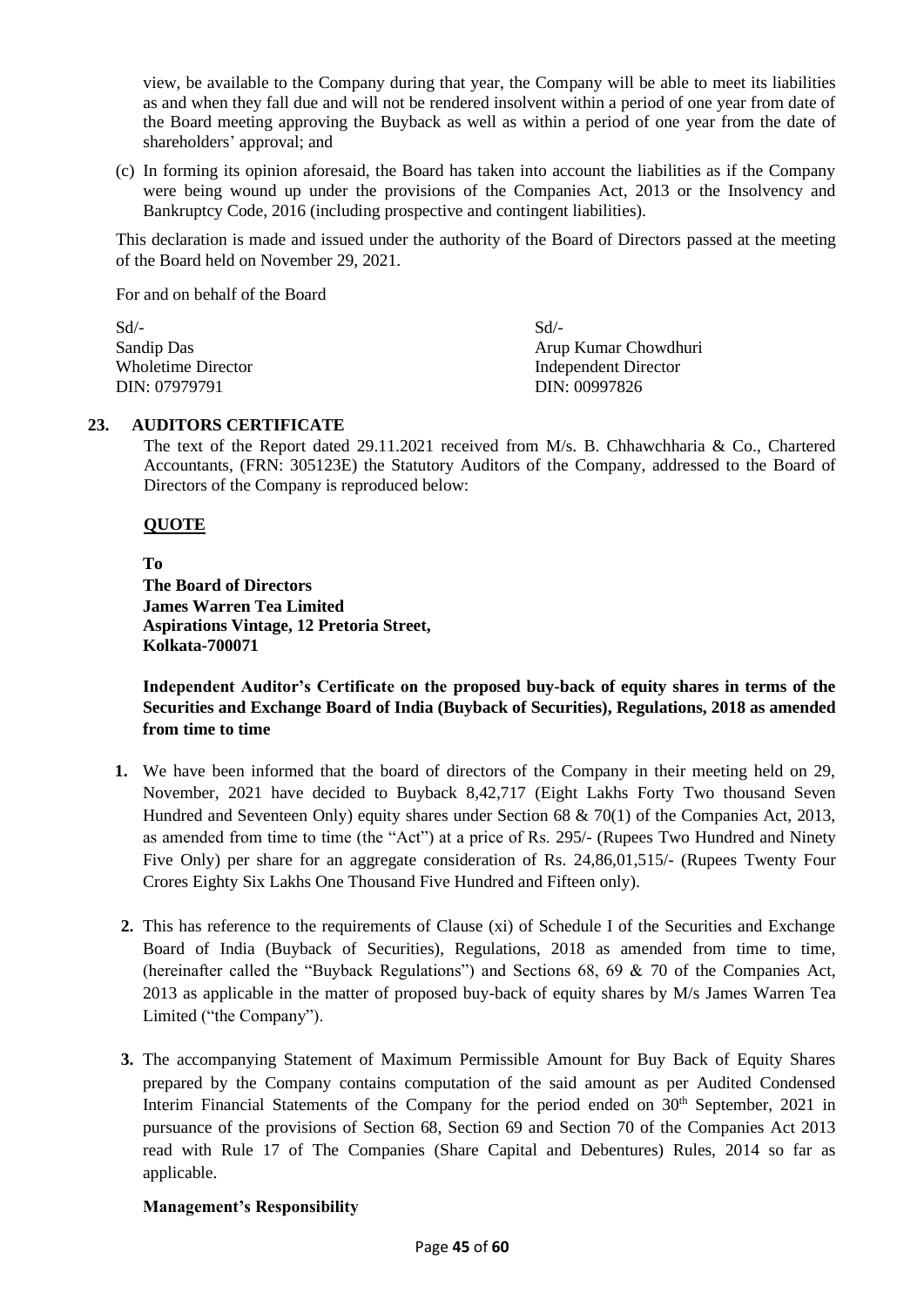**4.** The accompanying Statement is solely the responsibility of the management of the Company. The Company's management is responsible for the designing, implementing and maintaining internal control relevant to the preparation and presentation of the Statement, and applying an appropriate basis of preparation; and making estimates that are reasonable in the circumstances.

# **Auditor's Responsibility**

- **5.** We have inquired into the state of affairs of the Company as on 30<sup>th</sup> September, 2021. Pursuant to the requirement of the Companies Act, 2013 and Buyback Regulations, it is our responsibility to verify and provide reasonable assurance whether
- a. the amount of the permissible capital payment for buyback of equity shares is properly determined as per Section 68(2)(c) of the Companies Act, 2013;
- b. the accounts on the basis of which calculation with reference to buyback is done are not older than six months preceding the proposed date of offer document;
- c. the Board of Directors have formed the opinion, as specified in Clause (m) of sub-rule (1) of rule 17 of the Companies (Share Capital and debentures) Rules, 2014 as amended and Buyback Regulations, on reasonable grounds that the Company, having regard to its state of affairs, will not be rendered insolvent within a period of one year from that date;
- **6.** We conducted our examination of the Statement in accordance with the Guidance Note on Reports or Certificates for Special Purposes issued by the Institute of Chartered Accountants of India. The Guidance Note requires that we comply with the ethical requirements of the Code of Ethics issued by the Institute of Chartered Accountants of India.
- **7.** We have complied with the relevant applicable requirements of the Standard on Quality Control (SQC) 1, Quality Control for Firms that Perform Audits and Reviews of Historical Financial Information, and Other Assurance and Related Services Engagements.

# **Opinion**

**8.** Based on our examination, and the information and explanation given to us, we are of the opinion that the amount of the permissible capital payment for buyback of fully paid-up equity shares as set out in attached statement thereto (Appendix - I), in our view, is properly determined as per Section 68(2)(c) of the Companies Act, 2013. The accounts on the basis of which calculation with reference to buyback is done are audited accounts, not older than six months preceding the proposed date of offer document. Further, the Board of Directors in their meeting held on 29<sup>th</sup> November, 2021 have formed the opinion, as specified in Clause (m) of sub-rule (1) of rule 17 of the Companies (Share Capital and Debentures) Rules 2014, as amended and Clause (x) of Schedule I to the Buyback Regulations, on reasonable grounds that the Company, having regard to its state of affairs, will not be rendered insolvent within a period of one year from that date i.e.,  $29<sup>th</sup>$  November, 2021

# **Restriction on Use**

**9.** This report is intended solely for your information and for the purpose of inclusion of the same a) in the explanatory statement to be annexed to the Postal Ballot notice for authorizing buyback by passing a special resolution and b) in the Public Announcement and Letter of Offer for buyback of its share by the Company and is not to be used, referred or distributed for any other purpose without our written consent. Nothing contained in this report should be construed to be representation as to the future. We do not accept or assume any liability or duty of care for any other purpose, save where expressly agreed by our prior consent in writing.

> **For B. Chhawchharia & Co. Chartered Accountants Firm's Registration No. 305123E**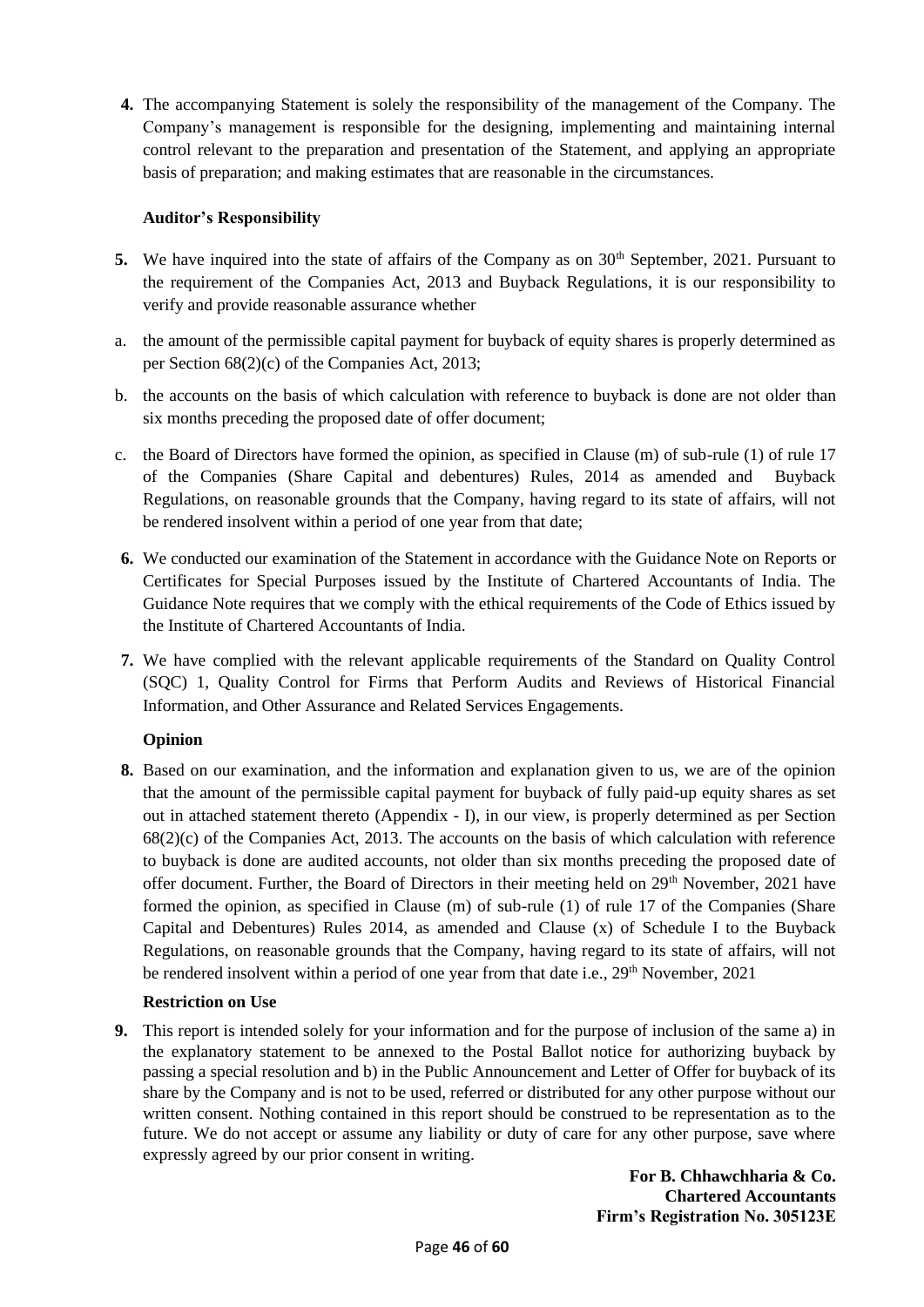# **Dated: 29.11.2021**

# **Appendix I**

**Computation of maximum permissible capital payment for buyback of fully paid-up equity shares in accordance to the Companies Act, 2013 and Buyback regulations based on Audited Condensed Interim Financial Statements for the period ended on 30th September, 2021**.

| <b>Particulars</b>                                                                                  | <b>Amount (Rs in Lakhs)</b> |
|-----------------------------------------------------------------------------------------------------|-----------------------------|
| Issued, Subscribed and Paid-up share capital as at September 30, 2021                               | 524.27                      |
| Free reserves as at September 30, 2021                                                              |                             |
| - General Reserve<br>- Retained Earnings (excluding unrealised gain of FVTPL item)                  | 9847.52                     |
| Total                                                                                               | 10371.79                    |
| Maximum amount permissible for buy-back i.e. 25% of the total paid-<br>up capital and free reserves | 2592.95                     |

(Note: All the above figures have been taken from the latest Audited Standalone Condensed Interim financial statements for the period ended September 30, 2021.)

# UNQUOTE

# <span id="page-46-0"></span>**24. DOCUMENTS FOR INSPECTION**

The copies of the following documents referred to hereunder are available for inspection by Eligible Shareholders of the Company at the corporate office at Aspirations Vintage, 12 Pretoria Street, Kolkata - 700 071 between 11 a.m. and 1 p.m. on any Working Day during the Tendering Period:

- a. Certificate of incorporation
- b. Memorandum and Articles of Association of the Company;
- c. Annual reports of the Company for the financial year ended March 31, 2021, March 31, 2020 and March 31, 2019 and last audited condensed interim financial statements for the period ended September 30, 2021;
- d. Certified true copy of the resolution passed by the Board of Directors in relation to the Buyback at their meeting held on November 29, 2021.
- e. Certified true copy of the special resolution passed by the shareholders on December 30, 2021 in relation to the Buyback the results of which were declared on December 31, 2021;
- f. Copy of the Auditor's Report dated November 29, 2021 received from B. Chhawchharia & Co. Chartered Accountants, in terms of clause (xi) of Schedule II of the Buyback Regulations;
- g. Public Announcement dated January 03, 2022 and published on January 04, 2022.
- h. Copy of Declaration of solvency and an affidavit as per Form SH-9 of the Share Capital Rule.
- i. Certificate dated January 04, 2022 issued by V Kesan & Co. Chartered Accountants confirming that the Company has adequate funds for the purposes of the Buyback
- j. Copy of Escrow Agreement dated January 06, 2022 between the Company, Escrow Banker and Manager to Buyback Offer.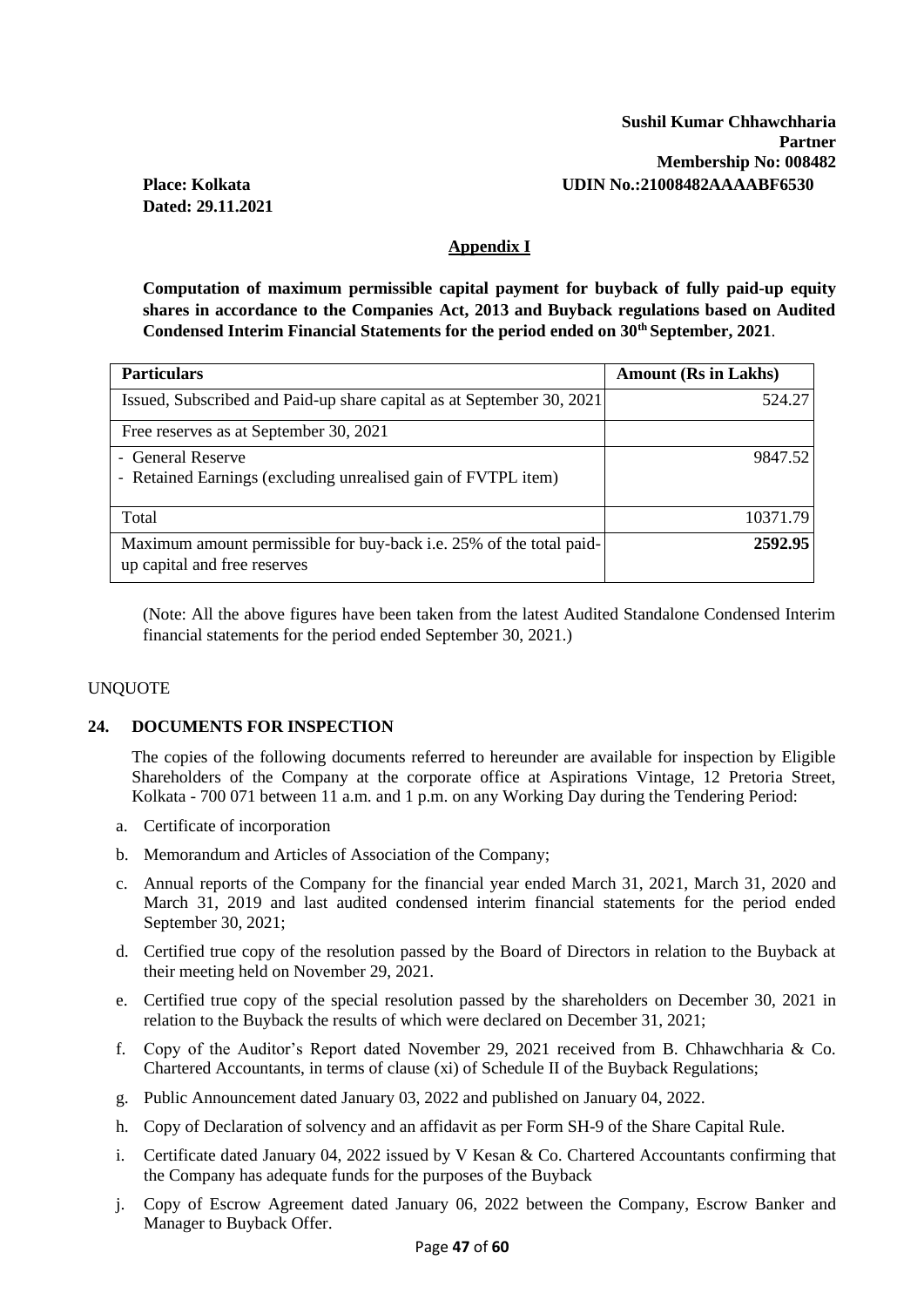k. SEBI Comments vide observation letter no. SEBI/HO/CFD/DCR-2/P/OW/2021/05345/1 dated February 09, 2022

#### <span id="page-47-0"></span>**25. DETAILS OF THE COMPANY SECRETARY AND COMPLIANCE OFFICER**

The details of the Company Secretary and Compliance Officer are provided below:

**Mrs. Ayushi Mundhra**

James Warren Tea Limited Aspirations Vintage, 12 Pretoria Street, Kolkata - 700 071 **Phone**: +91 033 4034 1020, **E- mail**: [sec@jwtl.in](mailto:sec@jwtl.in)

Eligible Shareholders may contact the Company Secretary and Compliance Officer for any clarification or to address their grievances, if any, during office hours, being 10:30 a.m. to 5:00 p.m. on any Day, except Sunday and public holidays.

### <span id="page-47-1"></span>**26. DETAILS OF THE REMEDIES AVAILABLE TO THE EQUITY SHAREHOLDERS**

- 1. In case of any grievances relating to the Buyback (including non-receipt of the Buyback consideration, share certificate, demat credit, etc.), the Eligible Shareholders can approach either of the Company Secretary & Compliance Officer, Manager to the Buyback, Registrar to the Buyback for redressal thereof
- 2. In the event the Company makes any default in compliance with the provisions of the Companies Act, 2013 or rules made thereunder as may be applicable to the Buyback, the Company or any officer of the Company who is in default shall be liable in terms of the Companies Act.
- 3. The address of the concerned office of the Registrar of Companies is as follows: **The Registrar of Companies**  Nizam Palace 2nd MSO Building 2nd Floor, 234/4, A.J.C. Bose Road Kolkata - 700020

# <span id="page-47-2"></span>**27. INVESTOR SERVICE CENTRE AND REGISTRAR TO THE BUYBACK**

- 1. Eligible shareholders are required to send Tender Form along with the other requisite document(s), as mentioned in "Procedure for Tender Offer and Settlement" on page 34 along with TRS generated by the stock exchange bidding system upon placing of a bid, either by registered post, speed post or courier or hand delivery to the Registrar to the Buyback, so that the same are received not later than 2 (two) days of Buyback Closing Date i.e. March 09, 2022 by 5:00 p.m. The envelope should be super scribed as "James Warren Tea Limited Buyback Offer 2021".
- 2. The Company has appointed Maheshwari Datamatics Pvt Ltd as the Registrar to the Buyback & Investor Service Centre their contact details are set forth below:



Maheshwari Datamatics Pvt Ltd, 23, R. N. Mukherjee Road, 5<sup>th</sup> Floor, Kolkata, West Bengal-700001, India Tel: +91 033-22435809/22435029; Fax: +91 033-22484787 E-mail / Investor Grievance Id: mdpldc@yahoo.com Website: [www.mdpl.in](http://www.mdpl.in/) Contact Person: Mr. S.K. Chaubey

In case of any query, the shareholders may contact the Registrar on any day except Saturday, Sunday and public holidays between 10.00 a.m. and 4.00 p.m.

#### **THE TENDER FORM, TRS AND OTHER RELEVANT DOCUMENTS SHOULD NOT BE SENT TO THE COMPANY OR TO THE MANAGER TO THE BUYBACK.**

**ELIGIBLE SHAREHOLDERS ARE ADVISED TO ENSURE THAT THE TENDER FORM, TRS AND OTHER RELEVANT DOCUMENTS ARE COMPLETE IN ALL RESPECTS OTHERWISE THE SAME ARE LIABLE TO BE REJECTED.**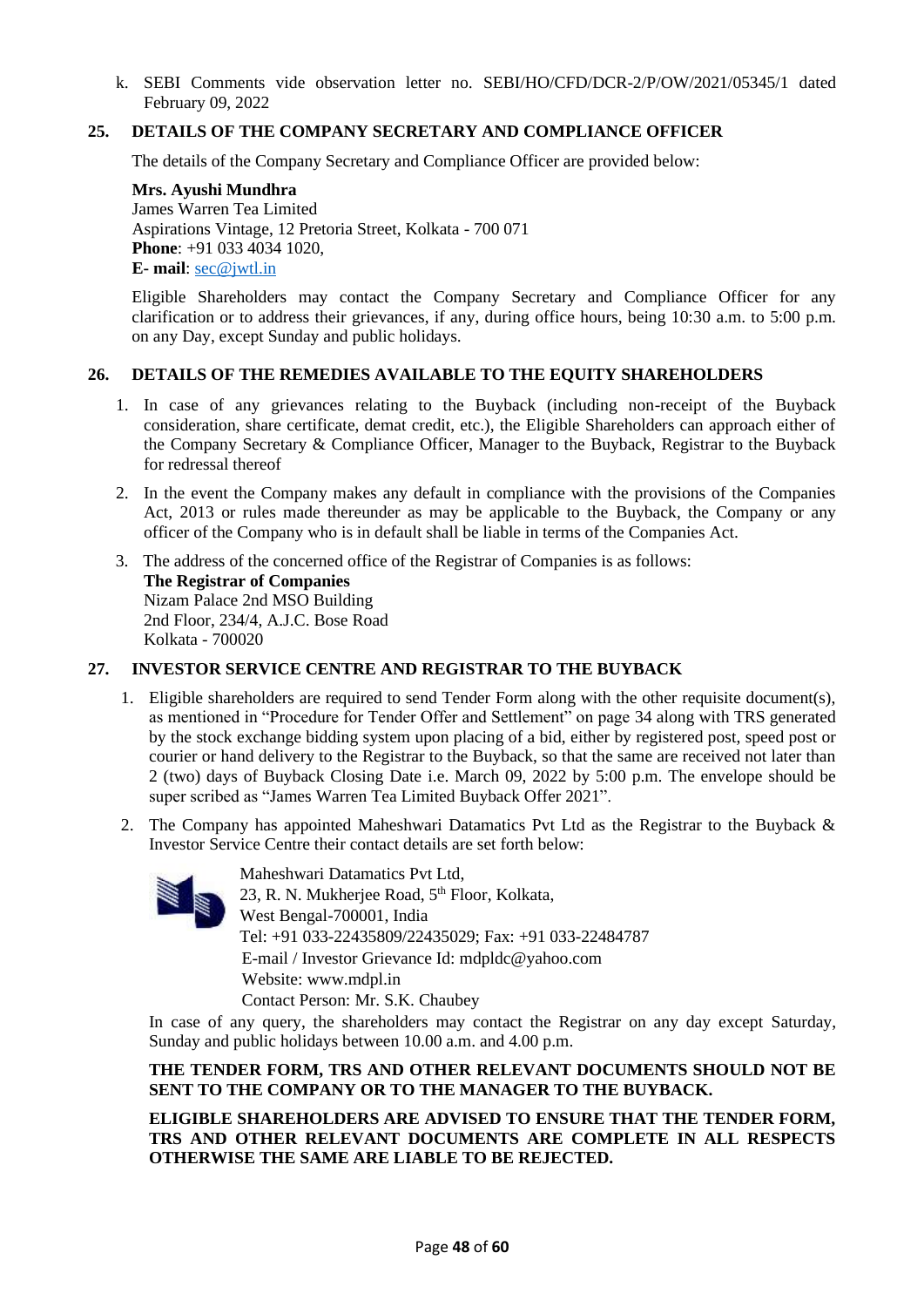### <span id="page-48-0"></span>**28. MANAGER TO THE BUY‐BACK**



# **FEDEX SECURITIES PRIVATE LIMITED**

*(Formerly known as Fedex Securities Limited)* B 7, 3rd Floor, Jay Chambers, Dayaldas Road, Vile Parle (East), Mumbai - 400 057, Maharashtra, India Tel No.: +91 81049 85249 Fax No.: 022 2618 6966 E-mail[: mb@fedsec.in](mailto:mb@fedsec.in) Website: [www.fedsec.in](http://www.fedsec.in/) SEBI Registration Number**:** INM000010163 Contact Person: Yash Kadakia

#### <span id="page-48-1"></span>**29. DECLARATION BY THE DIRECTORS REGARDING AUTHENTICITY OF THE INFORMATION IN THE LETTER OF OFFER**

In terms of Regulation 24(i)(a) of the SEBI Buyback Regulations, the Board accepts full and final responsibility for the information contained in this Letter of Offer and for the information contained in all other advertisements, circulars, brochures, publicity materials etc., which may be issued in relation to the Buyback, and confirms that the information in such documents contain and will contain true, factual and material information and does not and will not contain any misleading information.

This Letter of Offer is issued under the authority of the Board in terms of the resolution passed by the Board on November 29, 2021 and approved by the Buyback committee on February 11, 2022.

#### **For and on behalf of the Board**

**Sd/- Mr. Sandip Das Whole Time Director DIN: 07979791**

**Sd/- Mr. Arup Kumar Chowdhuri Independent Director DIN: 00997826**

**Sd/- Mrs. Ayushi Mundhra Company Secretary & Compliance Officer ACS: 59346**

<span id="page-48-2"></span>**Date: February 11, 2022 Place: Kolkata**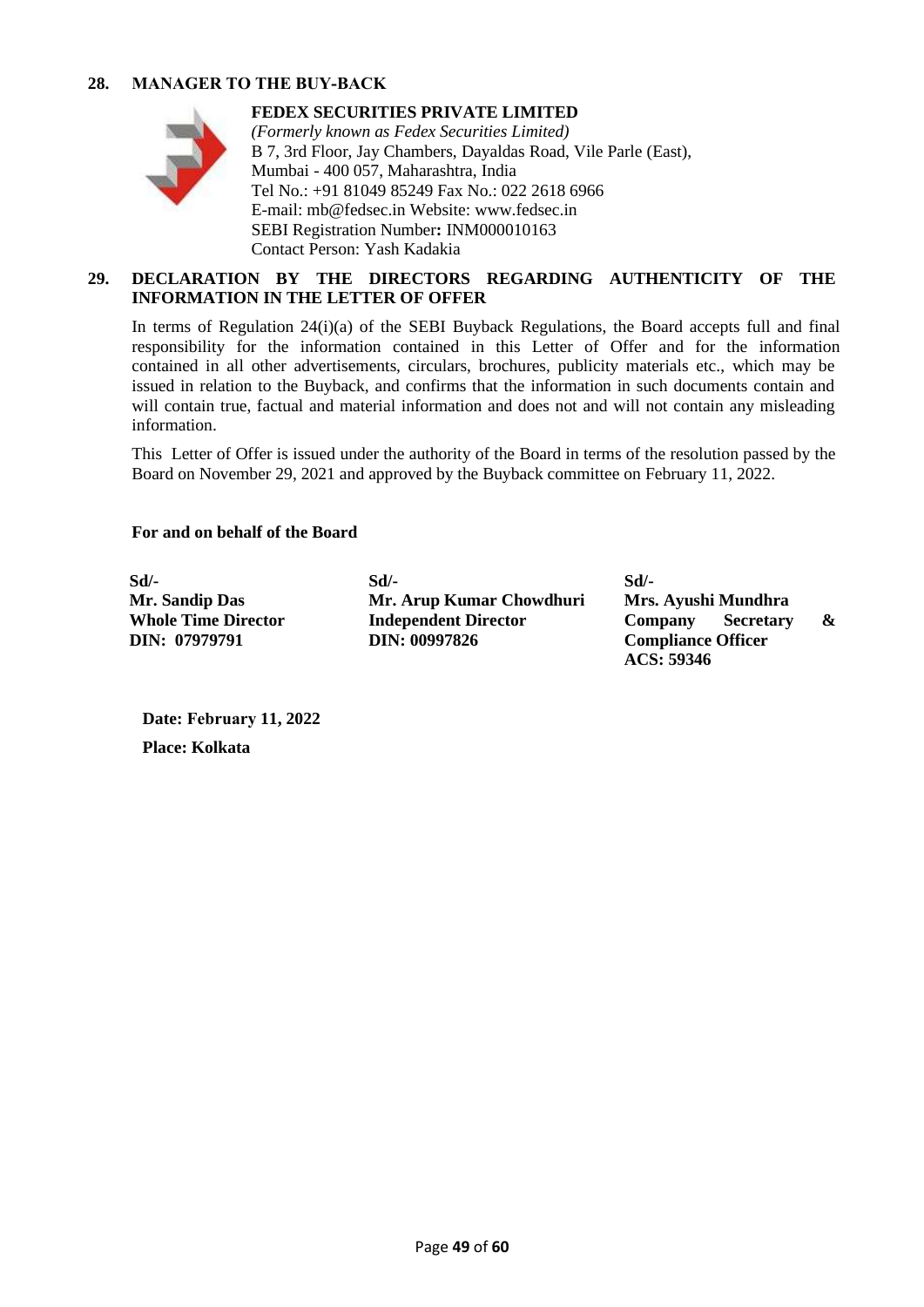### **30. TENDER OFFER FORM**

### TENDER FORM (FOR SHAREHOLDERS HOLDING EQUITY SHARES IN DEMATERIALISED FORM) FORM OF ACCEPTANCE -CUM-ACKNOWLEDGEMENT

Bid Number:

Date:

To,

James Warren Tea Limited,

C/o Mahehswari Datamatics Private Limited 23, R. N. Mukherjee Road, 5<sup>th</sup> Floor, Kolkata – 700001 Tel: +91 33 22435809/029 Fax: +91 33 22484787

Dear Sir/Madam,

**Sub: Letter of Offer dated February 11, 2022 in relation to the Buyback of up to 8,42,717 Equity Shares of James Warren Tea Limited (the "Company") at a price of Rs. 295/- (Rupees Two Hundred Ninety-Five Only) per Equity Share (the "Buyback Price") payable in cash (the "Buyback")**

- 1. I/We, (having read and understood the Letter of Offer dated **February 11, 2022**) hereby tender/ offer my/ our Equity Shares in response to the Buyback in accordance with the terms and conditions set out below and in the Letter of Offer.
- 2. I/ We authorize the Company to Buyback the Equity Shares offered (as mentioned below) and to issue instruction(s) to the Registrar to the Buyback to extinguish the Equity Shares.
- 3. I/ We hereby affirm that the Equity Shares comprised in this tender/ offer offered for the Buyback by me / us are free from all liens, equitable interest, charges and encumbrance.
- 4. I / We declare that there are no restraints / injunctions or other order(s) of any nature which limits / restricts in any manner my / our right to tender Equity Shares for Buyback and that I / we am / are legally entitled to tender the Equity Shares for the Buyback. 5. I / We agree that the Company will pay the

| <b>BUYBACK OPENS</b><br>ON:                         | February 23, 2022                              |                                         |  |  |
|-----------------------------------------------------|------------------------------------------------|-----------------------------------------|--|--|
| <b>BUYBACK</b><br><b>CLOSES ON:</b>                 |                                                | March 09, 2022                          |  |  |
|                                                     | For Registrar Use                              |                                         |  |  |
| Inward No.                                          | Date                                           | Stamp                                   |  |  |
|                                                     |                                                |                                         |  |  |
|                                                     |                                                |                                         |  |  |
|                                                     | Status (please tick appropriate box)           |                                         |  |  |
| Individual                                          | <b>FII</b>                                     | Insurance<br>Co.                        |  |  |
| Foreign Co.                                         | NRI/OCB                                        | <b>FVCI</b>                             |  |  |
| <b>Body</b><br>Corporate                            | Bank/FI                                        | Pension/PF                              |  |  |
| <b>VCF</b>                                          | Partnership<br>/LLP                            | Others<br>(Specify)                     |  |  |
| India Tax Residency Status: Please tick appropriate | box                                            |                                         |  |  |
| Resident In                                         |                                                | Resident of                             |  |  |
| India                                               | Non-<br>Resident In<br>India                   | (Shareholder                            |  |  |
|                                                     |                                                | to fill the<br>country of<br>residence) |  |  |
|                                                     | Route of Investment (For NR Shareholders only) |                                         |  |  |
| Portfolio<br>Investment<br>Scheme                   | Foreign<br>Investment<br>Scheme                |                                         |  |  |

- Buyback Price only after due verification of the validity of the documents and that the consideration will be paid as per secondary market mechanism.
- 6. I / We undertake to execute any further documents and give any further assurances that may be required or expedient to give effect to my / our tender/ offer and agree to abide by any decision that may be taken by the Company to effect the Buyback in accordance with the Companies Act, 2013, as amended and the rules made thereunder and the Securities and Exchange Board of India (Buyback of Securities) Regulations, 2018, as amended.
- 7. I/We agree that the excess demat Equity Shares or unaccepted demat Equity Shares, if any, tendered would be returned to the Selling Member by the Clearing Corporation / Stock Exchange during settlement.
- 8. I/ We undertake to indemnify the Company if any tax demand is raised on the Company on account of gains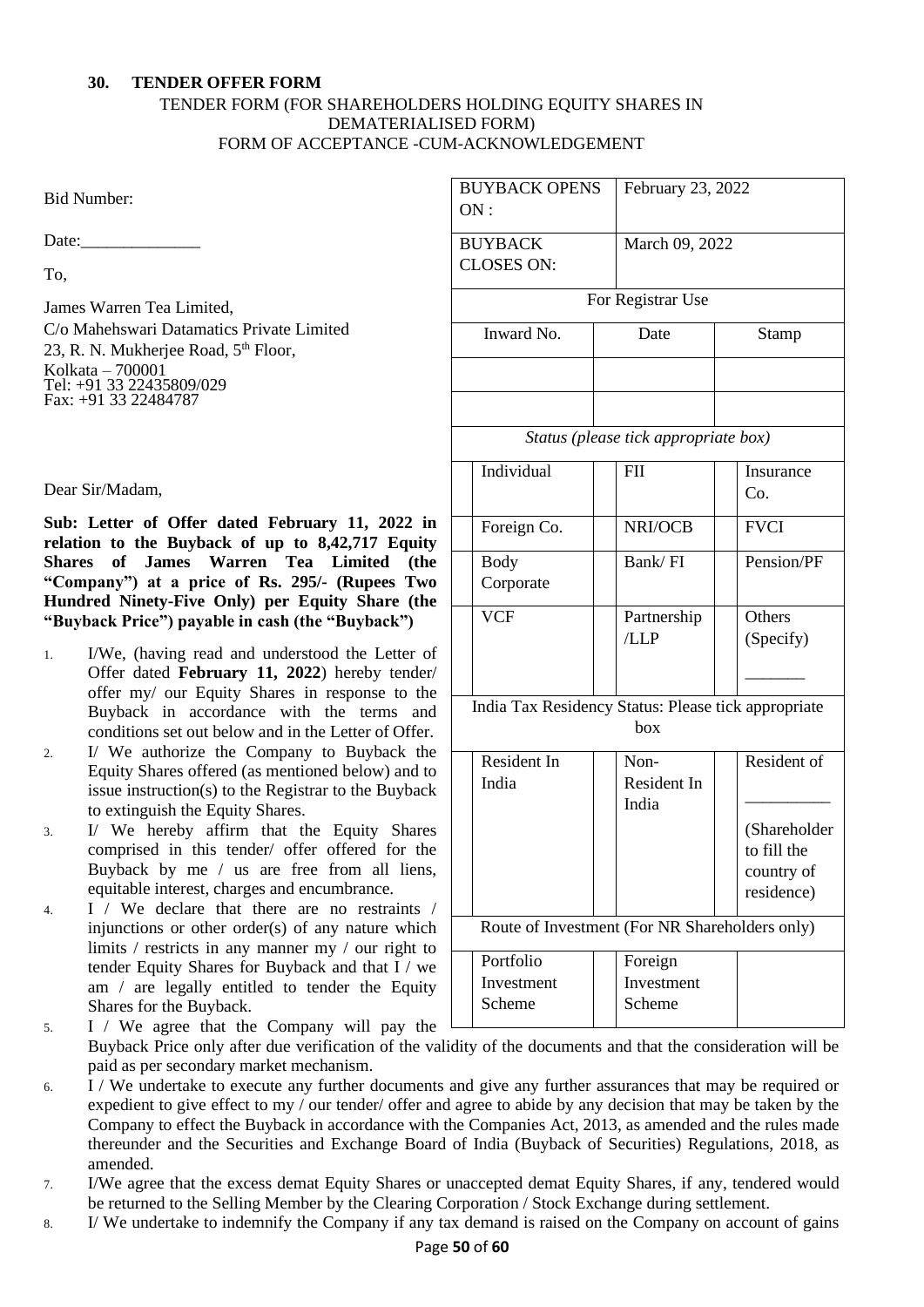arising to me / us on Buyback of Equity shares. I / We also undertake to provide the Company, the relevant details in respect of the taxability / non-taxability of the proceeds arising on Buyback of Equity shares by the Company, copy of tax return filed in India, evidence of the tax paid etc.

- 9. I / We undertake to return to the Company any Buyback consideration that may be wrongfully received by me / us.
- 10. This clause is applicable for Non-Resident Shareholders only: I/We, being a Non-Resident Shareholder/OCB's, agree to obtain and submit all necessary approvals, if any, and to the extent required from the concerned authorities including approvals from the RBI under the Foreign Exchange Management Act, 1999 and the rules and regulations framed there under, as amended ("FEMA") and any other the rules and regulations, for tendering Equity Shares in the Buyback, and also undertake to comply with the reporting requirements, if applicable, and any other rules, regulations and guidelines, in regard to remittance of funds outside India. I / We undertake to pay income taxes in India on any income arising on such Buyback accordance with prevailing income tax laws in India. I / We also undertake to indemnify the Company against any income tax liability on any income earned on such Buyback of Equity shares by me / us.
- 11. Details of Equity Shares held and tendered / offered in the Buyback:

|                                                                                     | In Figures | In Words |
|-------------------------------------------------------------------------------------|------------|----------|
| Number of Equity Shares held as on the<br>Record Date i.e. Friday, January 14, 2022 |            |          |
| Number of Equity Shares Entitled for<br>Buyback (Buy- back Entitlement)             |            |          |
| Number of Equity Shares offered for<br><b>Buyback</b>                               |            |          |

Note: An Eligible Shareholder may tender Equity Shares over and above his/her Buyback Entitlement. Number of Equity Shares validly tendered by any Eligible Shareholder up to the Buyback Entitlement of such Eligible Shareholder shall be accepted to the full extent. The Equity Shares tendered by any Eligible Shareholder over and above the Buyback Entitlement of such Eligible Shareholder shall be accepted in accordance with the Letter of Offer. Equity Shares tendered by any Shareholders over and above the number of Equity Shares held by such Eligible Shareholder as on the Record Date shall not be considered for the purpose of Acceptance.

| Folio    | No. | DP | ID | <b>Acknowledgement Slip for James Warren Tea Limited– Buyback</b><br>(to be filled by the Eligible Shareholder) (subject to verification)<br><u> 1980 - Johann Johann Stone, amerikan besteht besteht in der staat besteht in der staat besteht in der staat</u> |    | Client | ID         | $\mathbb{R}^2$ |
|----------|-----|----|----|------------------------------------------------------------------------------------------------------------------------------------------------------------------------------------------------------------------------------------------------------------------|----|--------|------------|----------------|
| Received |     |    |    | from                                                                                                                                                                                                                                                             |    |        | Mr.Ms.M/s. |                |
|          |     |    |    | Form of Acceptance-cum-Acknowledgement, Original TRS along with<br>Number of Equity Shares offered for Buyback:                                                                                                                                                  |    |        |            |                |
| In       |     |    |    | Figures: Figures:                                                                                                                                                                                                                                                | In |        | words      |                |
|          |     |    |    | Please quote Client ID and DP ID. For all future correspondence                                                                                                                                                                                                  |    |        |            |                |

Stamp of Broker

12. Non-resident shareholders (including NRIs, OCBs and FIIs) are requested to enclose a consent letter indicating the details of transfer i.e. number of Equity Shares to be transferred, the name of the investee company whose shares are being transferred i.e. "James Warren Tea Limited" and the price at which the Equity Shares are being transferred i.e. "Price determined in accordance with the SEBI Buyback Regulations" duly signed by the shareholder or his/its duly appointed agent and in the latter case, also enclose the power of attorney.

| <b>Details of account with Depository Participant:</b> |      |  |
|--------------------------------------------------------|------|--|
| Name of the Depository (tick as<br>applicable)         | NSDL |  |
| Name of the Depository Participant                     |      |  |
| -DP 1D                                                 |      |  |
| Client ID with Depository Participant                  |      |  |

14. **Equity Shareholders Details:**

|  | Particulars | First/Sole<br><b>Shareholder</b> | Shareholder | ,,,,,,,,<br><b>Shareholder</b> | Joint Shareholder 5 |
|--|-------------|----------------------------------|-------------|--------------------------------|---------------------|
|--|-------------|----------------------------------|-------------|--------------------------------|---------------------|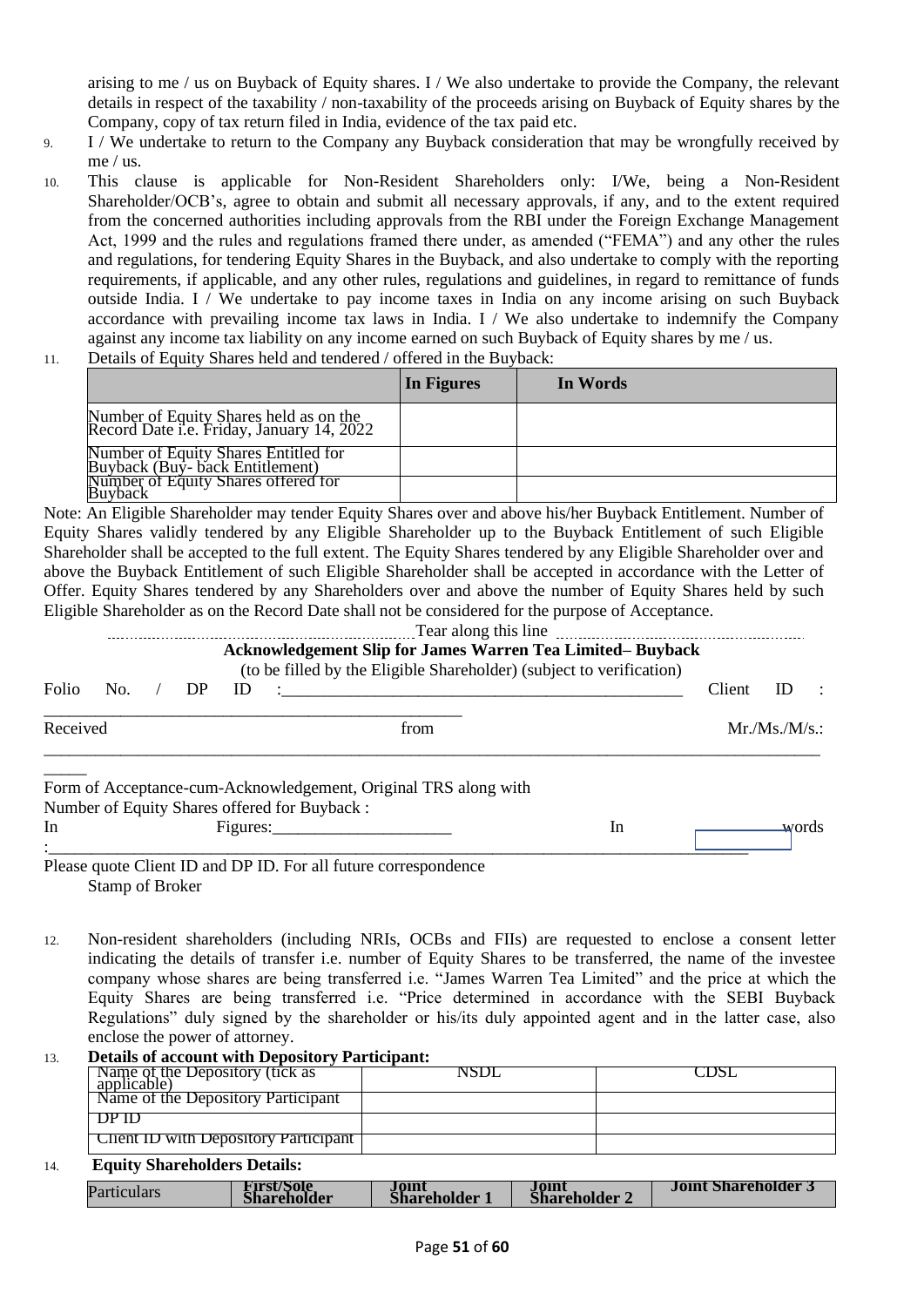| Full Name(s) of the<br>Shareholder |  |  |
|------------------------------------|--|--|
| $Sigma(x)*$                        |  |  |
|                                    |  |  |
|                                    |  |  |
| PAN No.                            |  |  |
| Address of the                     |  |  |
| First/Sole<br>Shareholder          |  |  |
|                                    |  |  |
| Telephone No. /<br>Email ID        |  |  |

*\* Corporate must affix rubber stamp and sign under valid authority. The relevant corporate authorization should be enclosed with the application from submitted.* 

#### **INSTRUCTIONS**

#### **This Tender Form has to be read along with the Letter of Offer and is subject to the terms and conditions mentioned in the Letter of Offer and this Tender Form**

- 1. The Buyback will open on February 11, 2022 and close on March 09, 2022**.**
- 2. This Tender Form has to be read along with the Letter of Offer and is subject to the terms and conditions mentioned in the Letter of Offer and this Tender Form.
- 3. Shareholders who desire to tender their equity shares under the Buyback would have to do so through their respective Shareholder's Broker by indicating the details of equity shares they intend to tender under the Buyback.
- 4. The Equity Shares tendered in the Offer shall be rejected if (i) the Eligible Shareholder is not a shareholder of the Company as on the Record date, (ii) if there is a name mismatch in the demat account of the Eligible Shareholder, (iii) in case of receipt of the completed Tender Form and other documents but non-receipt of Equity Shares in the special account of the Clearing Corporation, (iv) a non-receipt of valid bid in the exchange bidding system.
- 5. The Eligible Shareholders will have to ensure that they keep the DP Account active and unblocked to receive credit in case of return of Equity Shares due to rejection or in case of excess Equity Shares due to the Buyback being on a proportionate basis in terms of the Ratio of Buyback.
- 6. Eligible Shareholders to whom the Buyback is made are free to tender Equity Shares to the extent of their Buyback Entitlement in whole or in part or in excess of their entitlement.
- 7. For the procedure to be followed by Eligible Shareholders for tendering in the Buyback, please refer to the section entitled "Procedure for Tender Offer and Settlement" on page 34 of the Letter of Offer.
- 8. All documents sent by Eligible Shareholders will be at their own risk. Eligible Shareholders are advised to safeguard adequately their interests in this regard.
- 9. In case any registered entity has merged with another entity and the merger has been approved and has come into effect but the process of getting the successor company as the registered shareholder is still incomplete, then such entity along with the Tender Form, shall file a copy of the following documents: (i) approval from the appropriate authority for such merger, (ii) the scheme of merger, and (iii) the requisite form filed with MCA intimating the merger.
- 10. The Tender Form and TRS is not required to be submitted to the Company, Manager or the Registrar. After the receipt of the demat Equity Shares by the Clearing Corporation and a valid bid in the exchange bidding system, the Buyback shall be deemed to have been accepted for the Eligible Shareholders holding Equity Shares in demat form.
- 11. In case of non-receipt of the Letter of Offer, Eligible Shareholders holding Equity Shares may participate in the offer by providing their application in plain paper in writing signed by all Eligible Shareholders (in case of joint holding), stating name, address, folio number, number of Equity Shares held, Equity Share certificate number, number of Equity Shares tendered for the Buyback and the distinctive numbers thereof, enclosing the original Equity Share certificate(s), copy of Eligible Shareholder's PAN card(s) and executed share transfer form in favour of the Company. Eligible Shareholders must ensure that the Tender Form, along with the TRS and requisite documents, reach the Registrar to the Buyback not later than 2 (two) days from the Buy- back Closing Date i.e. March 09, 2022 by 5.00 pm.
- 12. Eligible Sellers have to fill up the EVENT number issued by Depositary in the column for settlement details along with the market type as "Buyback", ISIN, Quantity of shares and CM BP ID of broker and execution date in the Delivery Instruction Slips (DIS) so that Equity Shares can be tendered for Buyback Offer *All capitalized terms shall have the meanings ascribed to it in the Letter of Offer*

Tear along this line

#### ALL FUTURE CORRESPONDENCE IN CONNECTION WITH THIS BUYBACK SHOULD BE ADDRESSED TO THE REGISTRAR AT THE FOLLOWING ADDRESS QUOTING YOUR FOLIO NUMBER:

#### **Maheshwari Datamatics Pvt Limited**

23, R. N. Mukherjee Road,  $5<sup>th</sup>$  Floor, Kolkata – 700001, West Bengal Tel: +91 33-22435809/22435029; Fax: +91 33-22484787; E-mail: mdpldc@yahoo.com Website: [www.mdpl.in](http://www.mdpl.in/) Contact Person: Mr. S.K. Chaubey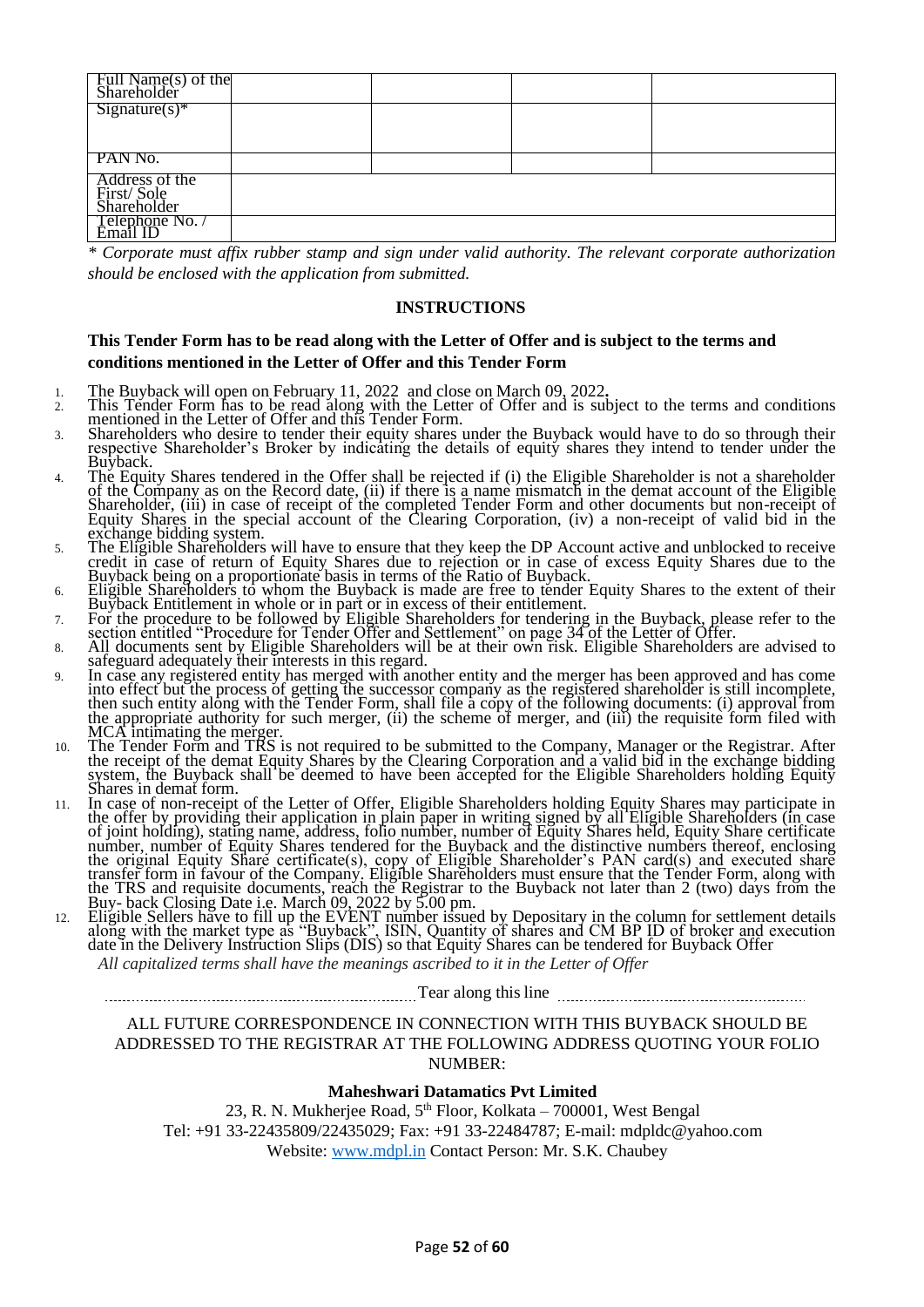| For Office Use Only                                                           |  |
|-------------------------------------------------------------------------------|--|
|                                                                               |  |
|                                                                               |  |
|                                                                               |  |
| Entered in the Register of Transfer on                                        |  |
|                                                                               |  |
|                                                                               |  |
| Power of attorney / Probate / Death certificate / Letter of<br>Administration |  |
|                                                                               |  |
|                                                                               |  |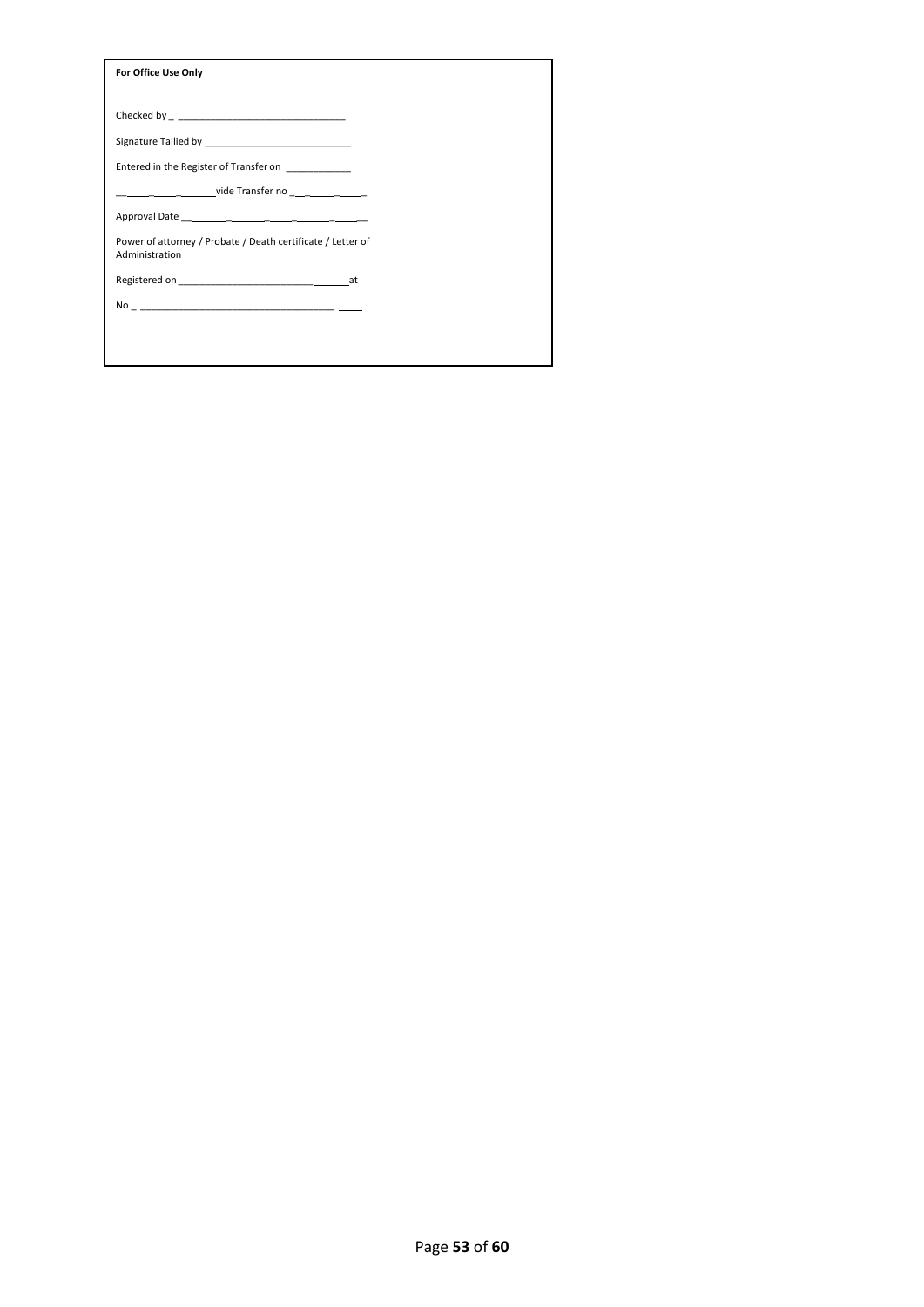#### TENDER FORM (FOR SHAREHOLDERS HOLDING EQUITY SHARES IN PHYSICAL FORM) FORM OF ACCEPTANCE -CUM-ACKNOWLEDGEMENT

Bid No.: Date: To,

The Board of Directors, James Warren Tea Limited, C/o Mahehswari Datamatics Pvt Limited (Unit: James Warren Tea Limited) 23, R. N. Mukherjee Road, 5<sup>th</sup> Floor, Kolkata – 700001 Tel: +91 33 22435809/029 Fax: +91 33 22484787

| ICE -CUM-ACKNOWLEDGEMENT    |                                                |                                                         |
|-----------------------------|------------------------------------------------|---------------------------------------------------------|
| <b>BUYBACK OPENS</b><br>ON: | February 23, 2022                              |                                                         |
|                             |                                                |                                                         |
| <b>BUYBACK</b>              | March 09, 2022                                 |                                                         |
| <b>CLOSES ON:</b>           |                                                |                                                         |
|                             | For Registrar Use                              |                                                         |
| Inward No.                  | Date                                           | <b>Stamp</b>                                            |
|                             |                                                |                                                         |
|                             |                                                |                                                         |
|                             | Status (please tick appropriate box)           |                                                         |
| Individual                  | <b>FII</b>                                     | Insurance Co.                                           |
| Foreign Co.                 | NRI/OCB                                        | <b>FVCI</b>                                             |
| <b>Body</b>                 | Bank/FI                                        | Pension/PF                                              |
| Corporate                   |                                                |                                                         |
| <b>VCF</b>                  | Partnership                                    | Others (Specify)                                        |
|                             | /LLP                                           |                                                         |
|                             |                                                | India Tax Residency Status: Please tick appropriate box |
|                             |                                                |                                                         |
| Resident In                 | Non-                                           | Resident of                                             |
| India                       | Resident In<br>India                           |                                                         |
|                             |                                                |                                                         |
|                             |                                                | (Shareholder to fill                                    |
|                             |                                                | the country of                                          |
|                             |                                                | residence)                                              |
|                             | Route of Investment (For NR Shareholders only) |                                                         |
| Portfolio                   | Foreign                                        |                                                         |
| Investment                  | Investment                                     |                                                         |
| Scheme                      | Scheme                                         |                                                         |

Dear Sirs,

**Sub: Letter of Offer dated February 11, 2022 in relation to the Buyback of up to 8,42,717 Equity Shares of James Warren Tea Limited (the "Company") at a price of Rs. 295/- (Rupees Two Hundred Ninety-Five only) per Equity Share (the "Buyback Price") payable in cash (the "Buyback")**

- 1. I/We, (having read and understood the Letter of Offer dated February 11, 2022) hereby tender/ offer my/ our Equity Shares in response to the Buyback in accordance with the terms and conditions set out below and in the Letter of Offer.
- 2. I/ We authorise the Company to Buyback the Equity Shares offered (as mentioned below) and to issue instruction(s) to the Registrar to the Buyback to extinguish the Equity Share certificates.
- 3. I/ We hereby affirm that the Equity Shares comprised in this tender/ offer offered for the Buyback by me / us are free from all liens, equitable interest, charges and encumbrance.
- 4. I / We declare that there are no restraints / injunctions or other order(s) of any nature which limits / restricts in any manner my / our right to tender Equity Shares for Buyback and that I / we am / are legally entitled to tender the Equity Shares for the Buyback.
- 5. I / We agree that the Company is not obliged to accept any Equity Shares offered for Buyback where loss of Equity Share certificates has been notified to the Company.
- 6. I / We agree that the Company will pay the Buyback Offer Price only after due verification of the validity of the documents and that the consideration will be paid as per Stock Exchange mechanism.
- 7. I / We undertake to return to the Company any consideration in respect of the Buyback that may be wrongfully received by me / us.
- 8. I / We undertake to execute any further documents and give any further assurances that may be required or expedient to give effect to my / our tender/ offer and agree to abide by any decision that may be taken by the Company to effect the Buyback in accordance with the Companies Act, 2013,as amended and the rules made thereunder and the Securities and Exchange Board of India (Buyback of Securities) Regulations, 2018, as amended.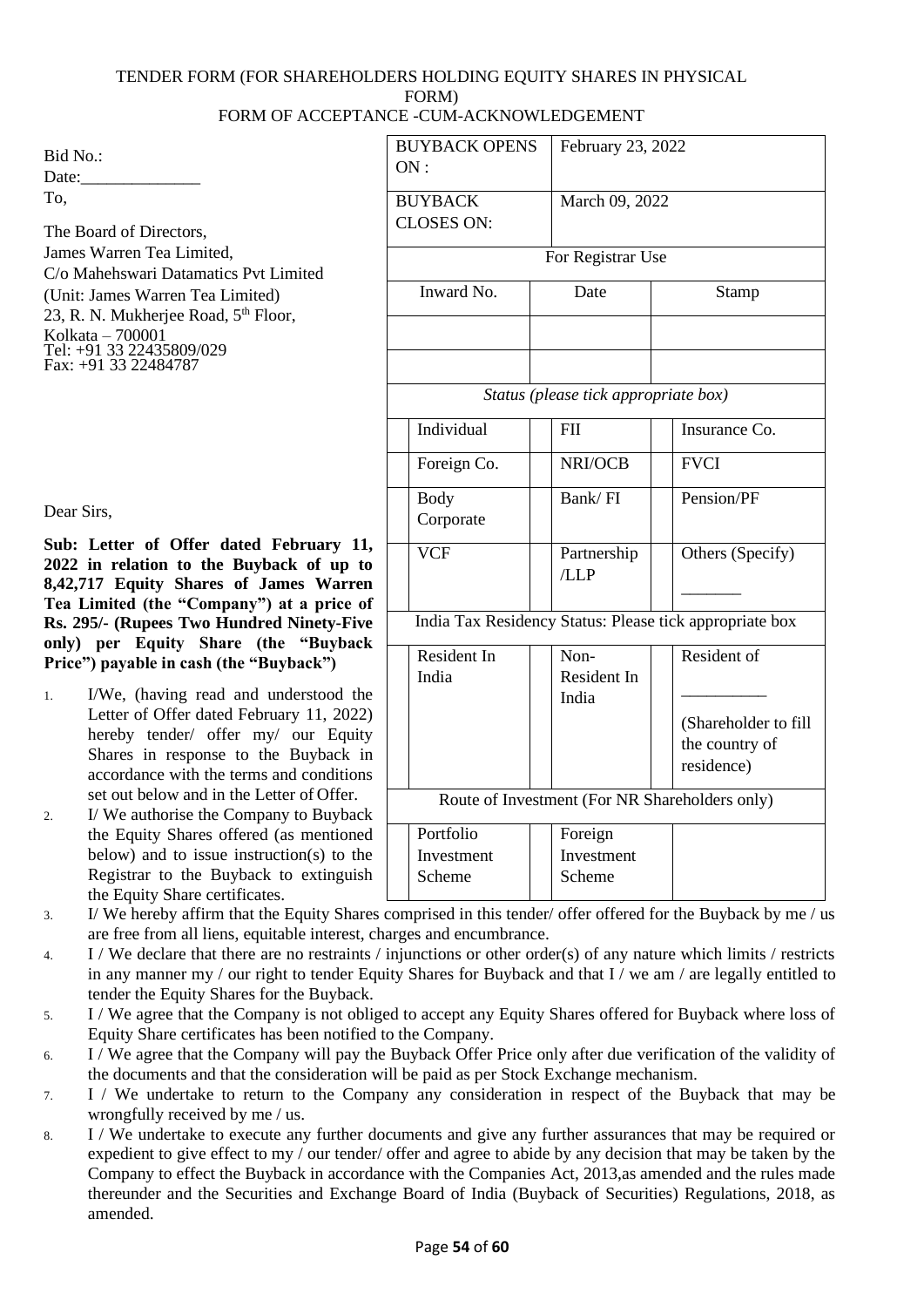- 9. I / We authorize the Company to split the Equity Share certificates and issue a new consolidated Equity Share certificate for the unaccepted Equity shares in case the Equity Shares accepted by the Company are less than the Equity Shares tendered in the Buyback.
- 10. I/ We undertake to indemnify the Company if any tax demand is raised on the Company on account of gains arising to me / us on the Buyback of Equity Shares. I / We also undertake to provide the Company, the relevant details in respect of the taxability / non-taxability of the proceeds arising on the Buyback of Equity Shares by the Company, copy of tax return filed in India, evidence of the tax paid etc.
- 11. I/We, being a Non-Resident Shareholder/OCB's, agree to obtain and submit all necessary approvals, if any, and to the extent required from the concerned authorities including approvals from the RBI under the Foreign Exchange Management Act, 1999 and the rules and regulations framed there under, as amended ("FEMA") and any other the rules and regulations, for tendering Equity Shares in the Buyback, and also undertake to comply with the reporting requirements, if applicable, and any other rules, regulations and guidelines, in regard to remittance of funds outside India. I / We undertake to pay income taxes in India on any income arising on such Buyback accordance with prevailing income tax laws in India. I / We also undertake to indemnify the Company against any income tax liability on any income earned on such Buyback of Equity shares by me / us.
- 12. Details of Equity Shares held and tendered / offered in the Buyback:

|                                        | In Figures | In Words |
|----------------------------------------|------------|----------|
| Number of Equity Shares held as on the |            |          |
| Record Date Friday, January 14, 2022   |            |          |
| Number of Equity Shares Entitled for   |            |          |
| Buyback (Buy-                          |            |          |
| back Entitlement)                      |            |          |
| Number of Equity Shares offered for    |            |          |
| Buyback                                |            |          |

Note: An Eligible Shareholder may tender Equity Shares over and above his / her Buyback Entitlement. Number of Shares validly tendered by any Eligible Shareholder up to the Buyback Entitlement of such Eligible Shareholder shall be accepted to the full extent. The Shares tendered by any Eligible Shareholder over and above the Buyback Entitlement of such Eligible Shareholder shall be accepted in accordance with Paragraph 3 of Process and Methodology for the Buyback on page 30 of the Letter of Offer. Equity Shares tendered by any Eligible Shareholder over and above the number of Equity Shares held by such Eligible Shareholder as on the Record Date shall not be considered for the purpose of Acceptance. The signature on the Transfer deed (Form SH 4) should match with the signature recorded / registered with the records of the Company /Registrar.  $\epsilon$ kia 1:

|               |                                                                 | <b>Acknowledgement Slip for James Warren Tea Limited– Buyback</b><br>(to be filled by the Eligible Shareholder) (subject to verification) |       |        |            |    |
|---------------|-----------------------------------------------------------------|-------------------------------------------------------------------------------------------------------------------------------------------|-------|--------|------------|----|
| Folio<br>No.  | DP<br>ID                                                        |                                                                                                                                           |       | Client | ID         |    |
| Received      |                                                                 | from                                                                                                                                      |       |        | Mr.Ms.M/s. | Te |
| nder Form     |                                                                 |                                                                                                                                           |       |        |            |    |
|               | Number of Equity Shares offered for Buyback:                    |                                                                                                                                           |       |        |            |    |
| In.           | Figures:                                                        | -In                                                                                                                                       | words |        |            |    |
| <b>Broker</b> | Please quote Client ID and DP ID. For all future correspondence |                                                                                                                                           |       |        | Stamp of   |    |
|               |                                                                 |                                                                                                                                           |       |        |            |    |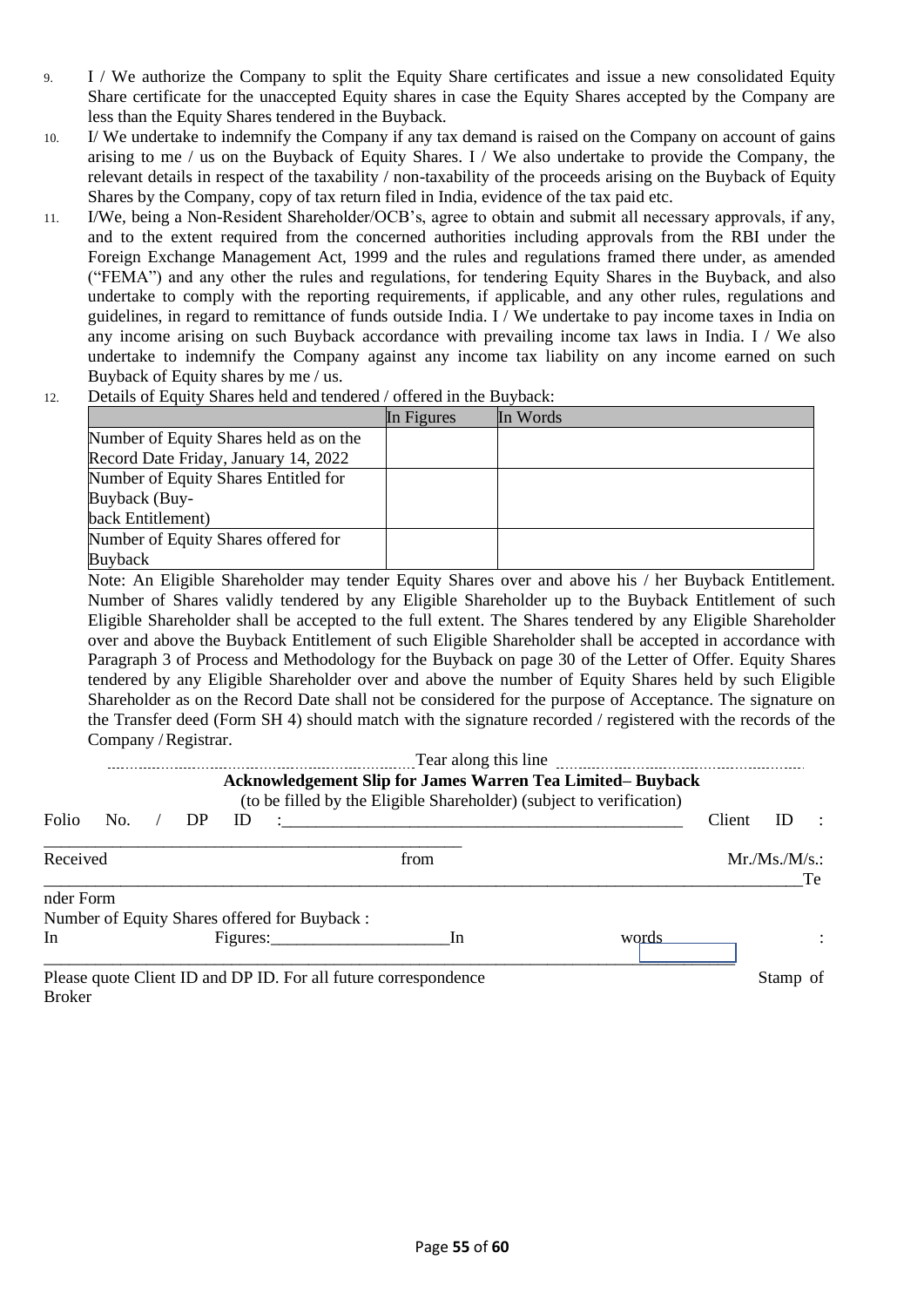- 13. Non-resident shareholders (including NRIs, OCBs and FIIs) are requested to enclose a consent letter indicating the details of transfer i.e. number of Equity Shares to be transferred, the name of the investee company whose shares are being transferred i.e. "James Warren Tea Limited" and the price at which the Equity Shares are being transferred i.e. "Price determined in accordance with the SEBI Buyback Regulations" duly signed by the shareholder or his/its duly appointed agent and in the latter case, also enclose the power of attorney
- 14. Details of Share Certificate(s) enclosed:

| Sr. No.  | <b>Folio No.</b> | e Certificate No. | <b>Distinctive Nos.</b> |     | <b>DI Shares</b> |
|----------|------------------|-------------------|-------------------------|-----|------------------|
|          |                  |                   | From                    | To. |                  |
| . .      |                  |                   |                         |     |                  |
| <u>.</u> |                  |                   |                         |     |                  |
| ິ.       |                  |                   |                         |     |                  |
| 4.       |                  |                   |                         |     |                  |
| 'otal    |                  |                   |                         |     |                  |

Total of Share Certificates Submitted : \_\_\_\_\_\_\_\_\_\_\_\_\_\_\_\_\_\_\_\_\_\_\_\_\_\_\_\_\_\_\_\_\_\_\_\_\_\_\_\_\_\_\_\_\_\_\_\_\_\_

In case the number of folios and Equity Share certificates enclosed exceed four, please attach a separate sheet giving details in the same format as above

15. Details of other Documents (Please  $\sqrt{ }$  as appropriate, if applicable) enclosed:

| Power of Attorney – James<br>Warren Tea Limited | Previous RBI approvals for acquiring the Equity Shares of James Warren<br>Tea Limited tendered in the Buyback |
|-------------------------------------------------|---------------------------------------------------------------------------------------------------------------|
| Corporate authorizations                        | Death Certificate                                                                                             |
| Succession Certificate                          | Self attested copy of Permanent Account Number (PAN Card)                                                     |
| Others (please specify):                        |                                                                                                               |

16. Details of the bank account of the sole or first Shareholder to be incorporated in the consideration warrant (to be mandatorily filled):

| Name of the | <b>Branch and City</b> | <b>IFSC and MICR</b> | <b>Account Number (indicate type)</b> |
|-------------|------------------------|----------------------|---------------------------------------|
| Bank        |                        | $C$ ode              | of account)                           |
|             |                        |                      |                                       |

17. Equity Shareholders Details:

|                                             | First/Sole<br>Shareholder | Joint<br>Shareholder 1 | <b>Joint Shareholder</b> | <b>Joint Shareholder 3</b> |
|---------------------------------------------|---------------------------|------------------------|--------------------------|----------------------------|
| Full Name(s) of<br>the Shareholder          |                           |                        |                          |                            |
| $Sigma(x)*$                                 |                           |                        |                          |                            |
|                                             |                           |                        |                          |                            |
| PAN No.                                     |                           |                        |                          |                            |
| Address of the<br>First/Sole<br>Shareholder |                           |                        |                          |                            |
| Telephone No. /<br>Email ID                 |                           |                        |                          |                            |

*\* Corporate must affix rubber stamp and sign under valid authority. The relevant corporate authorization should be enclosed with the application from submitted.*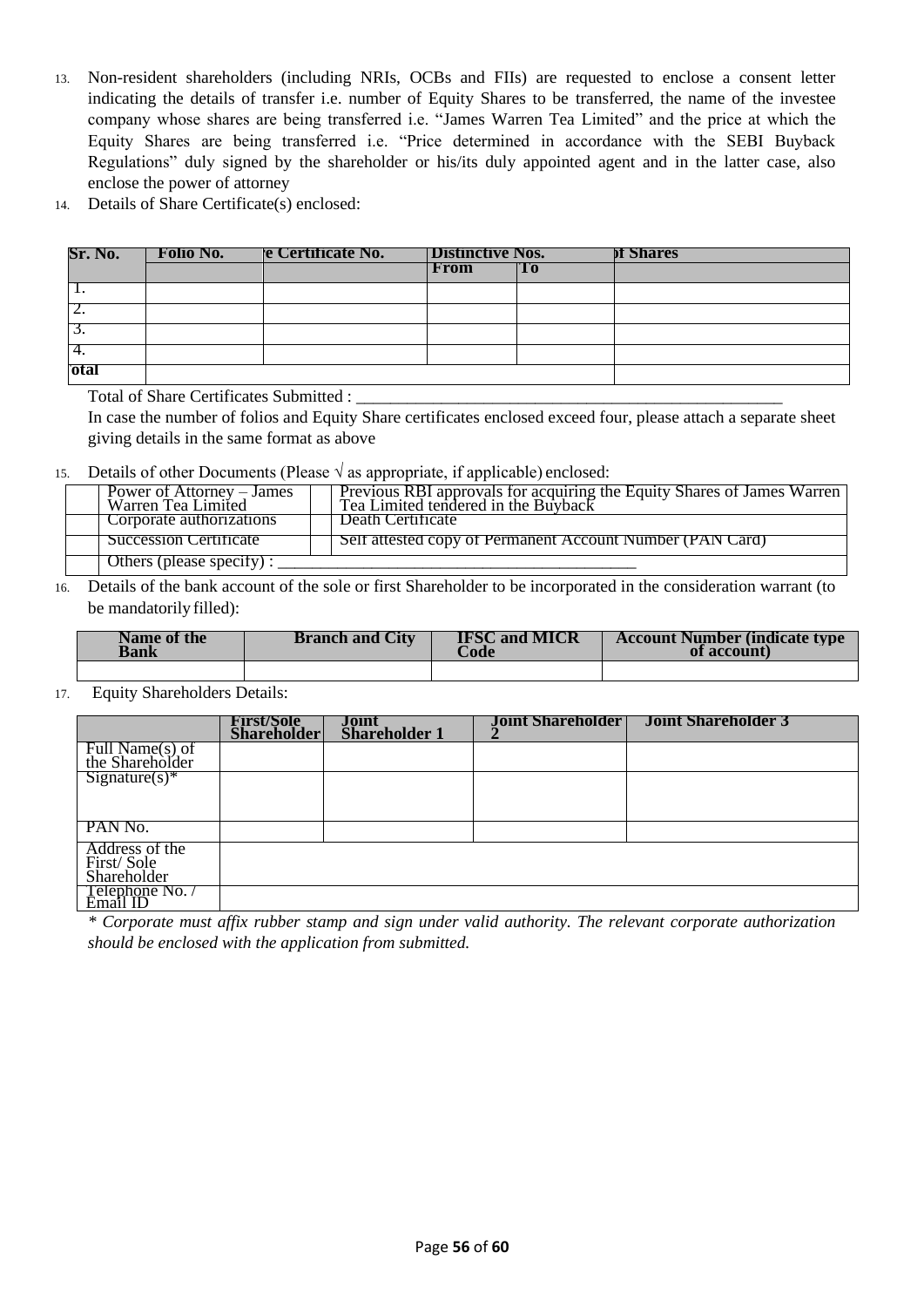#### **INSTRUCTIONS**

- 1. The Buyback will open on February 23, 2022 and close on March 09, 2022.
- 2. This Tender Form has to be read along with the Letter of Offer and is subject to the terms and conditions mentioned in the Letter of Offer and this Tender Form.
- 3. Eligible Shareholders who wish to tender their Equity Shares in response to this Buyback should deliver the following documents so as to reach before the close of business hours to the Registrar (as mentioned in the Letter of Offer) on or before March 09, 2022 by 5 PM (i) The relevant Tender Form duly signed by all Eligible Shareholders in case shares are in joint names) in the same order in which they hold the Equity Shares; (ii) Original Equity Share certificates;(iii) Self attested copy of the Permanent Account Number (PAN) Card; (iv) Transfer deed (Form SH 4) duly signed (by all Eligible Shareholders in case Equity Shares are held jointly) in the same order in which they hold the Equity Shares.
- 4. Eligible Shareholders should also provide all relevant documents in addition to the above documents, which include but are not limited to: (i) Duly attested power of attorney registered with the Registrar, if any person other than the Eligible Shareholder has signed the relevant Tender Form; (ii) Duly attested death certificate / succession certificate in case any Eligible Shareholder is deceased; and (iii) Necessary corporate authorisations, such as Board Resolutions etc., in case of companies.
- 5. In case of non-receipt of the Letter of Offer, Eligible Shareholders holding Equity Shares may participate in the offer by providing their application in plain paper in writing signed by all Eligible Shareholders (in case of joint holding), stating name, address, folio number, number of Equity Shares held, Equity Share certificate number, number of Equity Shares tendered for the Buyback and the distinctive numbers thereof, enclosing the original Equity Share certificate(s), copy of Eligible Shareholder's PAN card(s) and executed share transfer form in favour of the Company. Eligible Shareholders must ensure that the Tender Form, along with the TRS and requisite documents, reach the Registrar to the Buyback not later than 2 (two) days from the Buy- back Closing Date i.e. March 09, 2022 by 5.00 pm.
- 6. All documents sent by the seller member/ custodian will be at their own risk and the seller member/ custodian is advised to adequately safeguard their interests in this regard.
- 7. All documents as mentioned above, shall be enclosed with the valid Tender Form, otherwise the Equity Shares tendered will be liable for rejection. The Equity Shares shall be liable for rejection on the following grounds amongst others: (i) If there is any other company's equity share certificate enclosed with the Tender Form instead of the Equity Share certificate of the Company; (ii) If the transmission of Equity Shares is not completed, and the Equity Shares are not in the name of the Eligible Shareholder; (iii) If the Eligible Shareholders tender Equity Shares but the Registrar does not receive the Equity Share certificate; (iv) In case the signature on the Tender Form and Form SH 4 doesn't match as per the specimen signature recorded with Company/Registrar.

*All capitalized terms shall have the meanings ascribed to it in the Letter of Offer.*

Tear along this line

ALL FUTURE CORRESPONDENCE IN CONNECTION WITH THIS BUYBACK SHOULD BE ADDRESSED TO THE REGISTRAR AT THE FOLLOWING ADDRESS QUOTING YOUR FOLIO NUMBER:

#### **Maheshwari Datamatics Pvt Limited**

23, R. N. Mukherjee Road, 5<sup>th</sup> Floor, Kolkata – 700001, West Bengal Tel: +91 33-22435809/22435029; Fax: +91 33-22484787; E-mail: mdpldc@yahoo.com Website: [www.mdpl.in](http://www.mdpl.in/) Contact Person: Mr. S.K. Chaubey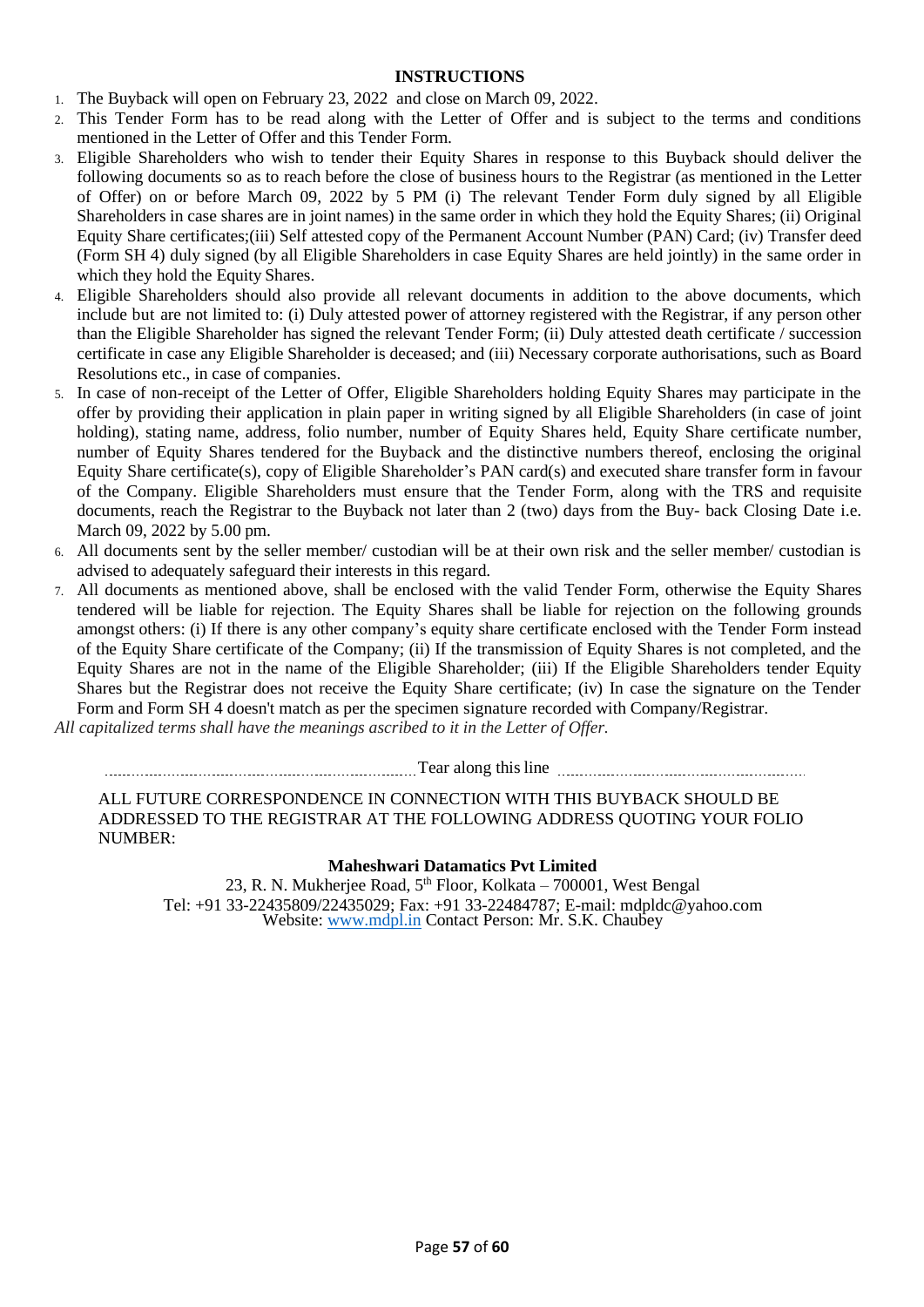# **FORM NO. SH-4 – SECURITIES TRANSFER FORM**

#### **[Pursuant to section 56 of the Companies Act, 2013 and sub-rule (1) of rule 11 of the Companies (Share Capital and Debentures) Rules, 2014]** Date of execution:

|                                                                                                                 |  |  |  | Daie of execution. |  |  |  |  |  |  |  |  |  |  |  |  |  |  |
|-----------------------------------------------------------------------------------------------------------------|--|--|--|--------------------|--|--|--|--|--|--|--|--|--|--|--|--|--|--|
| FOR THE CONSIDERATION stated below the "Transferor(s)" named do hereby transfer to the                          |  |  |  |                    |  |  |  |  |  |  |  |  |  |  |  |  |  |  |
| "Transferee(s)" named the securities specified below subject to the conditions on which the said securities are |  |  |  |                    |  |  |  |  |  |  |  |  |  |  |  |  |  |  |
| now held by the Transferor(s) and the Transferee(s) do hereby agree to accept and hold the said securities      |  |  |  |                    |  |  |  |  |  |  |  |  |  |  |  |  |  |  |
| subject to the conditions aforesaid.                                                                            |  |  |  |                    |  |  |  |  |  |  |  |  |  |  |  |  |  |  |
|                                                                                                                 |  |  |  |                    |  |  |  |  |  |  |  |  |  |  |  |  |  |  |

|                                                                |  |  |  |  |  |  |  |  |  |  | 19 | P |  |  |  | $\alpha$ |  |  |  |  |
|----------------------------------------------------------------|--|--|--|--|--|--|--|--|--|--|----|---|--|--|--|----------|--|--|--|--|
| Name of the company (in full): <b>JAMES WARREN TEA LIMITED</b> |  |  |  |  |  |  |  |  |  |  |    |   |  |  |  |          |  |  |  |  |

Name of the Stock Exchange where the company is listed, (if any): **BSE Limited and The Calcutta Stock Exchange Limited**:

# **DESCRIPTION OF SECURITIES:**

| Kind/ Class of securities (1) |                                            |                                     | Nominal value of<br>each | Amount called up per   |            | Amount paid up per |                        |
|-------------------------------|--------------------------------------------|-------------------------------------|--------------------------|------------------------|------------|--------------------|------------------------|
|                               |                                            |                                     |                          | unit of security $(3)$ |            |                    | unit of security $(4)$ |
|                               |                                            |                                     | unit of security $(2)$   |                        |            |                    |                        |
| <b>EQUITY</b>                 |                                            |                                     | Rs.                      |                        | <b>NIL</b> |                    | Rs. 10.00              |
|                               |                                            |                                     | 10.00                    |                        |            |                    |                        |
|                               | <b>No. of Securities being Transferred</b> | <b>Consideration received (Rs.)</b> |                          |                        |            |                    |                        |
| In figures                    |                                            |                                     | <b>In</b>                | In                     |            |                    | In figures             |
|                               | words                                      |                                     |                          | words                  |            |                    |                        |
|                               |                                            |                                     |                          |                        |            |                    |                        |
| <b>Distinctiv</b>             | From                                       |                                     |                          |                        |            |                    |                        |
| le                            | To                                         |                                     |                          |                        |            |                    |                        |
| <b>Number</b>                 |                                            |                                     |                          |                        |            |                    |                        |
| <b>Corresponding</b>          |                                            |                                     |                          |                        |            |                    |                        |
| <b>Certificate Nos.</b>       |                                            |                                     |                          |                        |            |                    |                        |

| <b>Registered Folio Number:</b> |                      |  |  |  |
|---------------------------------|----------------------|--|--|--|
| Name $(s)$ in<br>full           | <b>Signature (s)</b> |  |  |  |
|                                 |                      |  |  |  |
| "                               |                      |  |  |  |
| J.                              |                      |  |  |  |

**I hereby confirm that the Transferor has signed before me.**

**Signature of Witness**

**Name & Address of Witness \_\_\_\_\_\_\_\_\_\_\_\_\_\_\_\_\_\_\_\_\_\_\_\_\_\_\_\_\_\_\_\_\_\_\_\_\_\_\_\_\_\_\_\_\_\_\_\_\_\_\_\_\_\_\_\_\_\_\_\_\_\_**

**Transferees' Particulars**

| Name in full $(1)$  | <b>Father's/Mother's/Spouse Name</b>  | Address $\&$ E-mail id (3)            |  |  |
|---------------------|---------------------------------------|---------------------------------------|--|--|
|                     | (2)                                   |                                       |  |  |
| <b>JAMES WARREN</b> | <b>NOT APPLICABLE</b>                 | Dhoedaam Tea Estate, P.O. Borahapjan, |  |  |
| <b>TEA LIMITED</b>  |                                       | Tinsukia, Assam-786150;               |  |  |
| Occupation (4)      | <b>Existing Folio No., if any (5)</b> | Signature $(6)$                       |  |  |
| <b>BUSINESS</b>     |                                       |                                       |  |  |
|                     |                                       |                                       |  |  |
|                     |                                       |                                       |  |  |
|                     |                                       |                                       |  |  |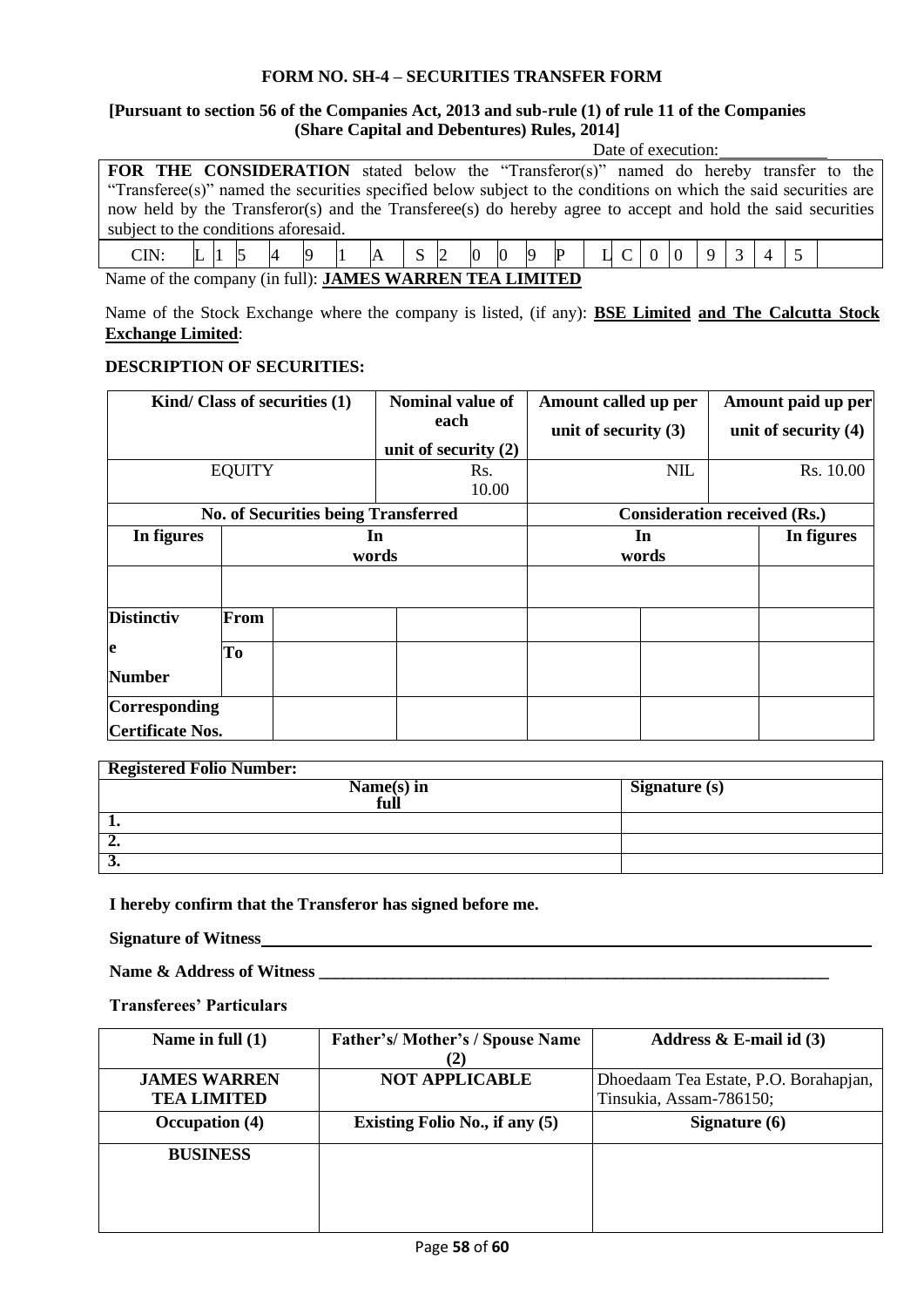<u> 1990 - Johann Barn, mars ann an t-</u>

# **Folio No. of Transferee Specimen Signature of Transferee(s) 1.**

**2. 3.** 

**Value of Stamp affixed: Rs…………….**

### **Enclosures:**

- 1. Certificate of shares or debentures or other securities
- 2. If no certificate is issued, Letter of allotment
- 3. Copy of PAN Card of all the Transferee(s) (For all listed Cos.)
- 4. Others, Specify,

| <b>For Office Use Only</b>                                                    | <b>STAMPS</b> |
|-------------------------------------------------------------------------------|---------------|
|                                                                               |               |
|                                                                               |               |
|                                                                               |               |
|                                                                               |               |
| Power of attorney / Probate / Death certificate /<br>Letter of Administration |               |
|                                                                               |               |
|                                                                               |               |
|                                                                               |               |